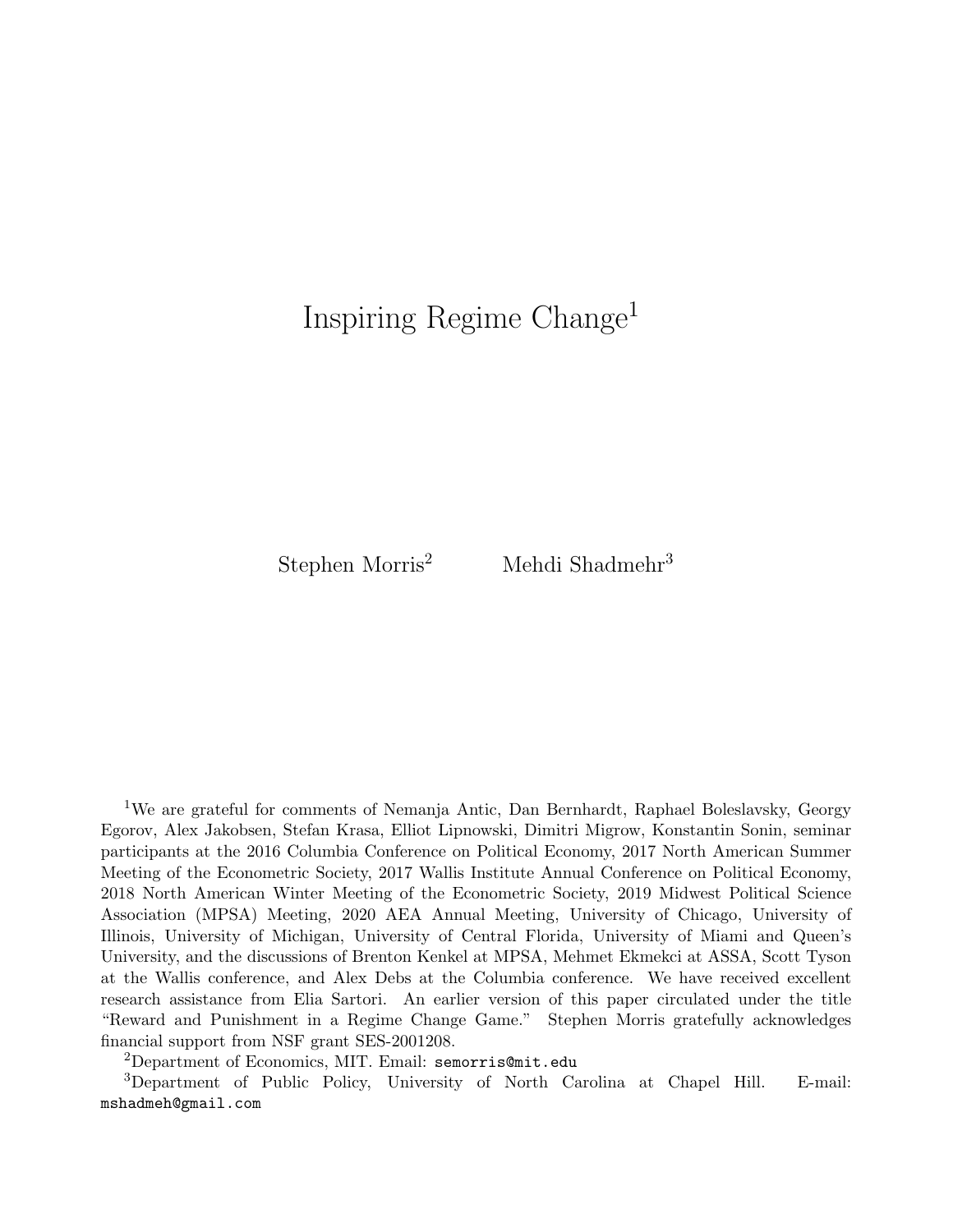#### Abstract

We conceptualize the process of inspiring regime change, characterize the optimal inspiration strategy, and study its consequences. Drawing from the literature, we formalize the process of inspiring regime change as a mechanism, in which a leader assigns psychological rewards to different anti-regime actions. Citizens face a coordination problem in which each citizen has a private, endogenous degree of optimism about the likelihood of regime change. Because more optimistic citizens are easier to motivate, optimal inspiration entails optimal screening. This leads to a distribution of anti-regime actions. A key result is the emergence of a vanguard, consisting of citizens who engage in the endogenous, maximum level of anti-regime action. Other citizens participate at varying degrees, with less optimistic citizens contributing less. Moreover, we show that more heterogeneity (e.g., higher inequality) among potential revolutionaries reduces the likelihood of regime change. Our methodological contribution is that we deliver a sharp and novel marriage of screening and global games.

Keywords: Regime Change, Inspiration, leadership, Vanguard, Mechanism Design, Global Games

JEL Classification: D74, D82, D83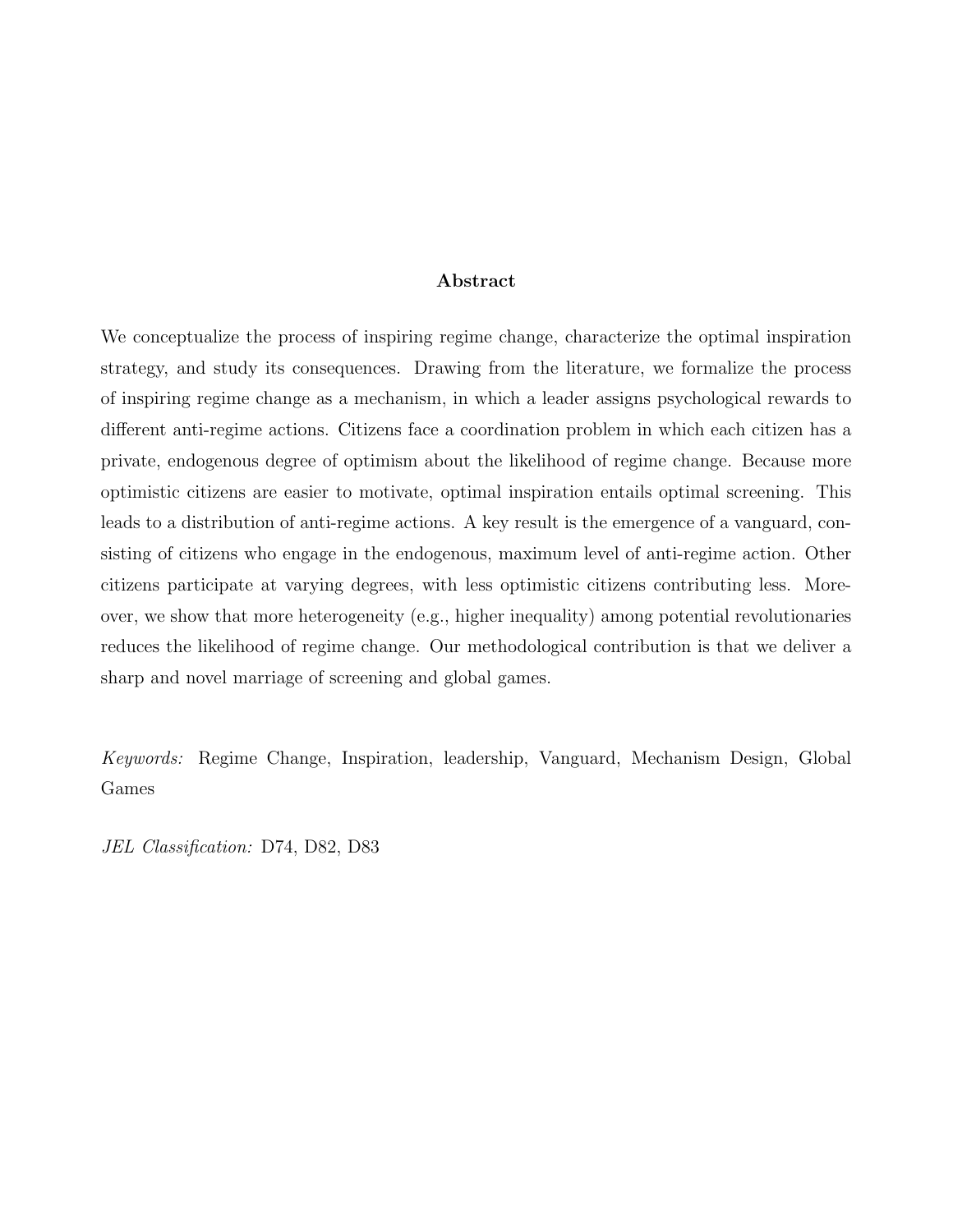### 1 Introduction

Revolutionary regime change is naturally modelled as a coordination game among citizens. Two foundational questions are: (i) how do leaders of a revolution induce participation?, and (ii) what is the pattern of participation? For question (i), rather than following the economists' default modelling choice of transfers, we base our analysis on the literatures in political science, sociology, and history, which indicate that success-contingent psychological rewards ("pleasure in agency") provide primary motivations for participation in many regime change settings. For question (ii), formal models of revolutions and (almost all) models of global games, assume binary actions. In contrast, we allow for a continuum of participation levels. A conceptual contribution of the paper is to model inspiring regime change as the optimal assignment of pleasure in agency rewards to different anti-regime participation levels in a global game model of regime change. This approach reveals that optimal inspiration involves screening potential participants for their endogenous valuations of pleasure in agency rewards. Substantive contributions of the paper are to show the natural emergence of a vanguard (corresponding to a pooling at the top in the leader's screening problem), and the negative effect of heterogeneity among potential revolutionaries on the likelihood of regime change. Our key methodological contribution is to deliver a sharp and novel marriage of screening and global games.

People can contribute at various levels to a revolution; they can make small or large donations, participate in protests at varying frequencies, wear a wristband with a particular color to show solidarity, or engage in armed resistance—Tilly (2008) called these *contentious perfor*mances. A key question for a leader is how to elicit contributions to maximize the likelihood of regime change. To answer that, one must know what motivates people to participate. The key form of motivation in our context is the psychological rewards that a citizen receives from participating in a movement that succeeds. We adopt Wood's (2003) notion of *pleasure in agency*, which refers to psychological benefits corresponding to "the positive effect associated with selfdetermination, autonomy, self-esteem, efficacy, and pride that come from the successful assertion of intention" (p. 235). It is a warm glow payoff that one gets from "being part of the making of history." Different contribution levels correspond to potentially different degrees of pleasure in agency rewards. Where do such contribution-reward mappings come from? From the culture and individual experiences and characteristics. A key part of those experiences and cultural elements is the leaders who influence the link from contributions to pleasure in agency rewards. They do so via a variety of mechanisms from re-framing the nature of conflict to magnifying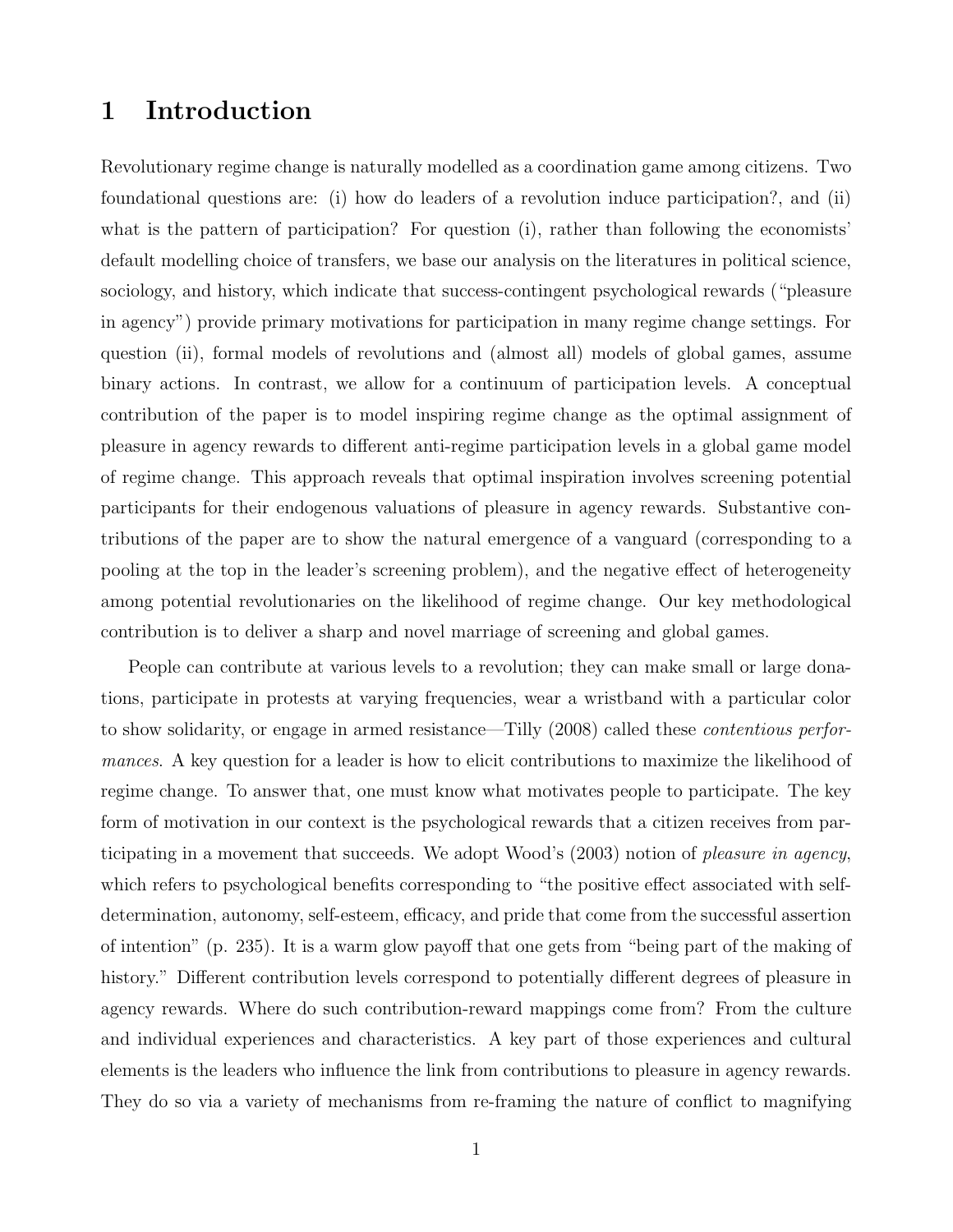some values over others (Snow et al. 1986). They have been called transformative, charismatic, or people-oriented leaders, and they appear frequently in major movements (Burns 1978, 2003; Bass 1985; Snow et al. 1986; Goldstone 2001; Ahlquist and Levi 2011). We analyze what happens when *transformative leaders* manipulate *pleasure in agency* rewards to influence the people's contributions (contentious performances) to maximize the likelihood of regime change.

In our model, there is a leader and a continuum of citizens. Citizens interact in a coordination game of regime change, choosing from a continuum of effort levels, capturing their level of participation/contribution. Anti-regime contributions are costly, so that a higher effort level has higher expected costs. The revolution succeeds (regime change) if the aggregate effort exceeds a critical threshold, which depends on the state of world (e.g., the regime's strength). The leader must choose a reward for each effort level, but there is an upper bound on the rewards that the leader can induce for any effort level. The rewards are enjoyed only if there is regime change. We study this problem in a global game model (Carlsson and van Damme 1993) of regime change (Morris and Shin 1998), in which citizens observe the state with private noise and perfect coordination is not possible. In sum, the leader designs a reward scheme, mapping contributions to rewards. Then, citizens observe their private signals and decide how much to contribute. Finally, the success or failure of the revolution is realized and payoffs are enjoyed.

Our model involves two forms of interactions: a vertical interaction between the leader and citizens, and a horizontal interaction among citizens. The vertical form of interaction corresponds to a leader's decision of how to assign psychological rewards to different contribution levels. Through speeches, meetings, and writings, a leader induces these contribution-reward mappings in the citizens' payoffs. For example, by elevating the values of honor, justice, or patriotism for contributions to the revolution, a leader increases a citizen's payoff from such contributions. But even very charismatic and skillful leaders can induce only so much contribution by invoking psychological mechanisms. Thus, we require that a leader be constrained to induce up to some maximum level of rewards.<sup>1</sup> The horizontal form of interactions corresponds to the coordination aspect of regime change. Citizens' payoffs from participating in the revolution depend on whether there is a regime change, and a large number of citizens must contribute for a regime change to happen.

Two forces drive our results. First, there is *strategic uncertainty*: citizens have heteroge-

<sup>&</sup>lt;sup>1</sup>This means, for example, that in a religious context, even unlimited comforts and pleasures in heaven in return for some contributions translates into some maximum psychological benefit from those contributions in the faithful's payoffs that determine their actions.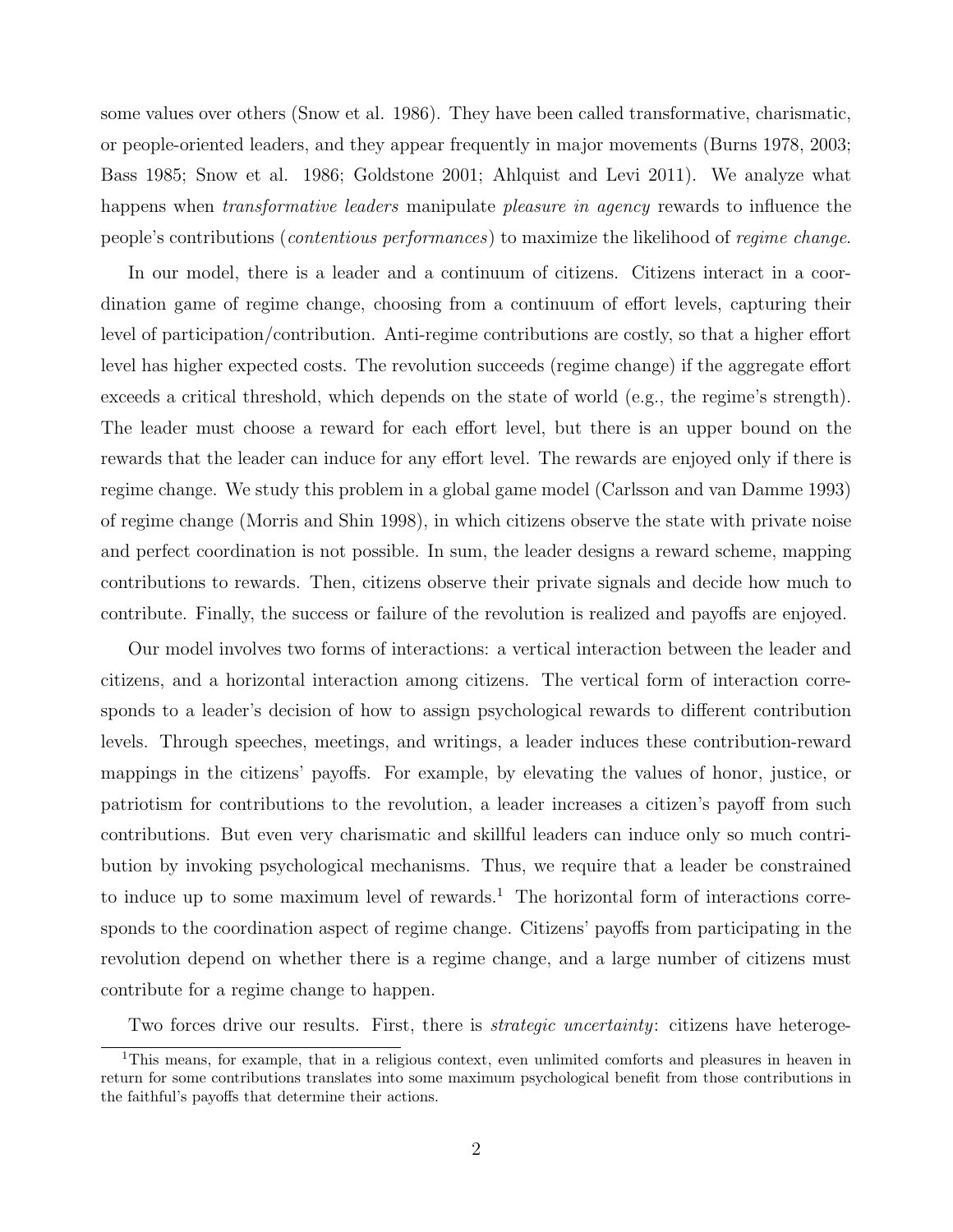neous information and are uncertain about each other's contributions. Because regime change depends on the aggregate contribution of a large number of citizens, strategic uncertainty gives rise to heterogeneous beliefs about the likelihood of regime change. These heterogeneous beliefs arise endogenously because each citizen's beliefs depend on what he anticipates others will do, which, in turn, depend on their own beliefs, and so on. Thus, depending on their information, some citizens will be endogenously more optimistic than others about the likelihood of regime change, and their degree of optimism is their private information. Because pleasure in agency rewards are enjoyed only if the revolution succeeds, more optimistic citizens have higher valuations for a level of reward than citizens who are more pessimistic: for the same contribution level, their expected rewards are higher. Consequently, more optimistic citizens are easier to motivate.

The second force is *screening*. If the leader could condition rewards on a citizen's optimism, then she could fine-tune rewards at the individual level. For example, a more optimistic citizen would get a lower reward for the same contribution than a more pessimistic citizen who assigns a lower chance to receiving the same reward. But a citizen's degree of optimism is his private information and is not known to the leader. If the leader induces the same (maximum) rewards for all contributions, all citizens will choose the minimum contribution, and the likelihood of regime change is *minimized*. Thus, the leader has to generate incentives for higher contributions by giving higher rewards to higher contributions, while accounting for the citizens' strategic responses. Here lies the leader's key tradeoff: If the leader assigns a higher (pleasure in agency) reward for a given level of contribution, it induces higher contributions from those who would otherwise have chosen lower levels of contribution. But it also induces lower contributions from those who would otherwise have chosen higher levels of contribution, since they can get the reward at a lower cost. The optimal design of pleasure in agency rewards (optimal inspiration) trades off these countervailing effects by designing a mechanism that optimally induces citizens with different and private degrees of (endogenous) optimism to make the contributions and receive the rewards that the leader intended for them.

A key conceptual insight of this paper is to show that optimal inspiration entails optimal screening. We conceptualize and formalize the process of inspiring regime change as a mechanism in which a leader assigns pleasure in agency rewards to different anti-regime actions. In essence, inspiring regime change is an exchange, but not of standard tangible materials. Rather, it is an exchange between a leader in possession of pleasure in agency (psychological) rewards and a large number of citizens with private, heterogeneous valuations for those rewards. Each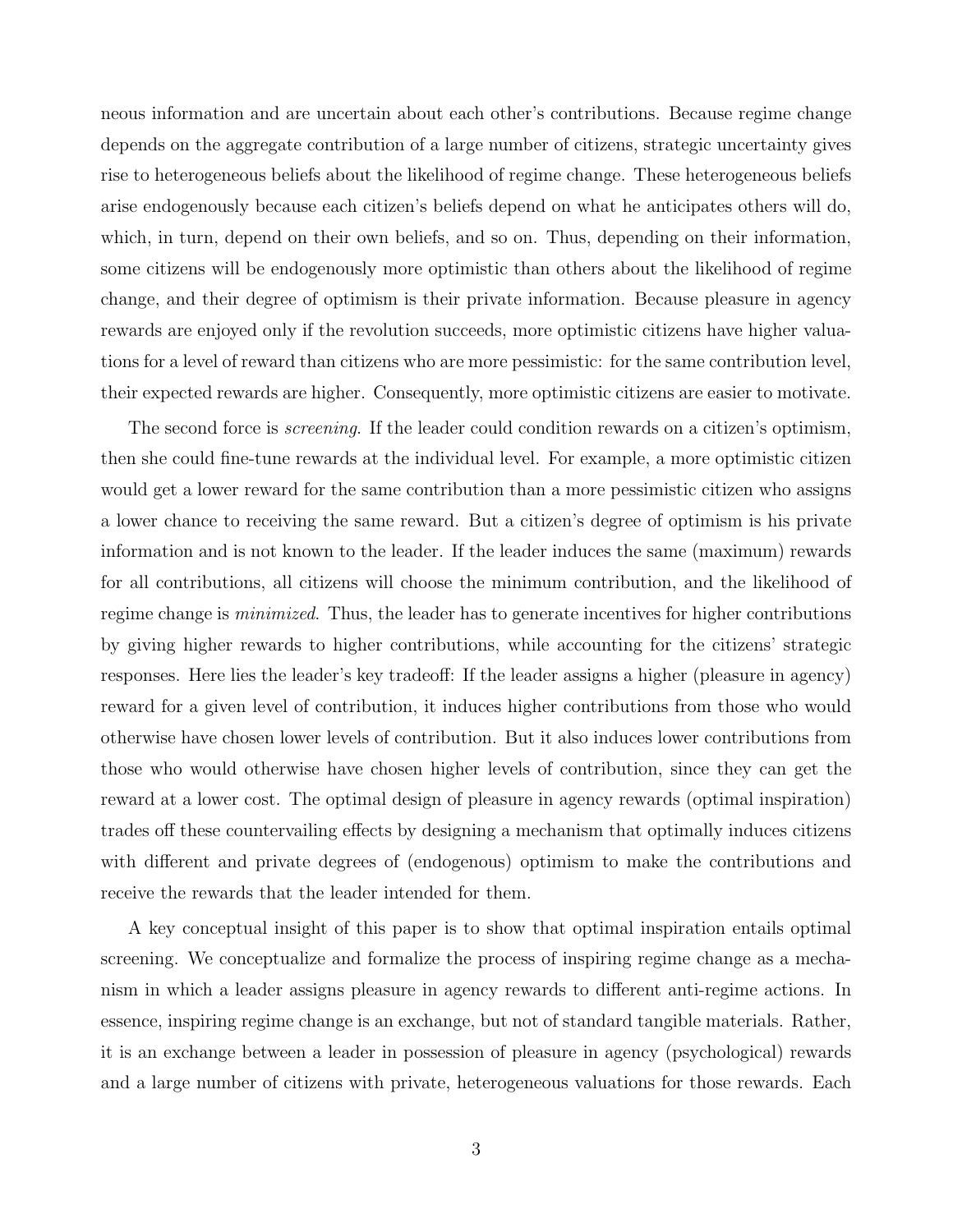citizen's valuation is his private degree of optimism, arising endogenously due to strategic uncertainty embedded in the citizens' coordination interaction. That is, when a leader tries to induce a contribution-reward mapping, it is as if she is exchanging rewards for contributions in a population with endogenous and private valuations for these rewards. Thus, in the process of inspiring regime change, the leader must design a mechanism to screen for the citizens' beliefs about the chances of success. The tradeoffs that arise in this screening mechanism reveals the complex strategic nature of optimal inspiration, merging the seemingly distinct categories of idealist "people-oriented" leaders who inspire, and strategic "task-oriented" leaders who "plot a strategy suitable to resources and circumstances" (Goldstone 2001, p. 157).

We show that, regardless of a leader's charisma and skills or societal culture, when leaders act optimally and strategically, a vanguard arises naturally. That is, there will be a group of citizens distinct from others in that they engage in the maximum (and endogenous) level of anti-regime activities. This group corresponds to the vanguard in Lenin's treatise, What Is to be Done?, Sons of Liberty in the American Revolution, and similar groups that emerge in many other revolutions. Vanguards are more optimistic than non-vanguard citizens about the chances of success. However, even though they all engage at the same maximal level of action, vanguard citizens are not identical to each other: some of them are more optimistic than others. Non-vanguard citizens contribute at lower levels, with less optimistic citizens contributing less. This generates a distribution of contribution levels in the population that captures the diversity of contentious performances in social movements (Tilly 1978, 2006, 2008; Tarrow 2011). In Section 5, we provide evidence for our key assumptions and results based on the substantive literature on anti-regime movements. We also provide examples from the American Revolution and the early years of Islam to demonstrate how leaders have attempted to inspire contributions, and how their actions were consistent with the logic of screening.

Extending our model to allow for heterogeneity beyond information (e.g., different exposures to the regime's unjust practices), we show that more heterogeneity within the population of potential contributors reduces the likelihood of regime change and the depth of the revolutionary coalition, defined as the fraction of participating citizens. The distribution of anti-regime activities in the citizenry may have important consequences for the post-revolution regime. For example, if regime change is mainly the result of high effort by a narrow subset of the population, the post-revolution regime is likely to reflect the preferences and ideological convictions of that narrow group. Movements that rely on intense contribution of a small subset of the popu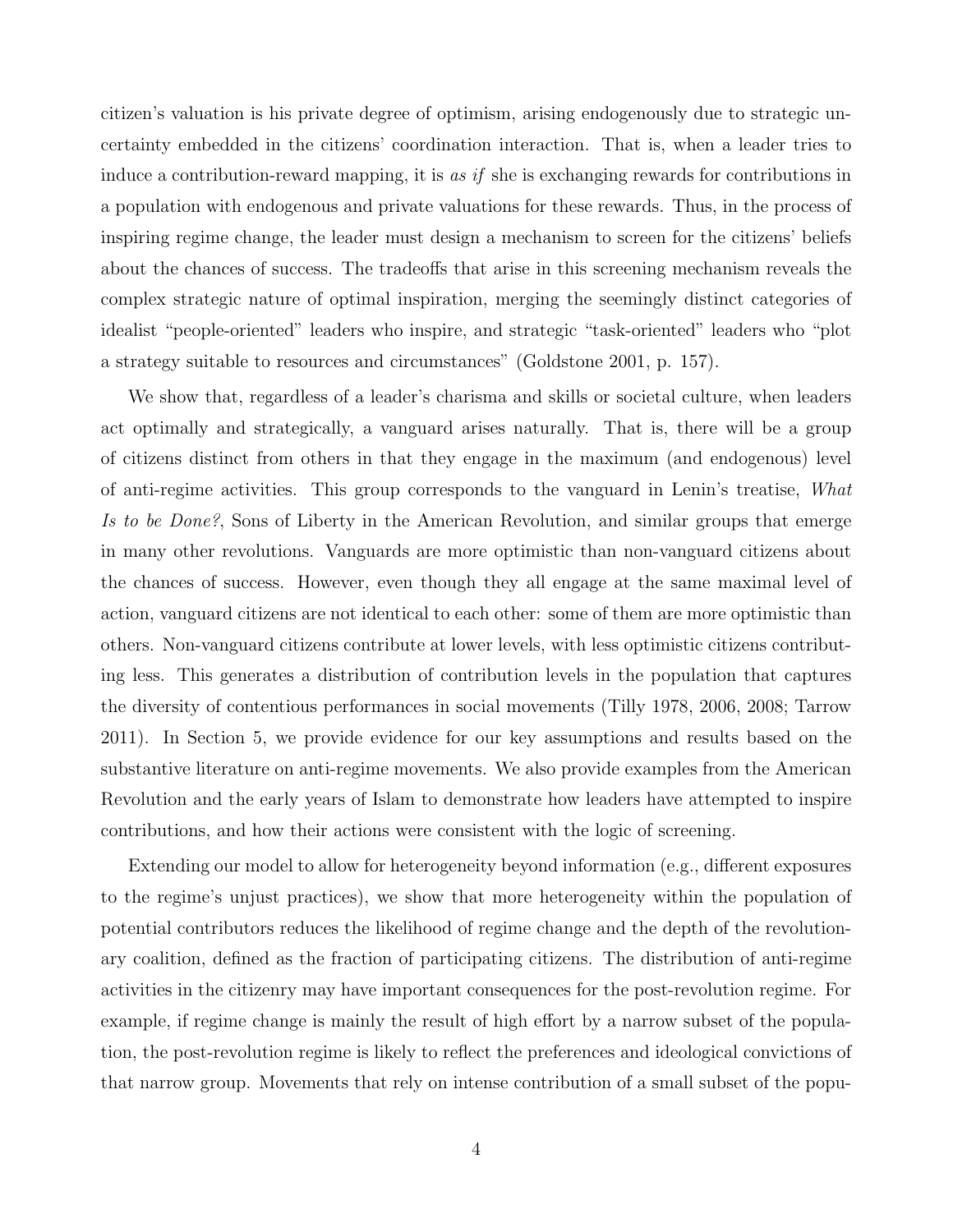lation often have to rely on insurgencies (Bueno de Mesquita 2013), and successful movements based on insurgencies often lead to non-democratic outcomes (Wantchékon and García-Ponce 2017), while mass mobilization is associated with the durability of new democracies (Kadivar 2018). Moreover, the literature typically focuses on heterogeneity (e.g., inequality) in the whole population, showing that more heterogeneity increases the likelihood of instability (Acemoglu and Robinson 2001, 2006; Boix 2003). By contrast, we show that more heterogeneity within potential revolutionaries reduces the likelihood of regime change.

The formal literature on citizen participation in protests and revolutions implicitly assumes a form of pleasure in agency rewards from participation in a successful revolution (Persson and Tabellini 2009; Bueno de Mesquita 2010; Boix and Svolik 2013; Edmond 2013; Casper and Tyson 2014; Chen and Suen 2016; Tyson and Smith 2018; Shadmehr 2019; Barbera and Jackson 2020; Boleslavsky et al. 2020). However, these papers do not study the nature and sources of these rewards or the role of leaders in influencing those rewards. Because participation decisions are binary in these settings, if the leader had control over rewards, she would give the maximum reward to those who participate, and no reward to others. A related literature studies the role of leaders in political settings (Dewan and Myatt 2007, 2008; Bueno de Mesquita 2010; Loeper et al. 2014; Acemoglu and Jackson 2015; Dewan and Squintani 2018; Shadmehr and Bernhardt 2019; Chen and Suen 2020), focusing on communication and coordinating effect of leaders, or their agenda setting (DeNardo 1985; Shadmehr 2015). In contrast, we formalize and analyze a leader's role in inspiring anti-regime actions, characterizing the optimal design of pleasure in agency rewards in a continuous action coordination setting.

More broadly, the empirical regularities from qualitative and quantitative literatures on the nature of and motivation for participation in anti-regime movements have largely remained outside the focus of formal models—Section 5 will discuss these regularities. There is a small literature that integrates those empirical regularities into formal models (Shayo 2009; Siegel 2011; Sambanis and Shayo 2013; Passarelli and Tabellini 2017; Shadmehr 2019).<sup>2</sup> Our paper aims to conceptualize and formalize the mechanisms involved in inspiring regime change and study their consequences.

The analysis of the substantive aspects of inspiring regime change requires methodological advances over the literature. Our methodological contribution is to combine mechanism design

<sup>2</sup>For example, in Passarelli and Tabellini (2017), individuals derive expressive (psychological) benefits from rioting, which are derived from the difference between the status quo policy payoff and what the individual deems fair.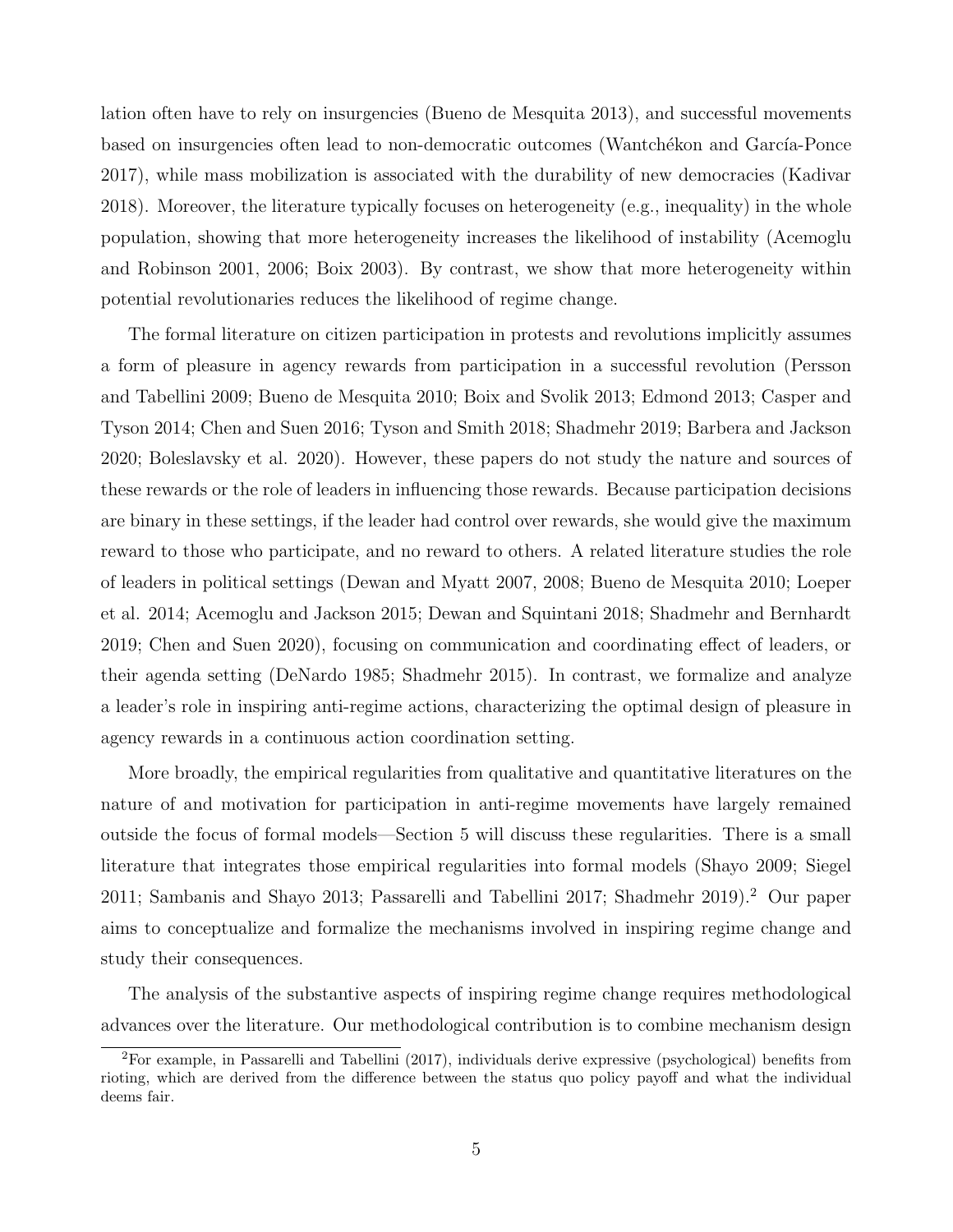with global games to analyze a setting in which coordination and screening are intertwined; a screening problem arises because of the endogenous heterogeneity introduced by strategic uncertainty. We disentangle this seemingly intractable problem into two separate and tractable problems of a continuous-action global game and a screening problem. Our analysis can be adopted to study other environments in which interactions between coordination and screening naturally arise. For example, consider a threshold public good problem (Palfrey and Rosenthal 1984; Andreoni 1998; Corazzini, Cotton, and Valbonesi 2015) in which players decide how much to contribute to a project that succeeds whenever the aggregate contribution exceeds an uncertain threshold about which players have private information. The project manager or the fundraiser is then like the principal who seeks to maximize the likelihood of success by choosing recognition for donors of unknown types making heterogeneous contributions. The interaction of screening and coordination also arises in the simultaneous work of Shen and Zou (2018), but takes a very different form. They consider a benchmark binary action game but allow screening by the introduction of a third action where agents receive an intervention that only marginal agents will accept. This allows screening to have a larger impact relative to our case where the action set is held fixed.

As a part of our analysis we solve a coordination game of regime change with continuous actions and exogenous payoffs, and characterize the essentially unique monotone equilibrium. Continuous action global games have been studied by Frankel, Morris and Pauzner (2003) in an abstract setting, and by Guimaraes and Morris (2007) in a model of currency attacks. Our work closely follows Guimaraes and Morris (2007) who identify the uniform threshold belief property. There is one important distinction. Guimaraes and Morris (2007) study a supermodular payoff setting where there is a unique equilibrium that is also dominance solvable. Our problem does not have supermodular payoffs, but it gives rise to monotonic strategies in equilibrium, and we end up with their characterization, although we can establish only a weaker uniqueness result—among all monotone equilibria.<sup>3</sup>

As another ingredient to our analysis, we solve a screening problem in a setting without transfers where a principal chooses a reward scheme with no cost, constrained only by the requirement that rewards belong to a closed interval. Our analysis of the screening problem exploits classic arguments from the screening literature. Guesnerie and Laffont (1984) is a key

<sup>3</sup>Assuming that an optimal benefit scheme is increasing in effort is sufficient for supermodularity and hence uniqueness among all equilibria. However, when designing the benefits, benefit schemes are endogenous, and such an assumption is ex-ante restrictive.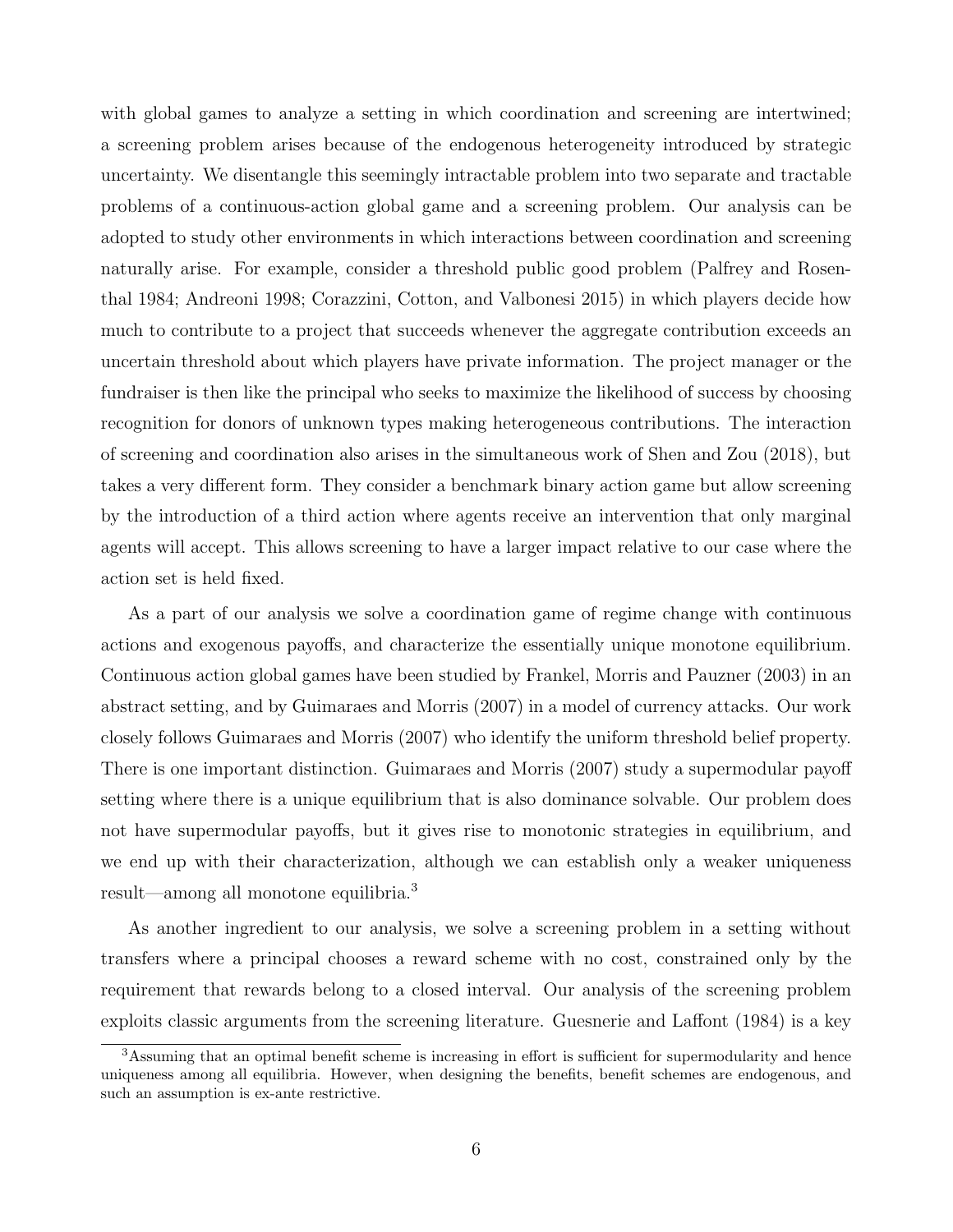early reference on a rich class of screening problems that embeds monopoly problems of choosing quality (Mussa and Rosen 1978) or quantity (Maskin and Riley 1984) and the government's regulation of a monopolist (Baron and Myerson 1982). In our problem, a principal gives "benefits" to an agent in exchange for "effort", but agent utility is not linear in effort and the principal's "budget" of rewards is not "smooth"— rewards up to a level are free to the principal, but higher rewards have infinite costs. The bunching-at-the-top feature of our screening solution (the emergence of vanguards) also appears in Laffont and Robert's (1996) and Hartline's (2016, Ch. 8) analysis of optimal auction with financial constraints; because no buyer can bid above a known budget (e.g., due to an exogenous liquidity constraint), the seller cannot separate eager buyers. While non-standard, this screening problem is essentially that of Mookherjee and Png (1994) who study the problem of choosing the optimal likelihood of detection and optimal punishment schedule by an authority. Their key result is that the marginal punishment should remain lower than marginal harms of crime for low crime levels; in fact, if monitoring is sufficiently costly, a range of less harmful acts should be legalized. Although we use different techniques in our analysis, one can show that our screening problems can be transformed to each other. This implies that our total analysis with coordination also applies to a regime designing a repression scheme (expected costs of revolutionary efforts) to minimize the likelihood of regime change.

We next introduce the model. Section 3 studies a benchmark with exogenous pleasure in agency rewards. In Section 4, we present our formal analysis of inspiring regime change. In Section 5, we provide evidence for the key elements of our framework and results. Proofs are in the appendix.

### 2 Model

There is a continuum of citizens, indexed by  $i \in [0,1]$ , who must decide how much effort  $e \geq 0$ to contribute to regime change. Exerting effort  $e$  costs  $C(e)$ , independent of whether there is regime change, and gives a benefit  $B(e)$  only if there is regime change. Thus, if a citizen believes that the regime change occurs with probability p, his expected payoff from choosing effort  $e$  is  $pB(e) - C(e)$ . Here,  $B(e)$  is the pleasure in agency rewards for contribution e, and  $C(e)$  is the cost of contributing  $e$ , including economic opportunity costs as well as state repression. We assume  $C(e)$  is strictly increasing and twice continuously differentiable with  $C(0) = 0$ . Regime change occurs if and only if the total contribution  $\int e_i di$  is greater than or equal to the regime's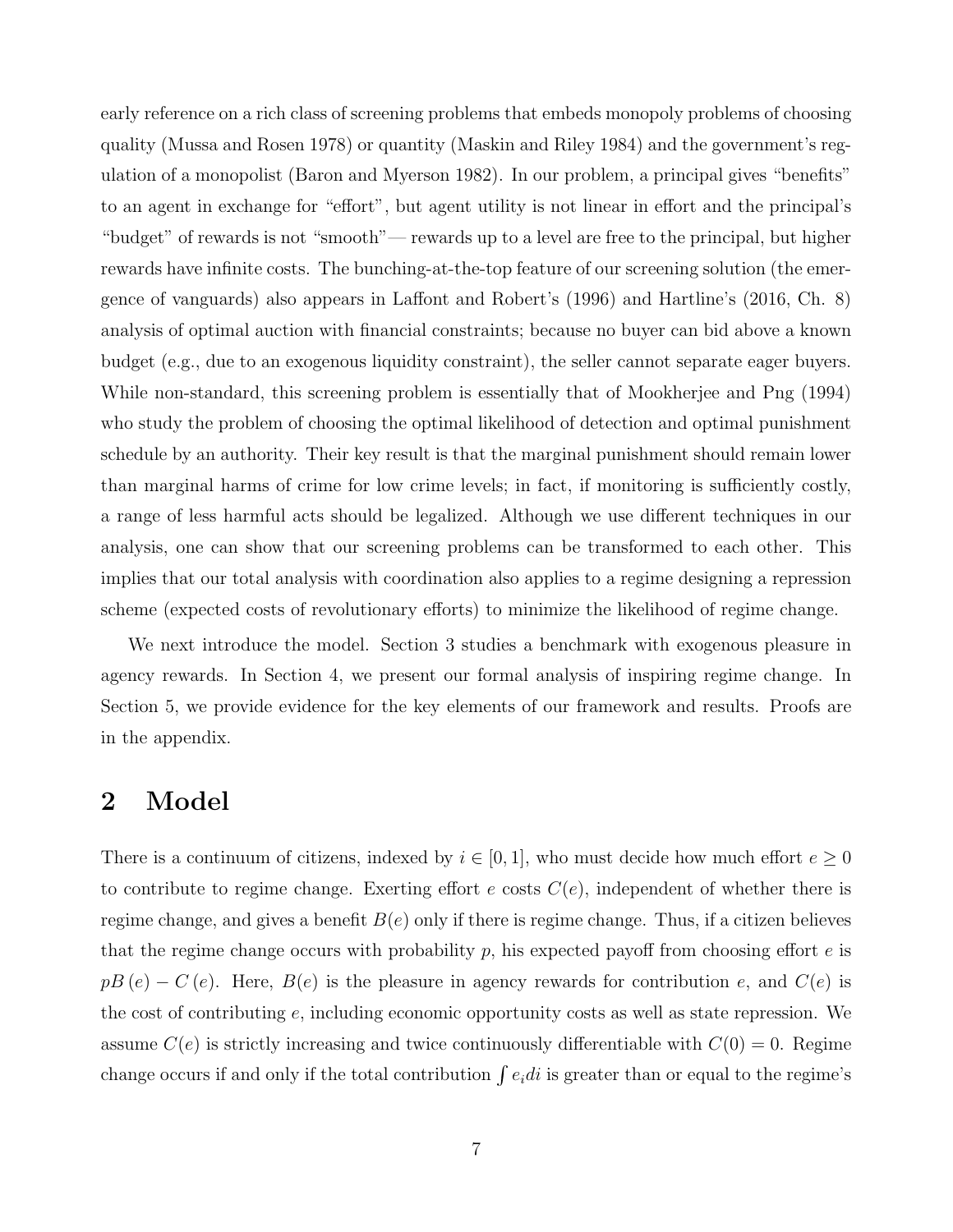strength  $\theta \in \mathbb{R}$ . The regime's strength  $\theta$  is uncertain, and citizens have an improper common prior that  $\theta$  is distributed uniformly on R. Moreover, each citizen  $i \in [0,1]$  receives a noisy private signal  $x_i = \theta + \nu_i$  about  $\theta$ , where  $\theta$  and the  $\nu_i$ s are independently distributed with  $\nu_i \sim f(\cdot)$ .<sup>4</sup>

There is also a leader who aims to maximize the likelihood of regime change. The leader chooses the (pleasure in agency) reward function  $B(e)$  subject to the constraint that  $B(e) \in$  $[0, M]$ , with  $M > 0$ . The leader's choice of a contribution-reward mapping,  $B(e)$ , corresponds to inspiring regime change. The constraint  $B(e) \in [0, M]$  reflects the non-rival aspect of pleasure in agency rewards.

The game proceeds as follows. The leader chooses pleasure in agency rewards  $B(e)$  subject to her constraint. Then, the regime's strength is realized. Next, citizens observe their private signals, and simultaneously decide how much to contribute. The success or failure of the revolution is realized and payoffs are received.

### 3 Regime Change with Exogenous Pleasure in Agency

We begin our analysis with a benchmark in which pleasure in agency benefits from participation are exogenously given. In the next section we endogenize these rewards by allowing the leader to choose these rewards subject to her constraints.

#### 3.1 A Key Statistical Property: Uniform Threshold Belief

It is useful to first introduce a key statistical property that we call *uniform threshold belief.* Fix any level of regime strength  $\theta = \hat{\theta}$ . A citizen's threshold belief about  $\hat{\theta}$  is the probability that he assigns to the event that the regime is weaker:  $\theta \leq \hat{\theta}$ . Any level of regime's strength  $\theta$ gives rise to a distribution of signals  $(x_i, s)$ , and hence a distribution of threshold beliefs about  $\hat{\theta}$ . The threshold belief distribution at  $\theta = \hat{\theta}$  is the distribution of threshold beliefs about  $\hat{\theta}$  in the population when the regime's strength is also  $\hat{\theta}$ . We will show that this threshold belief distribution is always uniform, regardless of the value of  $\hat{\theta}$  and the distribution of noise.

To state the uniform threshold belief property formally, write  $H(\cdot|\hat{\theta})$  for the cdf of the

<sup>4</sup>The assumption of an improper common prior is standard in this literature. At the cost of further notation, one can replace this assumption with a prior that is uniformly distributed on a sufficiently large bounded interval. More importantly, results proved under the uniform prior assumption can also be reproduced with an arbitrary smooth prior when the noise is sufficiently small: see Carlsson and van Damme (1993), Morris and Shin (2003) and Frankel et al. (2003).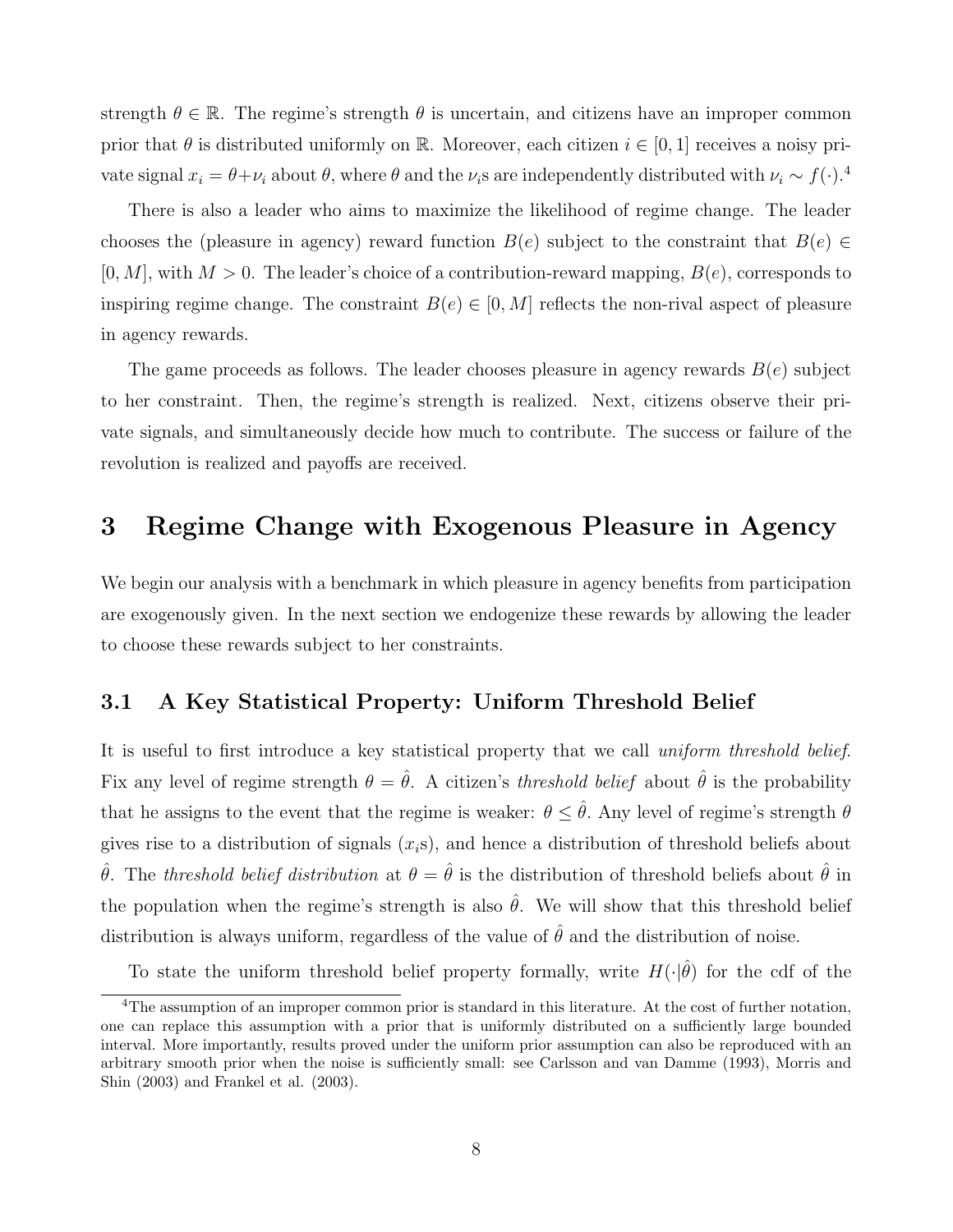threshold belief distribution at  $\hat{\theta}$ . Thus, the proportion of citizens with threshold belief about  $\hat{\theta}$ below p when the true state is  $\hat{\theta}$  is  $H(p|\hat{\theta})$ . The key observation is that, because  $\theta$  is distributed uniformly so that there is no prior information about  $\theta$ , one can consider  $\theta$  as a signal of  $x_i$ , writing  $\theta = x_i - \nu_i$ . So the threshold belief about  $\hat{\theta}$  for a citizen observing  $x_i$  is the probability that  $x_i - \nu_i \leq \hat{\theta}$ , or  $1 - F(x_i - \hat{\theta})$ . Thus, a citizen observing  $x_i$  has a threshold belief weakly less than p if  $1 - F(x_i - \hat{\theta}) \leq p$ , or  $x_i \geq \hat{\theta} + F^{-1}(1-p)$ . Now, if the true state is  $\hat{\theta}$ , the proportion of citizens observing a signal weakly larger than  $\hat{x}$  will be the proportion of citizens with  $\hat{\theta} + \nu_i \geq \hat{x}$ , which is  $1 - F(\hat{x} - \hat{\theta})$ . Combining these observations, we have that  $H(p|\hat{\theta}) =$  $1 - F(\hat{x} - \hat{\theta})$  where  $\hat{x} = \hat{\theta} + F^{-1}(1 - p)$ . Substituting for  $\hat{x}$ , we have

$$
H(p|\hat{\theta}) = 1 - F(\hat{x} - \hat{\theta}) = 1 - F(F^{-1}(1 - p)) = 1 - (1 - p) = p.
$$

We have shown the uniform threshold belief property, which also appears in Guimaraes and Morris (2007):

**Lemma 1.** The threshold beliefs distribution is always uniform on [0,1], so that  $H(p|\hat{\theta}) = p$ for all  $p \in [0, 1]$  and  $\hat{\theta} \in \mathbb{R}$ .

An intuition for this surprising result is the following. At any given threshold state and for any given citizen, we can identify the citizen's rank in the threshold belief distribution, i.e., the proportion of citizens with higher signals. This rank is necessarily uniformly distributed: since a citizen does not know his rank, his belief about whether the true state is below the threshold state is uniform. More formally, suppose that noise itself was uniformly distributed on the interval [0, 1]. If the true state was  $\hat{\theta}$ , a citizen observing  $x_i$  in the interval  $\left[\hat{\theta}, \hat{\theta} + 1\right]$ would have threshold belief  $\hat{\theta} + 1 - x_i$ , and we would have uniform threshold belief. But if the noise had some arbitrary distribution, we could do a change of variable, replacing the level of a citizen's signal with its percentile in the distribution. Because citizens do not know their own percentiles, the same argument then holds.

#### 3.2 Equilibrium

If a citizen assigned a probability  $p$  that regime change succeeds, he chooses his contribution level e to maximize his expected payoff:

$$
\max_{e \ge 0} pB(e) - C(e).
$$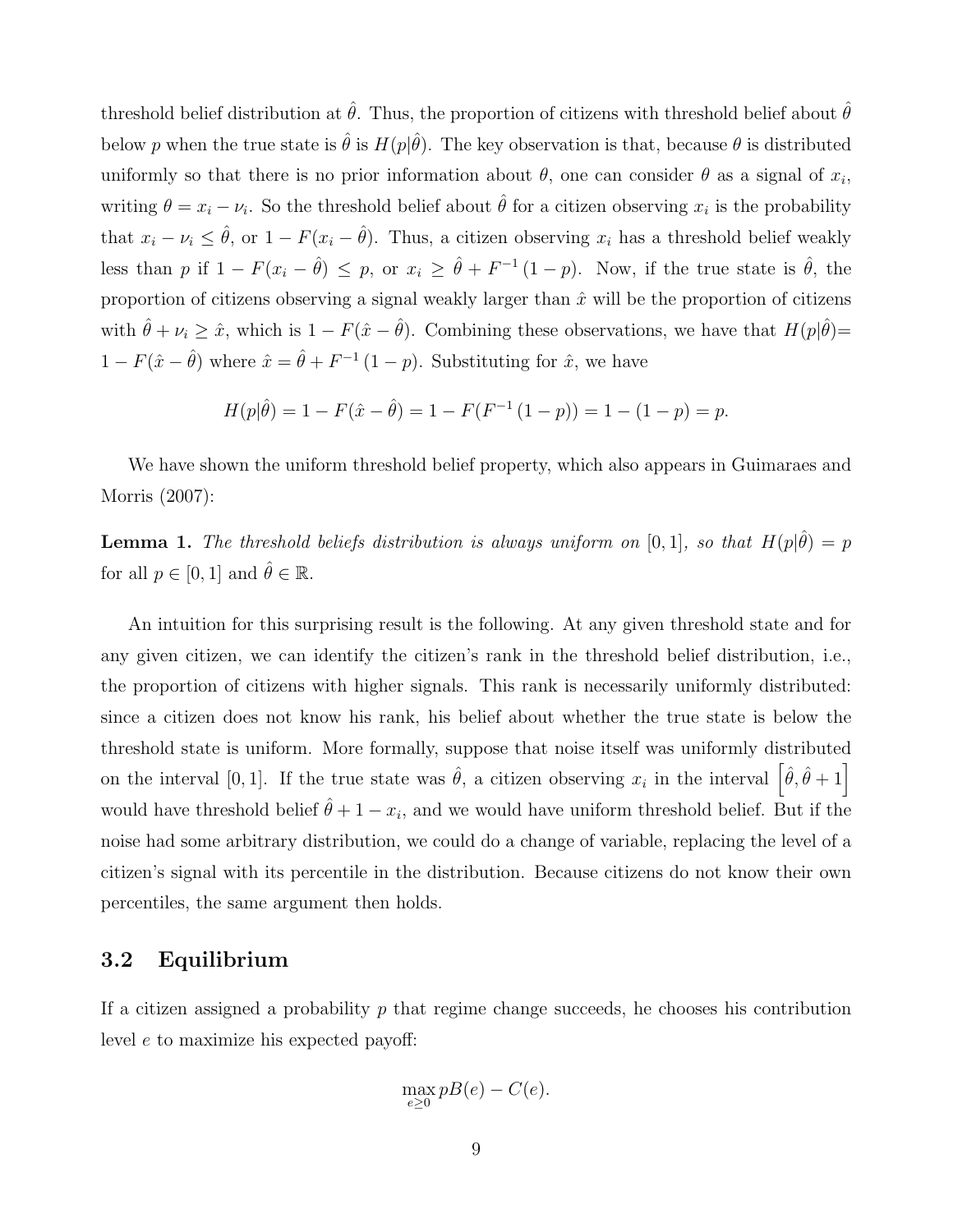Generally, many contribution levels may be optimal. For example,  $B(e)$  and  $C(e)$  may change in a way that the citizen remains indifferent between  $e_1 < e_2$ , so that  $pB(e_1) - C(e_1) =$  $pB(e_2) - C(e_2)$ . Because we aim to consider the leader's design of benefits, we cannot put restrictions on the benefit function to rule this out. Indeed, as we will show in the next section, the leader's design of optimal  $B(e)$  will have strictly *convex* segments.

**Definition 1.** The *optimal effort correspondence* is

$$
e^*(p) = \underset{e \ge 0}{\arg \max} p(B(e) - C(e);
$$

we write

 $e_{min} = min(e^*(0))$  and  $e_{max} = max(e^*(1))$ .

We maintain the assumption that the maximum and minimum exist (and are finite).

**Definition 2.** The optimal effort correspondence is *weakly increasing* if  $p_2 > p_1$  and  $e_i \in e^*(p_i)$ ,  $i \in \{1, 2\}$ , imply  $e_2 \ge e_1$ .

That is, a citizen who is strictly more optimistic about the likelihood of success than another will put in at least as much effort as him. Lemma 2 shows that our assumption that  $C(e)$  is strictly increasing suffices to ensure that the optimal effort correspondence is weakly increasing.

**Lemma 2.** If  $C(e)$  is strictly increasing, then any selection from optimal effort correspondence is weakly increasing.

We first consider the complete information case where there is common knowledge of  $\theta$ . If there is regime change in equilibrium, all citizens must choose  $e \in e^*(1)$ ; this can give rise to regime change only if  $e_{max} \geq \theta$ . If there is no regime change in equilibrium, all citizens must choose  $e \in e^*(0)$ ; this can give rise to no regime change only if  $e_{min} < \theta$ . Thus, we have

**Proposition 1.** Suppose that the optimal effort correspondence is weakly increasing and that there is complete information. There is an equilibrium with regime change if  $\theta \le e_{max}$ , e.g., with all players choosing effort level  $e_{max}$ ; and there is an equilibrium without regime change if  $\theta > e_{min}$ , e.g., with all players choosing effort level  $e_{min}$ . Thus, there are three cases: if  $\theta \le e_{min}$ , there are only equilibria with regime change; if  $\theta > e_{max}$ , there are only equilibria without regime change; and if  $e_{min} < \theta \le e_{max}$ , then there are equilibria with regime change and equilibria without regime change.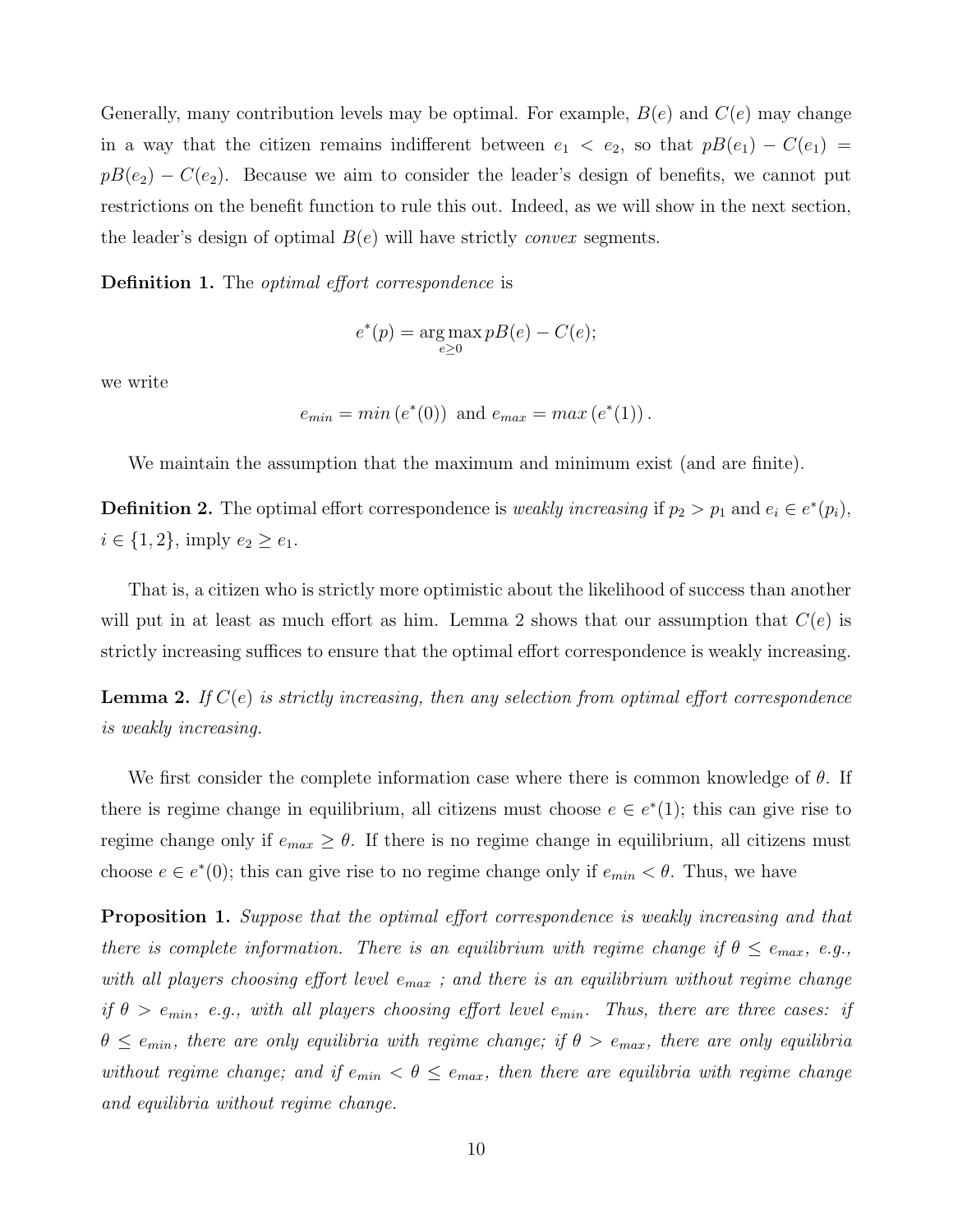We now consider the incomplete information game where a citizen's only information is the signal that he receives, maintaining the assumption that the optimal effort correspondence is weakly increasing. Note that because  $e^*(p)$  is weakly increasing, it is almost everywhere singlevalued. A strategy for a citizen i is a mapping  $s_i : \mathbb{R} \to \mathbb{R}_+$ , where  $s_i(x_i)$  is the effort level of citizen i when he observes signal  $x_i$ . We focus on weakly decreasing strategies. Each strategy profile  $(s_i)_{i \in [0,1]}$  will give rise to aggregate behavior

$$
\hat{s}(\theta) = \int_{i=0}^{1} \left( \int_{\nu_i = -\infty}^{\infty} s_i (\theta + \nu_i) f(\nu_i) d\nu_i \right) di.
$$

If all citizens follow weakly decreasing strategies, then  $\hat{s}$  is weakly decreasing, and there is a unique threshold  $\theta^*$  such that  $\hat{s}(\theta^*) = \theta^*$ . Then,  $\hat{s}(\theta) \geq \theta$  and there will be a regime change if and only if  $\theta \leq \theta^*$ . Thus, a citizen observing a signal  $x_i$  will assign probability  $G(\theta^* | x_i)$  to the event that  $\theta \leq \theta^*$  and thus to regime change. Thus, each citizen must be following the strategy

$$
s^*(x_i) = e^* (G(\theta^* | x_i)).
$$

Letting  $p = G(\theta^* | x_i)$ , and recalling that  $H(p | \theta^*)$  is the cdf of  $G(\theta^* | x_i)$  conditional on  $\theta^*$ , this implies that the aggregate effort of citizens when the true state is  $\theta^*$  is

$$
\hat{s}(\theta^*) = \int_{p=0}^1 e^*(p) dH(p|\theta^*).
$$

By Lemma 1,  $H(p|\theta^*)$  is a uniform distribution. We also know that  $\theta^* = \hat{s}(\theta^*)$ . Thus,

$$
\theta^* = \hat{s}(\theta^*) = \int_{p=0}^{1} e^*(p) \, dp.
$$

Summarizing this analysis, we have:

**Proposition 2.** If the optimal effort correspondence  $e^*$  is weakly increasing, then there is a unique monotonic equilibrium where all citizens follow the essentially unique common strategy

$$
s^*(x_i) = e^* (1 - F(x_i - \theta_{e^*})).
$$
\n(1)

In this equilibrium, there is regime change whenever  $\theta \leq \theta_{e^*}$ , where the regime change threshold  $\theta_{e^*}$  is given by

$$
\theta_{e^*} = \int_{p=0}^{1} e^*(p) \, dp. \tag{2}
$$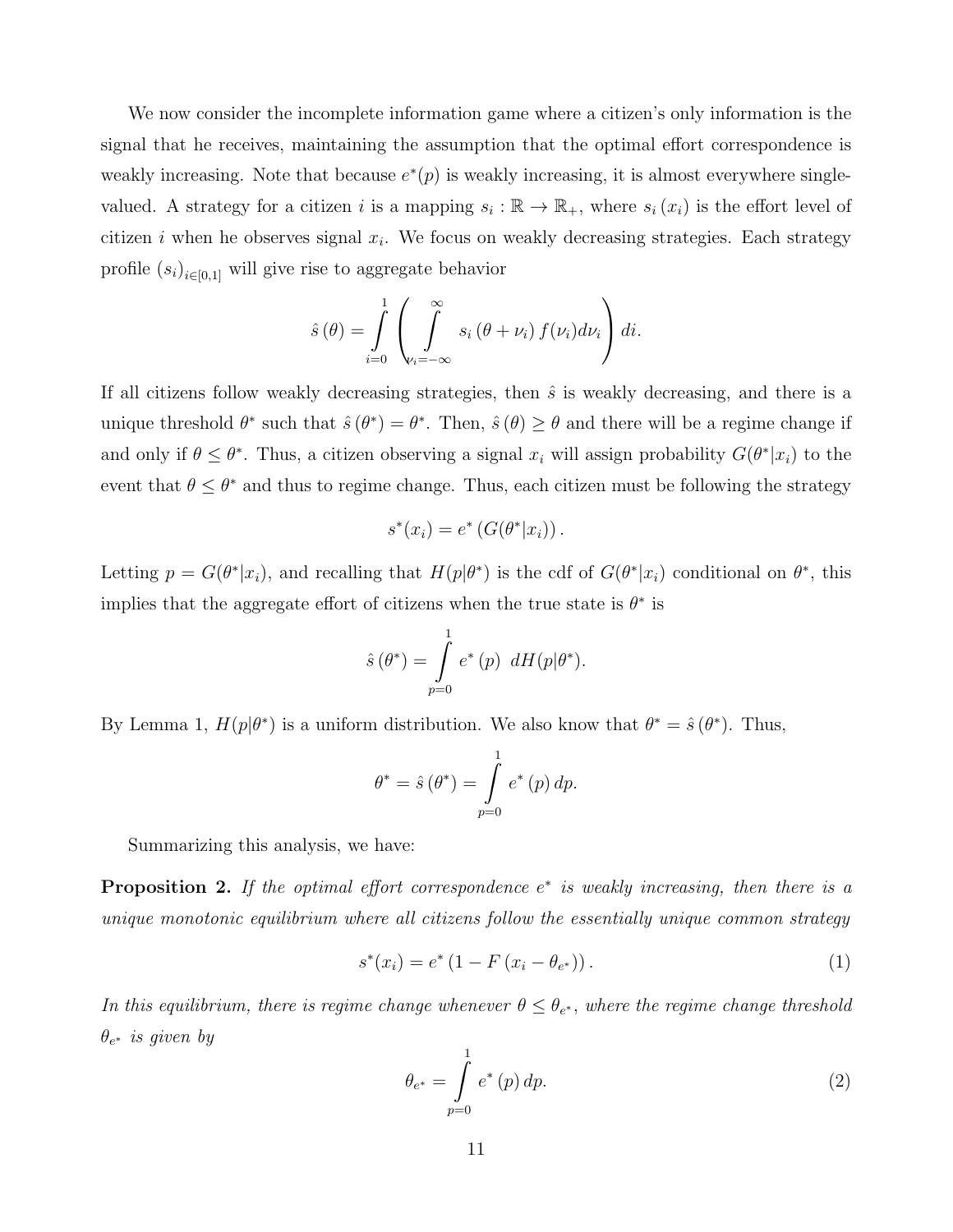Continuous action global games have been studied by Frankel et al. (2003) in an abstract setting, and by Guimaraes and Morris (2007) in a model of currency attacks. They proved the stronger result that the corresponding equilibrium was unique among all equilibria, but under assumptions implying supermodular payoffs. The above proposition holds under weaker assumptions, requiring only that  $e^*(p)$  is increasing. We have proved uniqueness within the class of monotonic equilibria, but leave open the question of whether non-monotonic equilibria exist.

We conclude this section by providing a standard class of examples. Suppose that the exogenous reward scheme is  $B(e) = e^m$ ,  $m \in (0, 1)$ , and the cost scheme is  $C(e) = e^n$ ,  $n \ge 1$ . In this case,  $e^*(p) = \left(\frac{m}{n} p\right)^{\frac{1}{n-m}}$  and  $\theta^* = \frac{n-m}{n-m+1} \left(\frac{m}{n}\right)^{\frac{1}{n-m}}$ . Figure 1 illustrates. Proposition 2 shows that the equilibrium regime change threshold  $\theta_{e^*}$  is the area under the curve  $e^*(p)$ . Here, the pleasure in agency mapping  $B(e)$  was exogenous, and its relevant part did not exceed 1. We will show that when the leader optimally chooses pleasure in agency rewards subject to the same maximum of 1, the pleasure in agency mapping will take a very different form and the area under the corresponding  $e^*(p)$  (which determines the equilibrium regime change threshold) will be larger—see Figure 2.



Figure 1: Exogenous pleasure in agency rewards:  $B(e) = \sqrt{e}$  and  $C(e) = e^n$ ,  $n \ge 1$ .

We will use Proposition 2 as an ingredient in our analysis of inspiring regime change in the next section. However, it is worth highlighting its broader applications here. The applications of global games in regime change have been limited to binary actions. Binary action models capture some key aspects of coordination. However, they are restrictive in other aspects,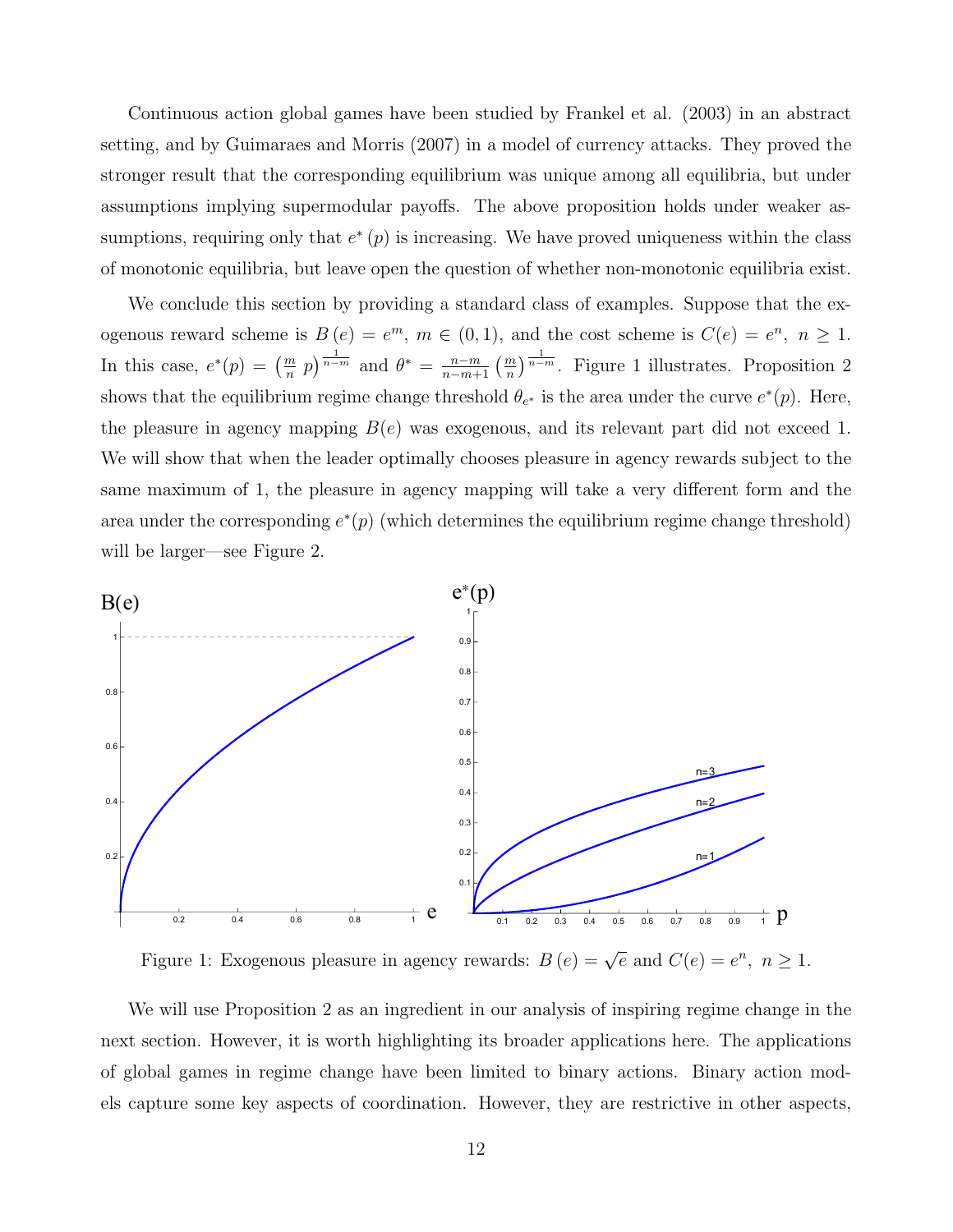including the study of different repression schemes, violent versus non-violent protest tactics, or the repertoires of contentious performances (Tilly 1978, 2006, 2008; Morris and Shadmehr 2018). Proposition 2 facilitates such studies by providing a general and clean characterization of the equilibrium in continuous actions models of regime change.

## 4 Inspiring Regime Change: The Design of Pleasure in Agency Rewards

We now investigate the optimal design of pleasure in agency rewards,  $B(e)$ , by a leader who aims to maximize the likelihood of regime change. Charismatic leaders can inspire citizen participation by assigning psychological rewards to different levels of anti-regime activities. Through speeches, writings, and meetings, they activate, create, and manipulate intrinsic motivations by creating identities and innovative framing of events, and by "identification, idealization, and elevation of one or more values presumed basic to prospective constituents" (Snow et al. 1986, p. 469). Unlike material benefits, the psychological rewards that we focus on are non-rival: that some citizens receive these rewards does not subtract from the rewards that others could receive. For example, in a religious context, if a fighter tortured in the righteous struggle to bring down an unjust state or a wicked ruler is to receive one castle in heaven, God can build as many castles as there are deserving fighters. Still, even charismatic leaders can incite only so much intrinsic motivation in their potential followers. Thus, we require that  $B(e) \leq M$  for some exogenous  $M > 0$ . The upper bound on rewards reflects limitations on the leader's skills and charisma, as well as other exogenous aspects of the environment, such as "cultural idioms" (Skocpol 1997) or "repertoire of common symbolics" (Dabashi 1993), that facilitate the leader's task of creating, activating, and manipulating intrinsic motivations for revolutionary activities. For example, a more skillful or charismatic leader can induce higher levels of pleasure agency rewards, corresponding to a higher M.

The combination of Proposition 2 and Lemma 2 show that, as long as  $C(e)$  is strictly increasing, for any choice of  $B(e)$  there will be a unique equilibrium in which regime change occurs when  $\theta \le \theta_{e^*} = \int_0^1 e^*(p) dp$ . Thus the leader's optimization problem reduces to choosing reward scheme  $B(e)$  to maximize the regime change threshold

$$
\int_0^1 e^*(p) dp \tag{3}
$$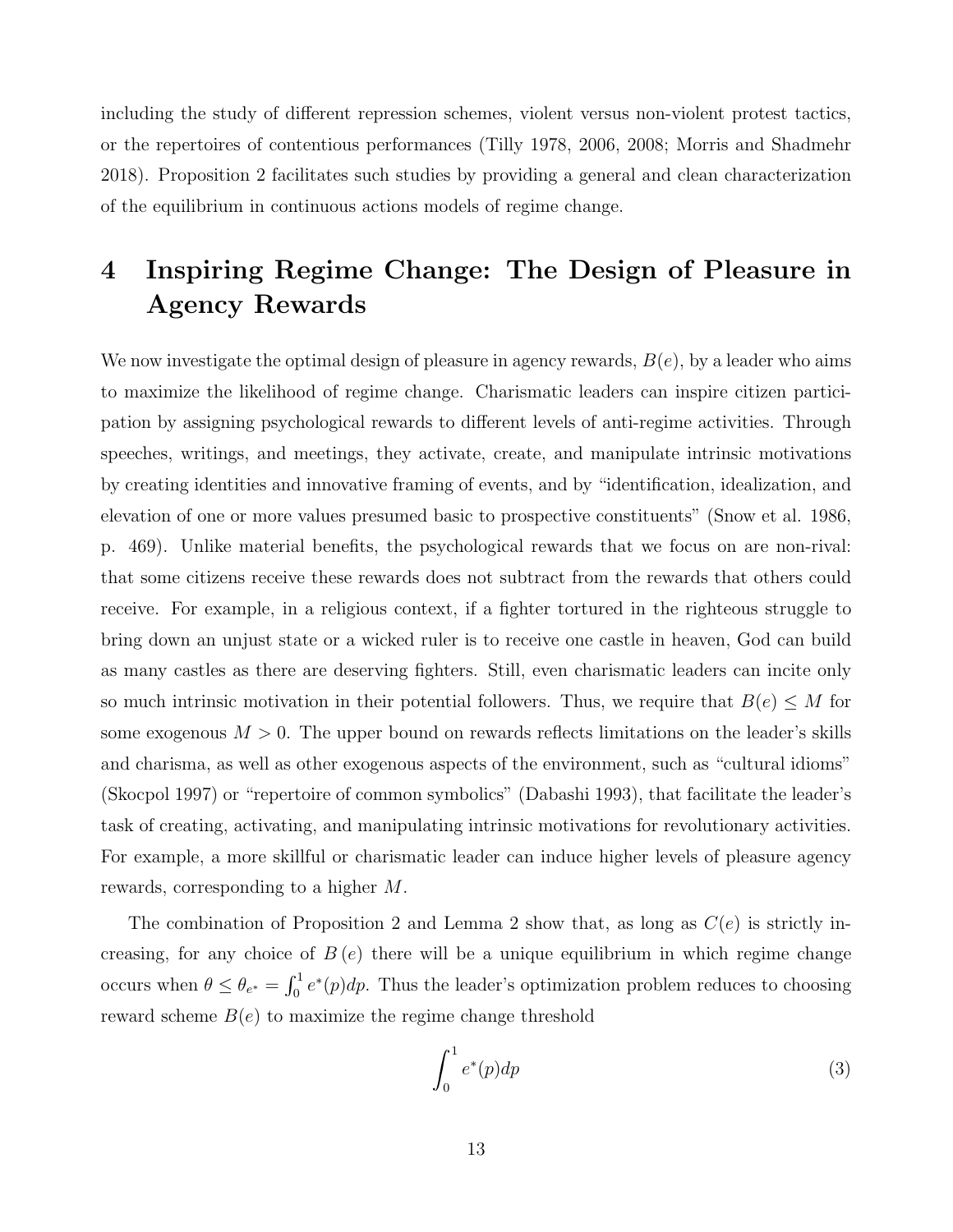subject to the optimality of the effort function

$$
e^*(p) \in \underset{e \ge 0}{\text{arg}\max} \ p B(e) - C(e),
$$

and the feasibility of the reward scheme

$$
B(e) \in [0, M] \text{ for all } e. \tag{4}
$$

A reward scheme  $B^*$  that maximizes this problem is an *optimal reward scheme* (there will be some indeterminacy in optimal reward schemes). An effort function  $e^*$  arising in this problem is an *optimal effort function* (it will be essentially unique). The regime change threshold  $\theta^*$ that results from the optimal effort function is the (essentially unique) *optimal regime change* threshold.

If the leader knew and could condition rewards on the citizens' degrees of optimism, she would require an effort level of at least  $e^*(p) = p^{1/n}$  for the maximum reward M. However, because a citizen's degree of optimism is her private information, the leader faces a screening problem—in which the degrees of optimism are endogenously arise from the citizens' interactions. The effect of those interactions is reflected in the endogenous, uniform distribution of the degrees of optimism. Thus, our analysis effectively disentangles the intertwined coordination and screening into two tractable problems of a continuous action global game and a screening problem. The screening problem described above is identical to a screening problem with one representative citizen whose degree of optimism (i.e., valuation of rewards) is distributed uniformly on [0, 1]. We begin our analysis with linear costs.

**Proposition 3. (Optimal Inspiration with Linear Costs)** Suppose costs are linear, with constant marginal cost  $c > 0$ . An optimal reward scheme  $B^*$  is the step function

$$
B^*(e) = \begin{cases} 0 & ; e < M/2c \\ M & ; e \ge M/2c. \end{cases} \tag{5}
$$

The optimal effort function  $e^*$  is the step function

$$
e^*(p) = \begin{cases} 0 & \text{if } p < 1/2 \\ M/2c & \text{if } p \ge 1/2. \end{cases} \tag{6}
$$

And the optimal regime change threshold is

 $\theta_{e^*}=M/4c.$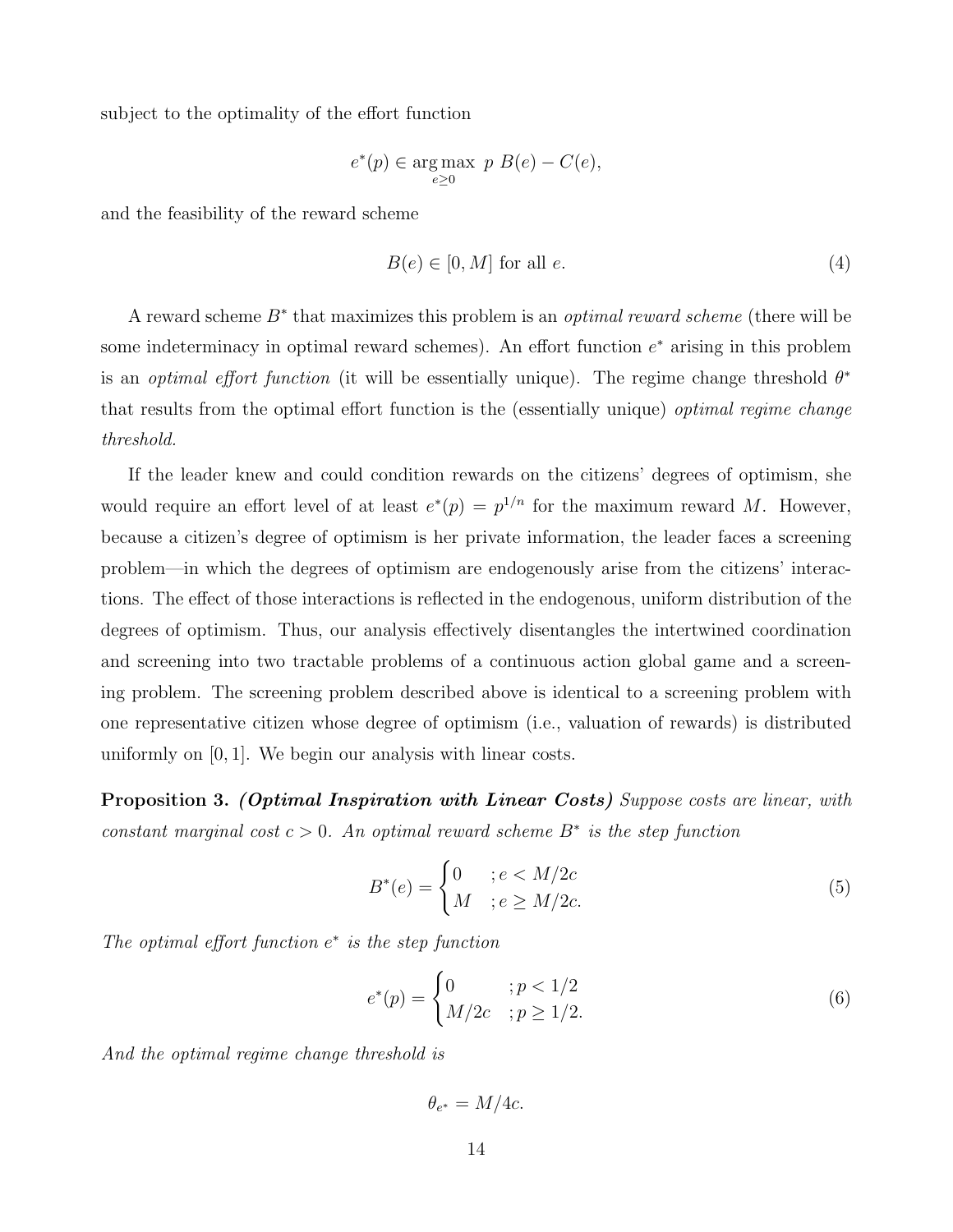Any reward scheme giving rise to the optimal effort function is optimal. Thus, it is enough, for example, that  $B^*(0) = 0$ ,  $B^*(M/2c) = M$  and  $B^*(e) \leq 2ce$  for  $e \leq M/2c$ .

To prove the proposition, first assume the optimal reward scheme is a step function, where citizens get the maximum benefit M if they exert at least effort  $\hat{e}$ ; otherwise they get no benefit. In this case, citizens either do not participate (i.e., choose effort 0) or participate with effort  $\hat{e}$ . A citizen with optimism (probability of regime change) p participates whenever  $pM \geq c\hat{e}$ , i.e.,  $p \geq c\hat{e}/M$ . Thus, the total effort is  $(1 - c\hat{e}/M)\hat{e}$ . This is maximized by setting  $\hat{e} = M/2c$ . Thus we have a proof of the proposition if we could establish that the optimal reward schemes would be a step function.

To complete the proof, we show that we can restrict attention to step functions by showing that this problem reduces to the monopoly pricing problem. Consider a monopolist selling a single unit to buyers whose valuations are uniformly distributed on the interval  $[0, M/c]$ . The monopolist could sell using a posted price mechanism. At a posted price of  $\hat{e}$ , buyers with valuations above  $\hat{e}$  would buy and pay  $\hat{e}$ , and buyers with valuations below  $\hat{e}$  would not buy. However, the monopolist could also sell using a more complicated mechanism, offering a price schedule for probabilities of being allocated the object. By the revelation principle, we can restrict attention to direct mechanisms. If a type-p buyer has valuation  $pM/c$ , a direct mechanism is described by a payment  $e^*(p)$  that buyer p will make to the seller and a probability  $B(e^*(p))/M$  of receiving the object. The seller's revenue will now be  $\int_{p=0}^1 e^*(p) dp$  and incentive compatibility will require that  $e^*(p) \in \arg \max_{e \geq 0} p B(e)/c-e$ . The revenue is the maximand of our problem, and the incentive compatibility condition is the incentive compatibility condition of our problem. But Riley and Zackhauser (1983) established that the optimal mechanism in this problem is a posted price mechanism—see Börgers  $(2015, Ch. 2)$  for a modern textbook treatment. This proves Proposition 3.

We conclude our analysis of the linear case by discussing why bunching at the top starts exactly when  $p = 1/2$ . Recall that our strategic problem delivers a particular distribution over levels of optimism  $p$ : the uniform distribution. In the monopoly problem, this is equivalent to considering a linear demand curve. It is useful to consider what would have happened in the screening problem if  $p$  was not uniformly distributed, but distributed according to density  $f$ and corresponding cdf  $F$ . Under standard assumptions,<sup>5</sup> the problem reduces to solving for

<sup>&</sup>lt;sup>5</sup>In particular, f should satisfy the standard regularity condition that  $\frac{1-F(\cdot)}{f(\cdot)}$  is decreasing (decreasing marginal revenue in the monopoly case).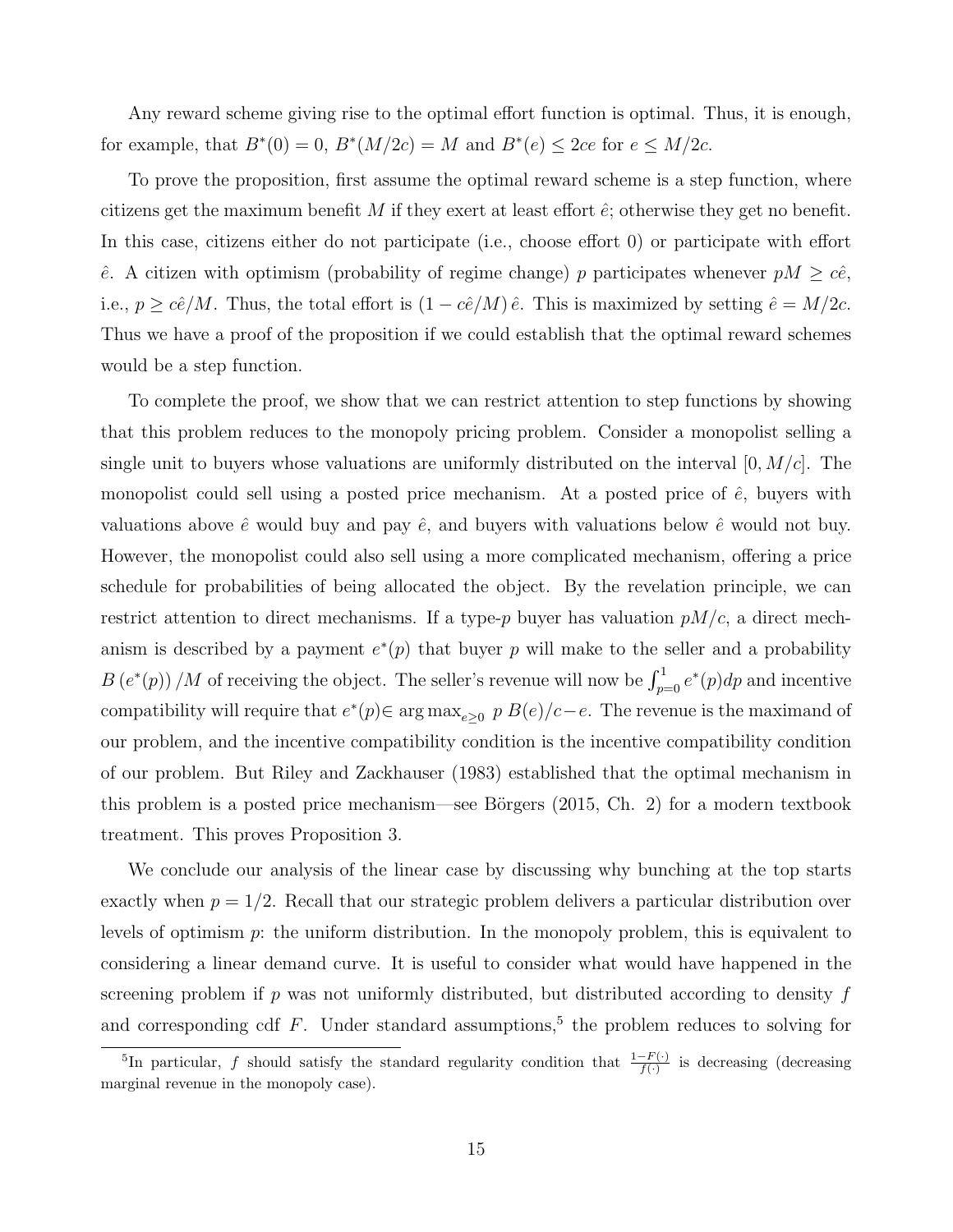the critical effort level  $\hat{e}$  to maximize the equilibrium regime change threshold. As before, the citizen will participate at this critical effort level if  $p \geq c\hat{e}/M$ . But now total effort would be  $(1 - F(c\hat{e}/M)) \hat{e}$ . Letting  $e^*$  be the optimal  $\hat{e}$ , the first order condition implies

$$
e^* = \frac{1 - F\left(ce^*/M\right)}{f\left(ce^*/M\right)} \frac{M}{c},
$$

and the corresponding critical optimism level is

$$
p^* = ce^*/M = \frac{1 - F\left(ce^*/M\right)}{f\left(ce^*/M\right)}.
$$

When p is distributed uniformly, the above equation implies that  $ce^*/M = 1/2$ . Thus,  $p^* = 1/2$ arises as critical optimism because  $p$  is uniformly distributed.

Proposition 3 provides a simple characterization of the optimal inspiration and its outcome when the cost of anti-regime contributions e is linear:  $C(e) = ce$ . It shows that by manipulating pleasure in agency rewards the leader effectively reduces the citizens' decisions to a binary choice of no contributions and a maximum level of contribution prescribed by the leader. This, in turn, divides the population into those who join the movement and those who do not. The limitation to binary action and the stark division of the population seem restrictive. Indeed, as the literature and our examples in later sections show, citizens contribute at various levels to social movements (Tilly 1978, 2006, 2008; McAdam 1999; Tarrow 2011). We next show that when the cost function is strictly convex, optimal design of the pleasure in agency rewards will induce a continuum of contribution levels. In a sense, the binary outcome is smoothed: It remains optimal for a mass of the most optimistic citizens to choose the (endogenous) maximum effort level and receive the maximum pleasure in agency rewards. And it remains optimal (under some conditions) for a mass of the least optimistic citizens to not participate, i.e., choose 0 and get no rewards. In between, there are strictly increasing benefits and effort.

**Proposition 4. (Optimal Inspiration with Strictly Convex Costs)** Suppose costs are strictly increasing and convex.

- The optimal pleasure in agency rewards function B<sup>∗</sup> is continuous, strictly increasing and strictly convex on the interval  $[0, \bar{e}]$  with  $B^*(0) = 0$  and  $B^*(\bar{e}) = M$ , where  $\bar{e} > 0$  is the maximum endogenous contribution level.
- The optimal effort function is continuous and weakly increasing; it is strictly increasing on an interval  $[p, 1/2]$ , equal to 0 when  $p \leq p$ , and equal to  $\bar{e}$  when  $p \geq 1/2$ . In particular,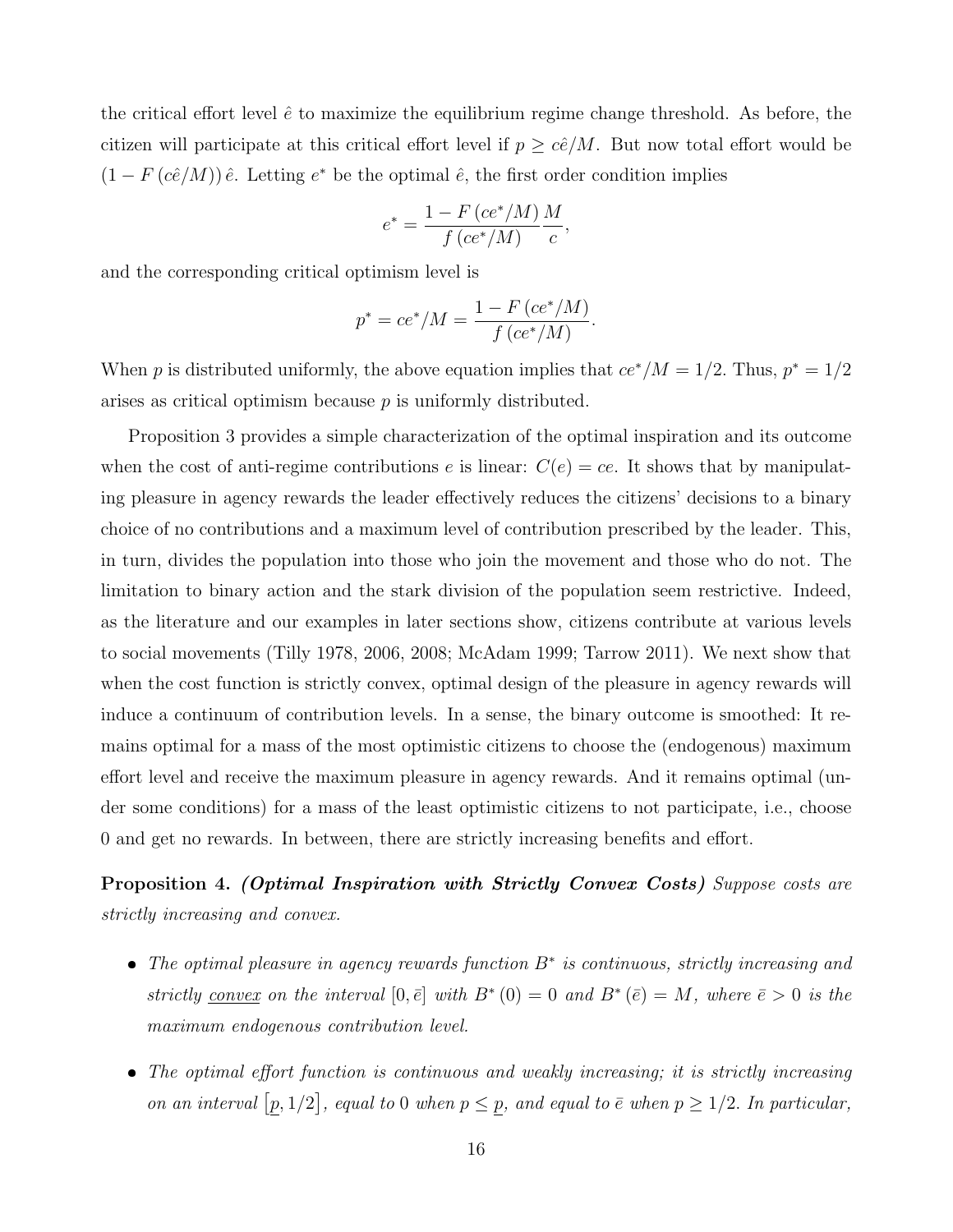the optimal effort function is

$$
e^*(p) = \begin{cases} \bar{e} & ; p \in [1/2, 1] \\ C'^{-1}((2p)^2 C'(\bar{e})) & ; p \in [p, 1/2] \\ 0 & ; p \in [0, \underline{p}], \end{cases}
$$
(7)

where  $p = (1/2)\sqrt{C'(0)/C'(\bar{e})}$ , and  $\bar{e}$ , the maximum endogenous contribution level, is the unique solution to

$$
\sqrt{C'(\bar{e})} \int_0^{\bar{e}} \sqrt{C'(x)} dx = M/2.
$$
\n(8)

• The equilibrium regime change threshold is

$$
\theta^* = \bar{e} - \frac{M}{4} \frac{1}{C'(\bar{e})}.\tag{9}
$$

To illustrate the proposition, we graph the optimal reward scheme and optimal effort function for some examples. As in Figure 1, suppose  $C(e) = e^n$ ,  $n > 1$ , and let  $M = 1$  to facilitate comparisons. Figure 2 illustrates the optimal pleasure in agency reward and optimal effort schemes for different values of n. The derivation is reported in the appendix. Note that, as n approaches 1, we approach the case of linear costs described in Proposition 3. As noted earlier, there is an indeterminacy in the optimal reward scheme, and this limit is piece-wise linear, rather than the step function reported in Proposition 3.

Comparing Figures 1 and 2 is instructive about the effect of optimal inspiration. The leader could choose  $B(e) = \sqrt{e}$  to generate the outcomes in Figure 1, but she does not. Instead, she chooses pleasure in agency reward functions that are *convex* in their (relevant) strictly increasing segments. This, in turn, induces corresponding contribution functions that look very different from those of Figures 1. One key difference is the emergence of a distinct group of citizens who exert the maximum effort  $\bar{e}$  (corresponding to the flat segment of  $e^*(p)$  in Figure 2). Moreover, the leader's optimal inspiration increases the likelihood regime change: for a given n, the area under  $e^*(p)$  is larger in Figure 2 than in Figure 1. This class of examples has  $C'(0) = 0$ . Figure 3 illustrates an example where  $C(e) = e^2 + 0.1e$ , so that the marginal cost at 0 is strictly positive,  $C'(0) = 0.1$ .

As we discussed above, absent asymmetric information between the leader and citizens, the optimal effort functions would be very different from those of Figure 2, and no vanguard would emerge. Thus, our optimal inspiration is the middle ground between these two implausible scenarios, where the leader either has no influence on pleasure in agency rewards (exogenous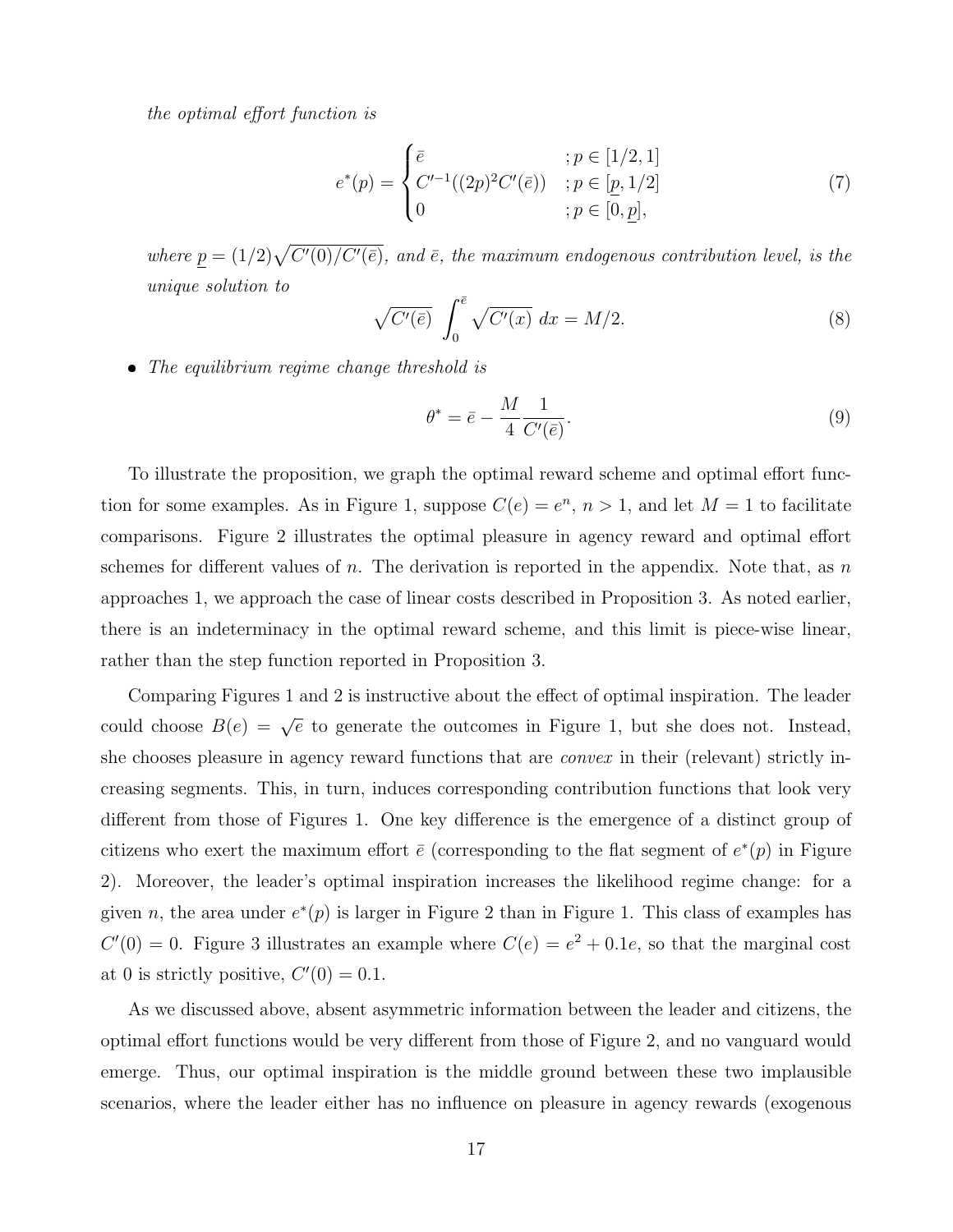rewards), or she knows and can condition rewards on the citizens' degrees of optimism (endogenous rewards with no information asymmetry).



Figure 2: Optimal pleasure in agency rewards,  $B^*(e)$ , and its induced effort function,  $e^*(p)$ , for  $M = 1$  and cost function  $C(e) = e^n, n > 1$ .

In the proof of Proposition 4, we show that the leader's problem simplifies to:

$$
\max_{B', \bar{e}} \int_0^{\bar{e}} \left( 1 - \frac{C'(e)}{B'(e)} \right) de
$$
  
s.t. 
$$
\int_{e=0}^{\bar{e}} B'(e) de = M, B(0) = 0, B'(e) \ge C'(e), \bar{e} \ge 0,
$$

where the integrand in the objective is derived from integration by parts of  $e^*(p)$ . This formulation reveals that one can think of the leader's problem as her deciding a maximum level of effort  $\bar{e} \geq 0$  to induce, and then deciding how to allocate a fixed supply of marginal benefit to different effort levels  $B' : [0, \bar{e}] \to \mathbb{R}$ . The constraint  $B'(e) \geq C'(e)$  will be automatically satisfied. Thus, the leader's problem becomes a constrained point-wise optimization, which can be solved using the standard Lagrangian method. The first order conditions yield:

**Corollary 1.** The equilibrium regime change threshold  $\theta^*(M)$ , the endogenous maximum contribution level  $\bar{e}(M)$ , and the strictly positive segment of the optimal effort function  $e^*(p;M)$ are all strictly increasing in M. Moreover, if costs are strictly convex,  $dp/dM < 0$ , for  $p > 0$ .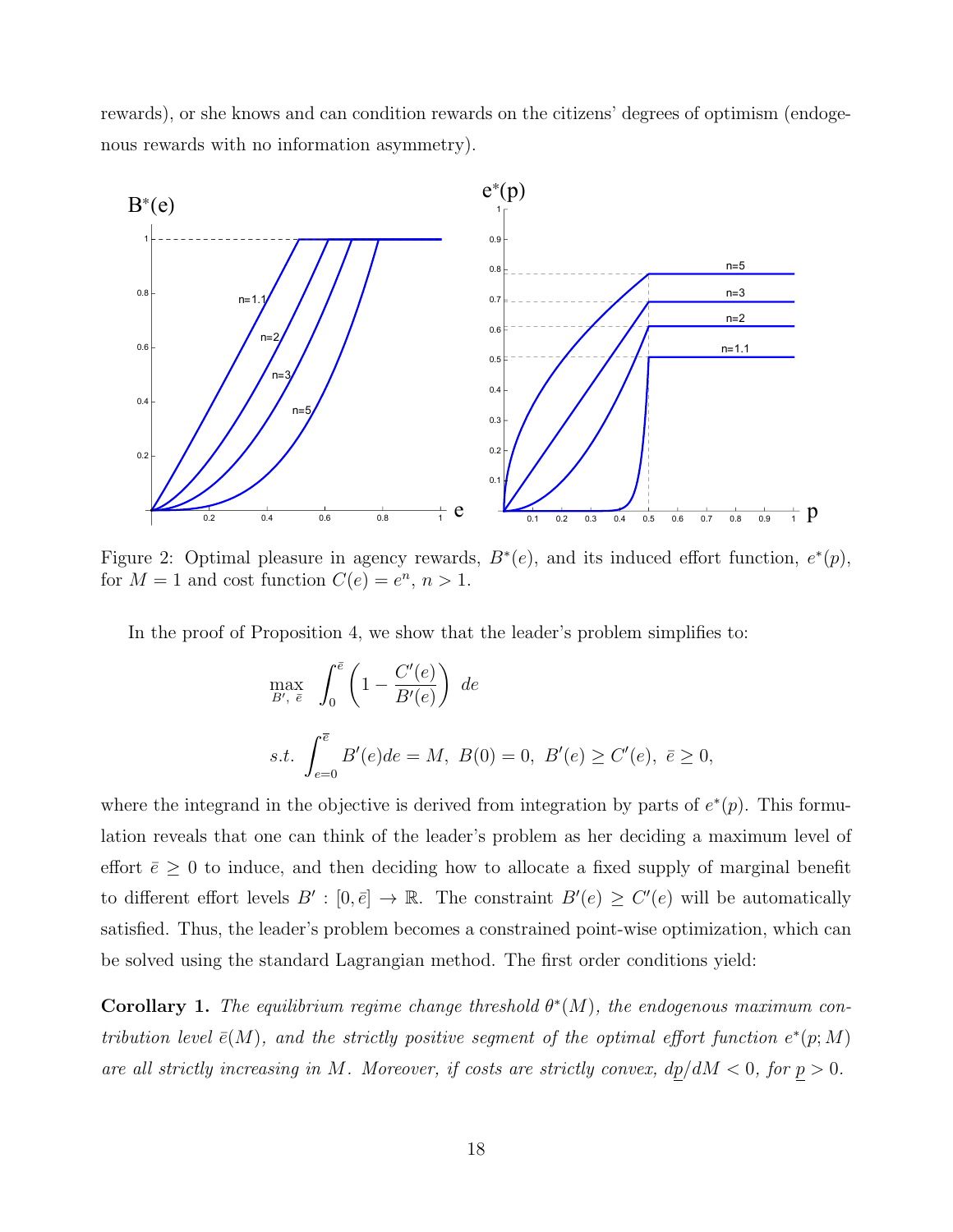

Figure 3: Optimal pleasure in agency rewards,  $B^*(e)$ , and its induced effort function,  $e^*(p)$ , for  $M = 1$  and cost function  $C(e) = e^2 + 0.1e$ . When  $C'(0) > 0$ , citizens with (endogenously) pessimistic beliefs about the likelihood of regime change do not exert any effort  $(p > 0)$ .

The basic features of the optimal pleasure in agency rewards and optimal effort function are intuitive: both are weakly increasing and continuous, with optimal rewards strictly increasing when ranging from 0 to the maximum. First, consider the shape of the optimal reward scheme when it is strictly increasing. In this case, marginal benefit exceeds the marginal cost. If the marginal cost did exceed the marginal benefit at some effort level, then any effort in the neighborhood of that level could not arise in equilibrium. But then it would be possible to replace the reward scheme with one that was constant in that neighborhood and increasing faster elsewhere, in a way that would increase the overall effort. Formally, the first order condition that  $p B'(e^*(p)) = C'(e^*(p))$  implies that  $B'(e^*(p)) > C'(e^*(p))$  when  $p < 1$ . To show strict convexity, observe that effort depends on the ratio of marginal costs to marginal benefits. Increasing marginal benefits will thus have more impact on effort when marginal cost is higher. But marginal cost is itself increasing in effort so marginal benefit will also be increasing.

More formally, we first use optimal control techniques (Arrow 1966; Seierstad and Sydsæter 1993; Kamien and Schwartz 2012) to show that  $e^*(p)$  is continuous, weakly increasing, and single-valued with  $e^*(0) = 0$ . Then, the equilibrium regime change threshold can be written as (Lemma 3 in the Online Appendix):

$$
\theta_{e^*} = \int_{e=0}^{e_{max}} \left( 1 - \frac{C'(e)}{B'(e)} \right) de.
$$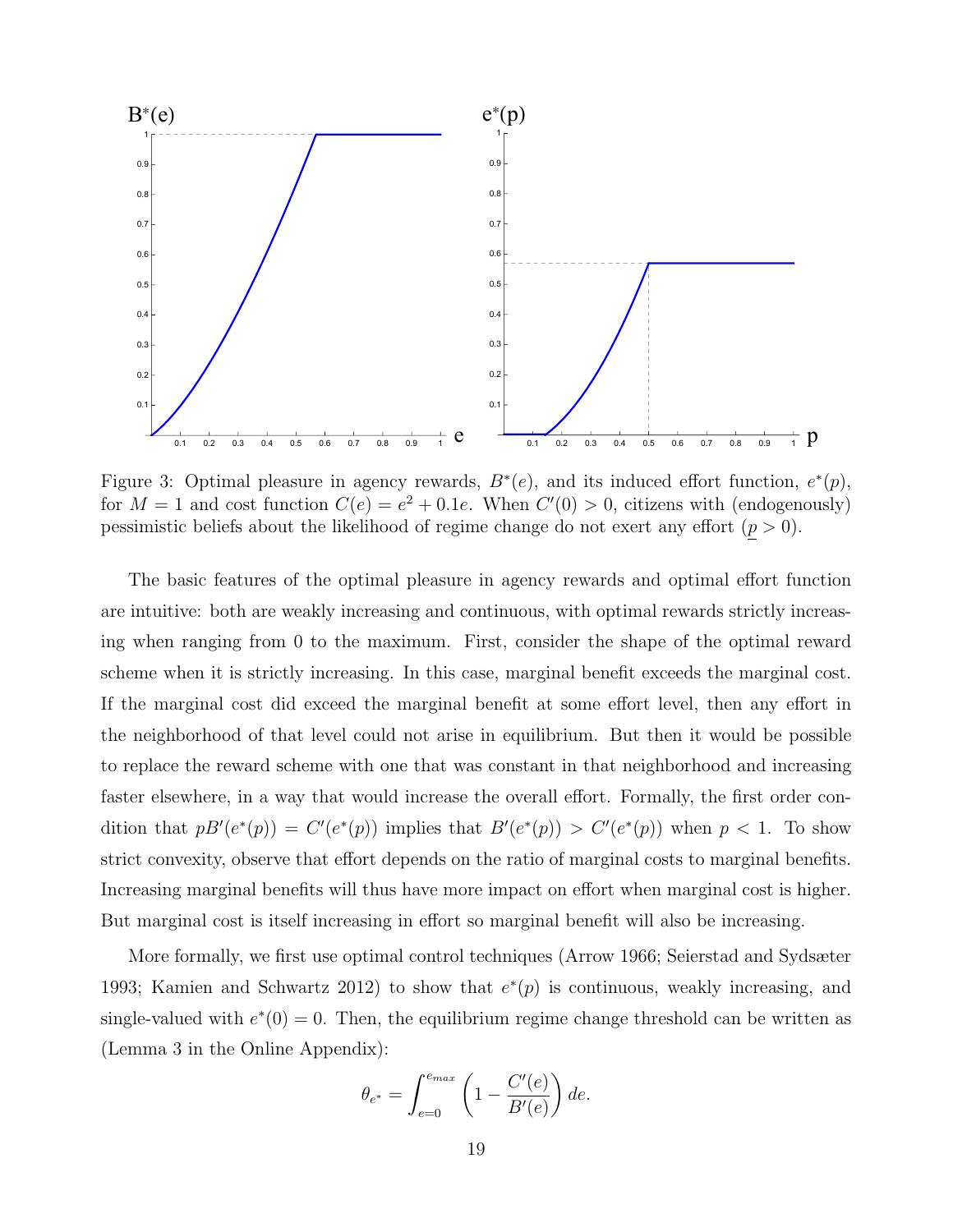The leader seeks to maximize this subject to the constraint that  $B(e) \leq M$ . Differentiating the integrand in  $\theta_{e^*}$  with respect to  $B'(e)$  yields  $C'(e)/(B'(e))^2$ . Because  $C'(e)$  is increasing by assumption, the marginal gains of raising  $B'(e)$  are higher for higher effort levels. In contrast, the marginal costs of raising  $B'(e)$  to the leader are constant, because the leader has a fixed "budget of slopes" ( $\int_{e=0}^{\overline{e}} B'(e) de \leq M$  for some  $\overline{e}$ ). This implies that an optimal  $B'(e)$  is increasing, and hence an optimal  $B(e)$  is convex.

Now consider the "exclusion" regions, where effort is constant. First, consider exclusion at the bottom. Recall that the optimal effort  $e^*(p)$  is continuous and increasing, and consider the smallest level of optimism p after which  $e^*(p)$  becomes strictly positive. Then,  $p B'(0) = C'(0)$ , and hence  $C'(0) > 0$  implies  $p > 0$ . In fact, because the marginal costs of raising  $B'(e)$  are constant, while its marginal gains are  $C'(e)/(B'(e))^2$  as we discussed above,  $C'(e)/B'(e)$  is proportional to  $\sqrt{C'(e)}$ ,<sup>6</sup> and hence  $p > 0$  exactly when  $C'(0) > 0$ . Next, consider high optimism, and suppose that optimal effort was strictly increasing in a neighborhood around 1. The optimal reward scheme would then have to be strictly increasing in the neighborhood of  $\bar{e}$ . Now suppose that we considered benefit functions that were equal to  $M$  in an open neighborhood of  $p = 1$ . This would decrease effort in the open neighborhood, but would allow optimal effort to be increased at other levels of p. For very small neighborhoods, the latter effect would be of higher order than the former. More formally, the convexity of an optimal  $B(e)$  (and that  $B(e) \geq C(e)$  in the relevant range) implies that an optimal  $B(e)$  hits its constraint M before  $C(e)$  does. In turn, this implies that an optimal effort scheme is constant for high values of p.

Finally, we examine why effort reaches its maximum exactly at  $p = 1/2$ . This follows from the endogenous property that the citizens' optimism  $p$  is uniformly distributed on the interval  $[0, 1]$ . One can show that with a general distribution f of p and under some regularity conditions, the screening problem of Proposition 4 yields the critical  $p^*$  that solves

$$
\frac{1 - F(p^*)}{f(p^*)} = -\frac{f(p^*)/p^*}{(f(p^*)/p^*)'}.
$$

In the uniform case, this expression gives  $1 - p^* = -\frac{1/p^*}{-1/(p^*)}$  $\frac{1/p^*}{-1/(p^*)^2}$ , and hence  $p^* = 1/2$ . We next discuss an extension of the model where there is exogenous heterogeneity among citizens; the analysis of this problem formally reduces to allowing for more general distributions of  $p$ .

<sup>6</sup>Formally, 
$$
C'(e)/(B'(e))^2 = \lambda \Rightarrow B'(e) = \sqrt{C'(e)/\lambda} \Rightarrow C'(e)/B'(e) = \sqrt{\lambda} \sqrt{C'(e)}
$$
.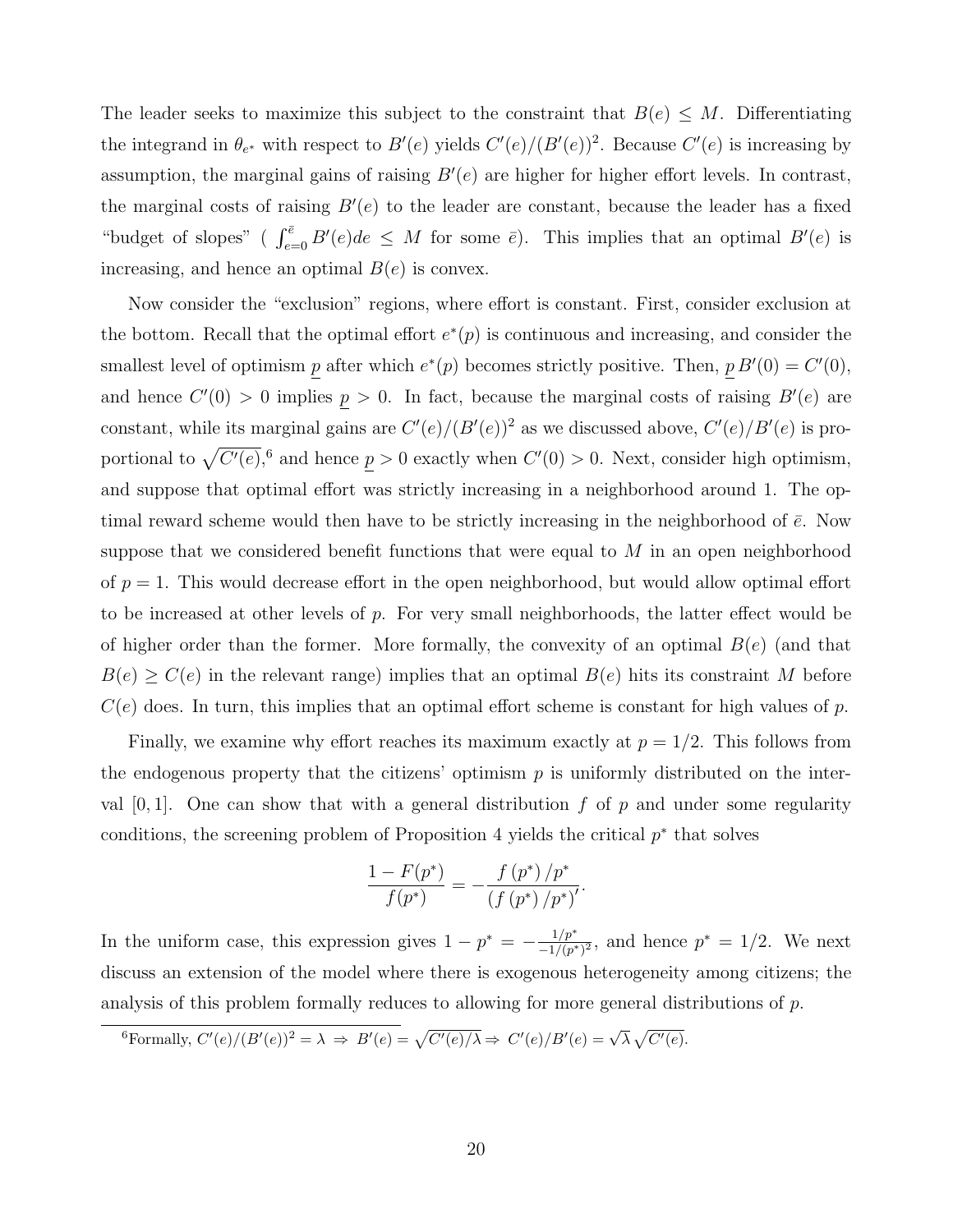#### 4.1 Distribution of Contributions

 $\overline{\phantom{a}}$ 

A distinguishing feature of our model is that it allows for a variety of contribution levels that are often observed in anti-regime movements—what Tilly called "repertoires of contentious performances" (Tilly 1978, 2006, 2008; Tarrow 2011). This enables us to characterize the equilibrium distribution of anti-regime actions in the population, and study how changes in the environment (e.g., variations in  $\theta$  or M) affect this distribution.

The distribution of anti-regime actions in the population may influence the nature of the post-revolution regime. For example, if regime change is mainly the result of high effort by a narrow subset of the population, the post-revolution regime is likely to reflect the views of that narrow group. Kavidar (2018) provides empirical evidence suggesting that, from 1960 to 2010, regime changes brought about by mass mobilization led to more enduring democracies. Similarly, García-Ponce and Wantchékon's (2017) empirical evidence suggests that anti-colonial movements associated with rural insurgencies increase the chances of autocracies in post-colonial regimes; and, the social movements literature shows that a smaller subset of population contribute to violent anti-regime actions than non-violent ones (Nepstad 2011; Chenoweth and Stephan 2013). In this section, we study the distribution of anti-regime contributions in the population, focusing on the degree of concentration in anti-regime activities.

Based on our discussion of Uniform Threshold Belief property before Lemma 1, the distribution of beliefs about the likelihood of regime change at a given regime's strength  $\theta$  is

$$
H(p|\theta) = Pr(Pr(\theta \le \theta^* | x_i) \le p|\theta) = Pr(1 - F(x_i - \theta^*) \le p|\theta) = 1 - F(\theta^* - \theta + F^{-1}(1 - p)).
$$

Combing this with our characterization of the optimal effort function  $e^*(p)$  in Proposition 4, we can characterize the equilibrium distribution of anti-regime contributions.

**Corollary 2.** Let  $J(e|\theta)$  be the cdf of equilibrium contributions at a regime's strength  $\theta$ .

Letting 
$$
(e^*)^{-1}[e] = \frac{1}{2} \sqrt{\frac{C'(e)}{C'(\bar{e})}},
$$
 we have  
\n
$$
J(e|\theta) = \begin{cases} 0 & ; e < 0 \\ 1 - F(\theta^* - \theta + F^{-1}(1 - (e^*)^{-1}[e])) & ; 0 \le e < \bar{e} \\ 1 & ; \bar{e} \le e \end{cases}
$$
\n(10)

• The size of the vanguard is  $v = 1 - J((\bar{e})^{-}|\theta) = F(\theta^* - \theta + F^{-1}(1/2))$ , where  $x^{-} = x - \epsilon$ , for a vanishingly small  $\epsilon > 0$ . Moreover, the vanguard's contribution is strictly increasing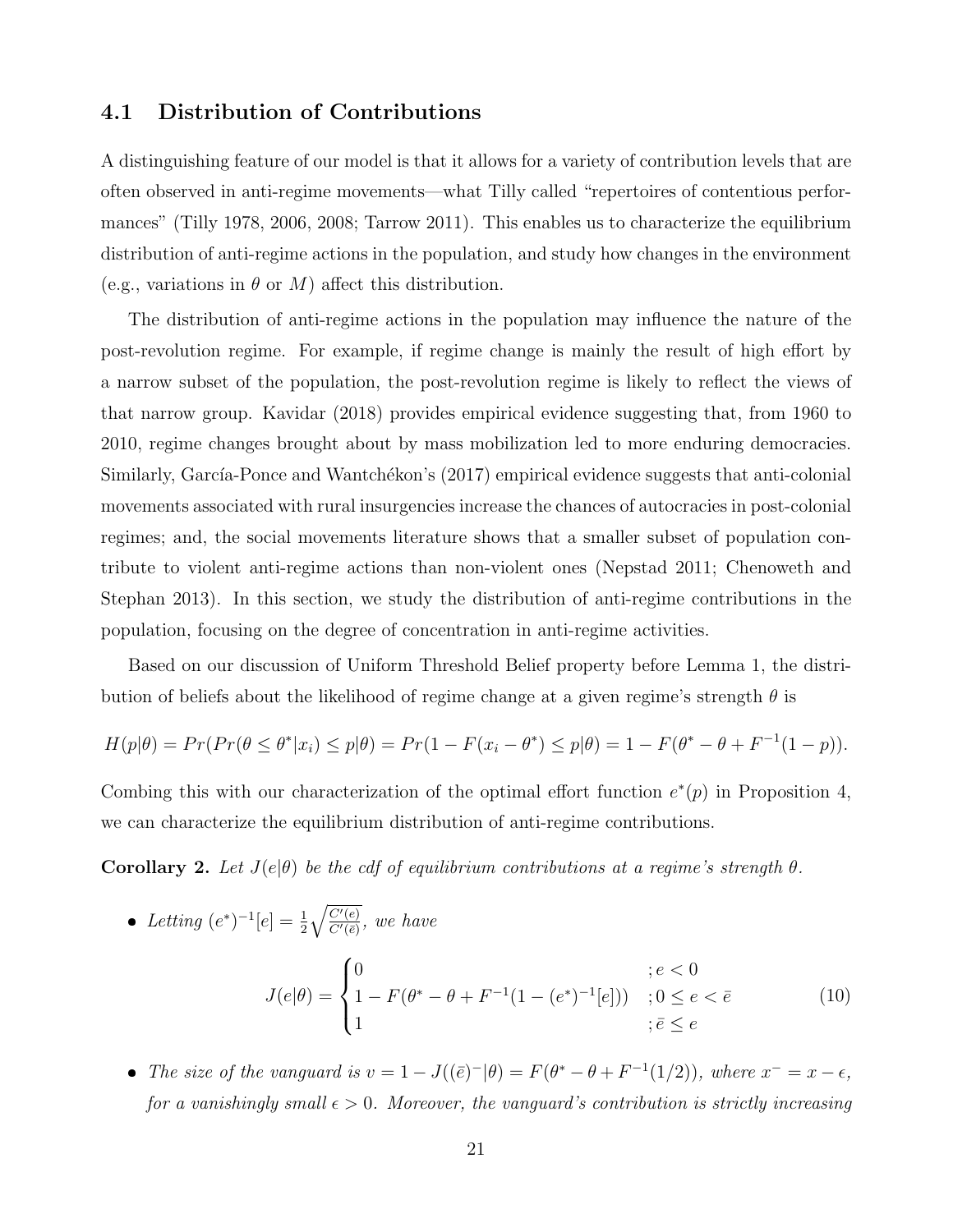in M and strictly decreasing in  $\theta$ .<sup>7</sup>

• The distribution of contribution levels is increasing in M and decreasing in  $\theta$  in the first order stochastic dominance sense:  $J(e|\theta, M_2) \leq J(e|\theta, M_1)$ , for  $M_2 > M_1$ , and  $J(e|\theta_1, M) \leq J(e|\theta_2, M)$ , for  $\theta_2 > \theta_1$ , with strict inequality for some e.



Figure 4: Left: Gini Index for the equilibrium distribution of contributions  $GI(\theta)$  as a function of  $\theta$  for  $M = 1$ ,  $C(e) = e^2$ , and  $F = N(0, 1)$ . Right: The equilibrium pdf of beliefs  $H'(p|\theta)$ ,  $p \in [0, 1]$ , for  $\theta = \theta^*$  (solid line at 1),  $\theta = \theta^* + 0.1$  (decreasing, dashed curve), and  $\theta = \theta^* - 0.1$ (increasing, dotted curve) for  $F = N(0, 1)$ .

We use the Gini Index as a measure of the inequality in the distribution of anti-regime contributions.<sup>8</sup> The Gini Index for a random variable is the average absolute distance between two random realizations of that random variable scaled by its mean:  $\frac{1}{2E[x]} \int \int |x - y| dF(x) dF(y)$ , where  $x \sim F$ . Thus, a lower Gini Index implies a more equal distribution of anti-regime contributions. Given a regime's strength  $\theta$ , let  $GI(\theta)$  be the Gini Index of the equilibrium distribution of contributions.

**Proposition 5.** At the equilibrium regime change threshold, the Gini Index of the distribution of contributions is  $\frac{M-C(\bar{e})}{4C'(\bar{e})}$ 1  $\frac{1}{\theta^*}$ . If  $C(e) = e^n$ ,  $n \geq 1$ , then the Gini Index of the distribution of contributions is increasing in a neighborhood of the equilibrium regime change threshold:  $\frac{dGI(\theta)}{d\theta}|_{\theta^*} > 0$ .

Figure 4 illustrates. At  $\theta = \theta^*$ , the distribution of beliefs about the likelihood of regime change in the population is uniform (Lemma 1), and the equilibrium effort function  $e^*(p)$  is

<sup>&</sup>lt;sup>7</sup>This follows from Corollary 1 that  $\theta^*$  is strictly increasing in M.

<sup>8</sup>One may be tempted to use the ratio of the vanguard's contribution to the total contribution as a measure of concentration. However, the vanguard are not a fixed group of citizens. Because the vanguard emerge endogenously, a higher contribution ratio could reflect the increase in the size of the vanguard and a more equal distribution contributions.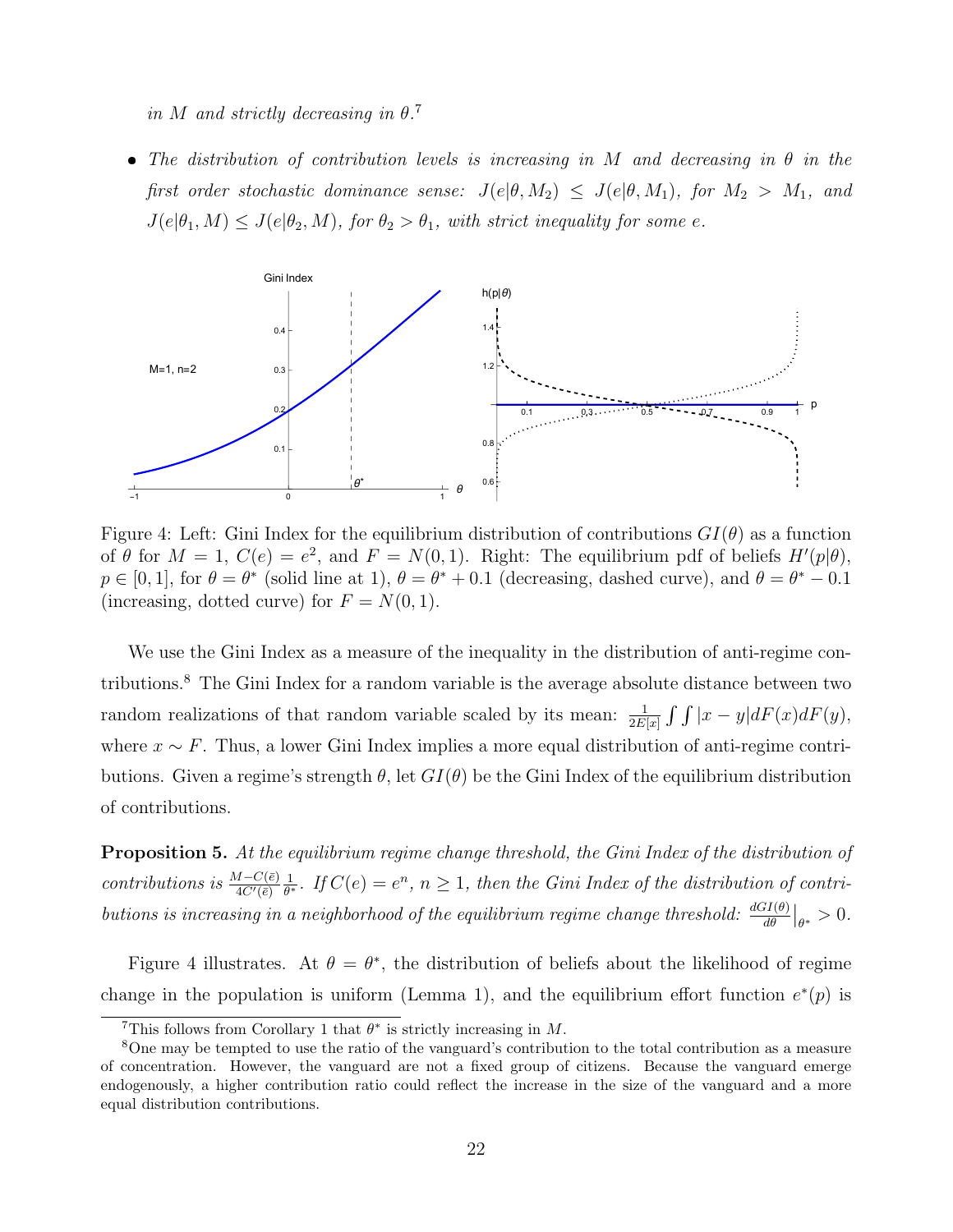given in Proposition 4. A higher  $\theta$  (stronger regime), move the distribution of beliefs away from uniform, increasing the weight of more pessimistic citizens. In particular, the size of the vanguard who all contribute equally shrinks, while the size of those who contribute little increases. This increases the Gini Index. A lower  $\theta$  (weaker regime) does the opposite, thereby reducing the Gini Index.



Figure 5: Gini Index for the distribution of revolutionary effort (solid curves) and  $\theta^*$  (dashed curves) as functions of M, when  $\theta = 0$ ,  $C(e) = e^n$ ,  $n = 1.5, 2, 3$ , and, and  $F = N(0, 1)$ .

These results imply that revolutions that succeed tend to have a more equal distribution of anti-regime contributions relative to those that fail. Within successful revolutions, those that are barely won  $(\theta^* - \theta)$  is small) tend to have a more equal distribution of anti-regime contributions relative to those that are won by a larger margin. The empirical evidence discussed above (e.g., García-Ponce and Wantchékon's 2017; Kadivar 2018) suggests that these inequalities in contributions translate into inequalities in power and representation in the postrevolution regimes. To the extent that this is true, these results suggest that revolutions that are won harder also tend to be less democratic in the sense that they tend to have less equitable power-sharing and representation. Abstracting from contextual and institutional details, one may also cautiously observe that these results are consistent with real world regime changes, e.g., in Romania versus Poland (White 2011; Stokes 2012).

To further tease out the implications, consider two countries, A and B, that are identical except in their regime's strength:  $\theta_A > \theta_B$ . In country  $A, \theta_A = \theta^* + 0.1$ , so that the regime survives absent, e.g., a drop in the regime's strength. In country  $B, \theta_B = \theta^* - 0.1$ , so that there will be a regime change. Thus, country A will have a more concentrated distribution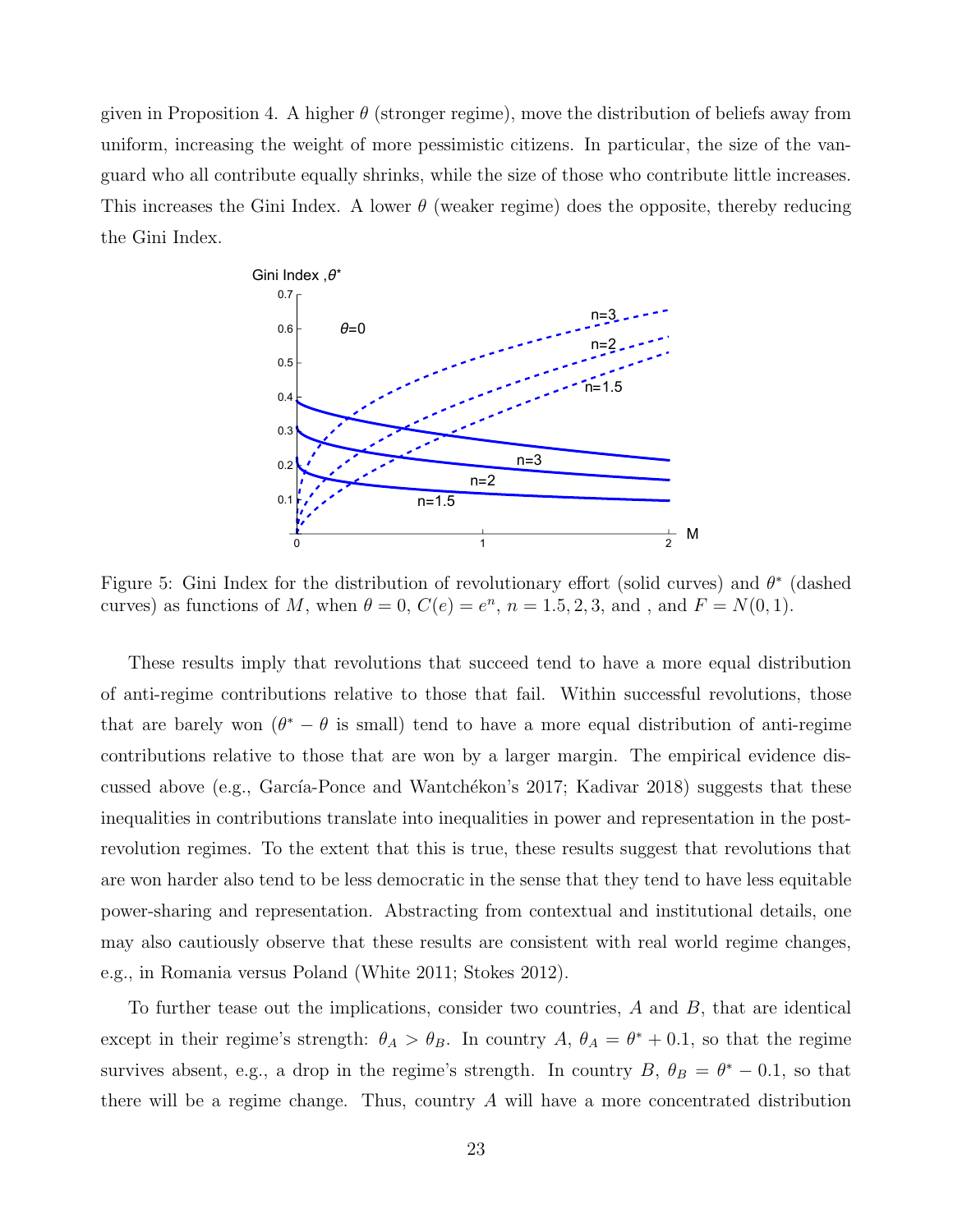of anti-regime contributions relative to country  $B$ . Now, suppose after citizens decide their contributions in country A, the regime's strength suddenly drops from  $\theta_A$  to  $\theta_B$ , e.g., due to the unexpected decision of armed forces to remains neutral or to switch sides as happened in Iran in 1979 (Amanat 2017) or in Egypt in 2011 (Barany 2011). Then, although both countries feature regime change, country A in which regime change occurred due to an unexpected decision of armed forces to withdraw their support will have a more more concentrated distribution of anti-regime contributions,  $GI(\theta_A) > GI(\theta_B)$ . This observation suggests that regime changes that occur as a result of an unexpected decision of the military to switch sides also tend to generate less democratic post-revolution regimes.

We end this section by highlighting the relationship between  $M$  and the Gini Index. As we discussed above, higher M increases equilibrium contributions  $e^*(p)$  across the board. Figure 5 shows that increases in M (e.g., due to the leader's skills or cultural environment) reduces the Gini Index.

#### 4.2 Citizen Heterogeneity Beyond Beliefs

So far, we have assumed that one citizen is distinguished from another only by his belief about the likelihood of regime change, which depends on his private information. Thus, citizens are easier or harder to motivate solely based on these private beliefs about the likelihood of regime change: more optimistic citizens are easier to motivate. However, in addition to their beliefs about the likelihood of success, differences in the citizens' past interactions with the state, their social and economic status, and their inherent psychological dispositions, such as religious convictions, can influence how they react to a leader who aims to inspire anti-regime actions. For example, richer citizens may be harder to motivate (low  $\alpha$  below) (White 1989), or those who were treated worse by the state may be easier to motivate (high  $\alpha$  below) (Wood 2003). In this section, we study the effect of increases in heterogeneity among anti-regime forces on the likelihood of regime change.

We extend citizen payoffs, so that a citizen  $i$  is characterized by both his (endogenous) private belief  $p_i$  that the regime change occurs and his exogenous propensity to be influenced by the leader  $\alpha_i$ . We assume that  $\alpha_i$ s are independent of  $\theta$  and citizens' signals, and  $\alpha_i \sim i i dF_\alpha$ . Thus, if a citizen *i* exerts effort  $e_i$ , his expected payoff is  $p_i \alpha_i B(e_i) - C(e_i)$ . Because  $\alpha$  and p are independent, the Uniform Threshold Belief property still holds and the distribution of beliefs is uniform. Thus, we can think of  $p\alpha$  as the augmented type t, where  $p \sim U[0, 1]$ ,  $\alpha \sim F_{\alpha}$ , and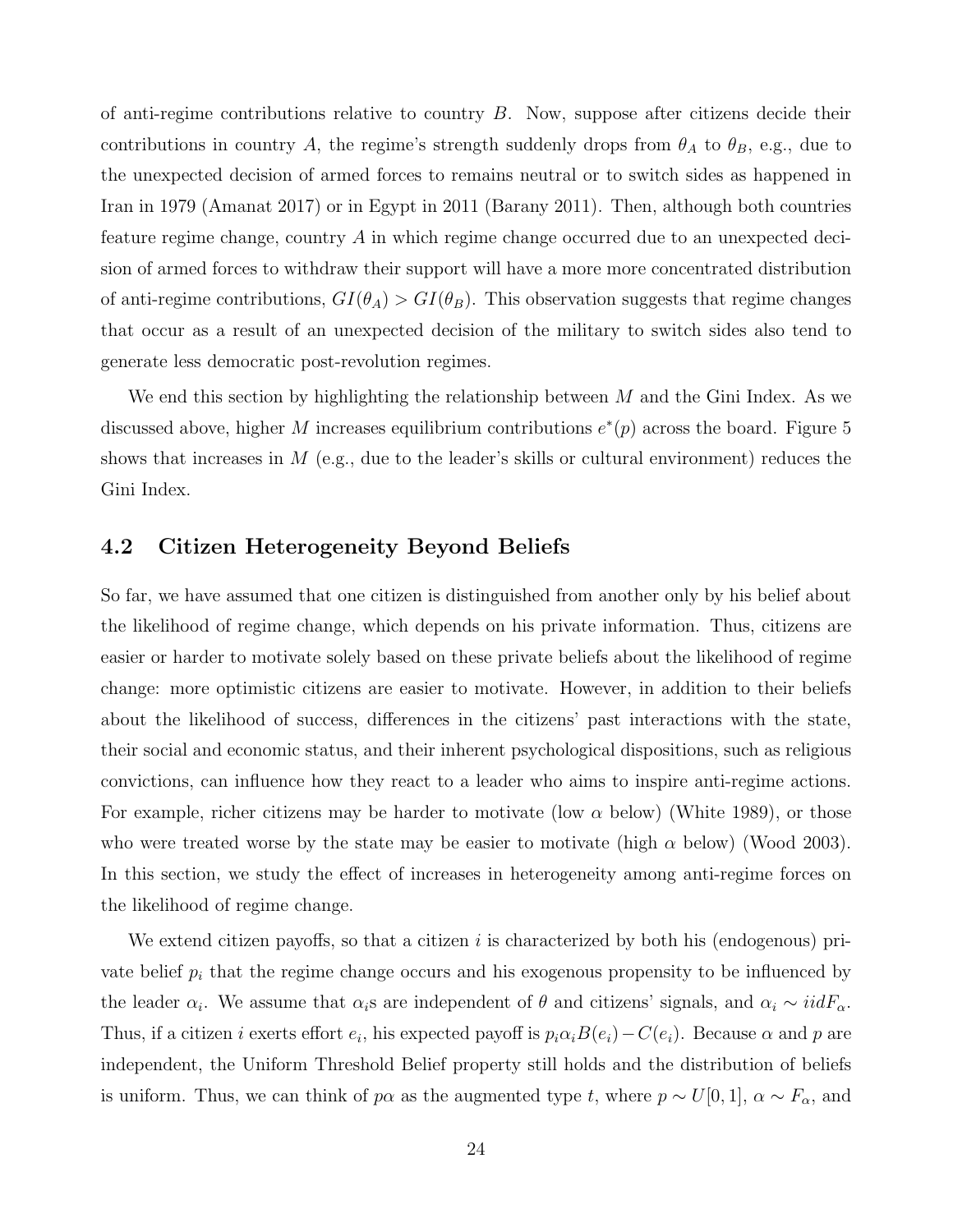$t \sim G$ . Then, equation (2) becomes

$$
\theta^* = \int e^*(t) \ dG(t). \tag{11}
$$

A citizen's optimization problem,  $e^*(t) = \arg \max_{e \geq 0} t B(e) - C(e)$ , is equivalent to  $e^*(p) =$  $\arg \max_{e \geq 0} B(e) - C(e)/t$ , as long as  $t > 0$ . Thus, our results extend to settings in which citizens have heterogeneity in costs, or heterogeneity in both costs and benefits, e.g.,  $pB(e) - C(e)/\alpha$ , for  $\alpha > 0$ .

If the leader knew and could condition on the citizens' types, he could get a citizen with type  $t = p\alpha$  to contribute  $tM = e(t)$ , and hence  $\theta^* = M \cdot E[t]$ . But because these types are private, the leader has a screening problem. In this extension, we focus on the case where the cost of effort is linear  $C(e) = ce$ , and  $F_{\alpha} = U[\mu - \delta, \mu + \delta]$ , with  $\mu > 0$  and  $\delta \in (0, \mu)$ . As Proposition 3 shows, with linear costs, the leader's optimal reward scheme is to give the maximum benefit M to those whose efforts exceed some optimally set threshold  $\hat{e}$ . In turn, those whose augmented type exceeds  $c\hat{e}/M$  exert effort  $\hat{e}$ , and the rest do not participate. Thus, the leader's problem becomes

$$
\max_{\hat{e}} (1 - G_{\delta}(c\hat{e}/M)) \hat{e},\tag{12}
$$

where we have made explicit the dependence of this distribution on the degree of dispersion in exogenous heterogeneity,  $\delta$ . The term  $(1-G_{\delta}(c\hat{e}/M))$  captures the extensive margin of participation at the equilibrium regime change threshold, and the term  $\hat{e}$  captures the intensive margin.

**Proposition 6.** Suppose costs are linear, and exogenous heterogeneity is distributed uniformly,  $F_{\alpha} = U[\mu - \delta, \mu + \delta],$  with  $\mu > 0$  and  $\delta \in (0, \mu)$ . The equilibrium regime change threshold  $\theta^*$  and the extensive margin of participation in revolution at the equilibrium regime change threshold are both decreasing in the dispersion of exogenous heterogeneity  $\delta$  and increasing in M and  $\mu$ .

Figure 6 demonstrates. When  $\delta = 0$ , the equilibrium regime change threshold is described in Proposition 3, so that  $\theta^*(\delta = 0) = M/4c = 0.25$ . To see the intuition, suppose  $p = 1$ , so that there is no coordination consideration, and the distribution of augmented types is  $U[\mu-\delta, \mu+\delta]$ . Now, increasing  $\delta$  is a mean-preserving spread, which rotates the "demand curve"  $(1 - G_{\delta}(t))$ counter clockwise around the median  $t = \mu$ . Thus, as Johnson and Myatt (2006) analyze in detail, when the leader's optimal strategy is to seek the participation of a majority of potential participants (i.e., when the marginal participating type is below  $\mu$ ), a mean-preserving spread lowers  $\theta^*(\delta)$ . Our results show that the coordination aspects of the game, which cause the distribution of augmented types to be more complex, do not change these properties.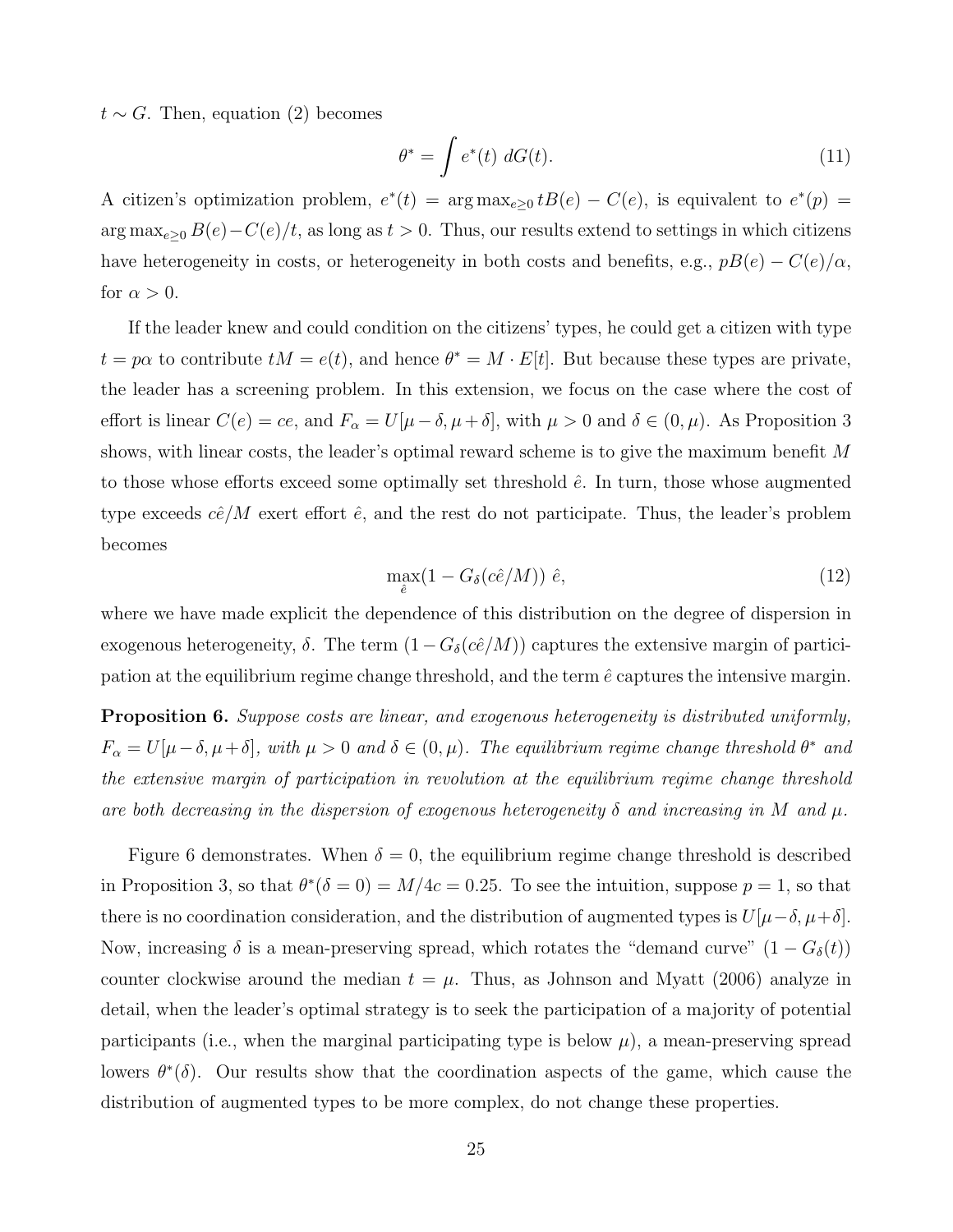

Figure 6: Equilibrium regime change threshold with exogenous heterogeneity,  $\theta^*(\delta)$ , for  $C(e) = c, M = 1, \text{ and } F_{\alpha} = U[1 - \delta, 1 + \delta].$ 

To see how exogenous heterogeneity interacts with endogenous rewards, suppose  $B(e)$  $\max\{e^m, 1\}$ , for  $m \in (0, 1)$ , and  $C(e) = e$ , so that  $M = c = 1$ . Let  $\mu = 1$  and  $\delta \in (0, 1)$ , so that  $t \in [0,1]$ . Then, from  $e^*(t) = \arg \max_{e \geq 0} t B(e) - C(e)$ , we have:  $e^*(t) = \min\{(mt)^{\frac{1}{1-m}}, 1\}$ . Pick  $m \in (0, 1/2]$ , so that  $e^*(t) = (mt)^{\frac{1}{1-m}}$ . Then, given that  $e^*(t) = (mt)^{\frac{1}{1-m}}$  is convex and that  $\theta^* = \int e^*(t) dG(t)$ , a mean-preserving spread (due to an increase in  $\delta$ ) will increase  $\theta^*$ . Mathematica simulation of  $\theta^*(\delta)$  shows that the same qualitative result also holds when  $m \in (1/2, 1)$ . This result contrasts sharply with what happens when B is endogenous and  $M = c = 1$ .

The literature typically focuses on inequality in the whole population, showing that higher inequality in the whole population *increases* the likelihood of regime change. For example, in Acemoglu and Robinson (2001, 2006) and Boix (2003), the society is divided into two groups: the rich who want to maintain the status quo, and the poor who seek to change it. They find that as inequality between the rich and the poor increases, the likelihoods of instability and regime change increase. In contrast, our heterogeneity corresponds to inequality or other forms of heterogeneity among potential revolutionaries, e.g., higher dispersion of income or religious convictions within the poor. Our result shows that higher heterogeneity among potential revolutionaries *reduces* the likelihood of regime change. These findings support "divide and conquer" tactics as a useful counterrevolutionary strategy: the more one can instill heterogeneity among potential revolutionaries, the more one can maintain the status quo.

Proposition 6 also shows that, at the equilibrium regime change threshold, the fraction of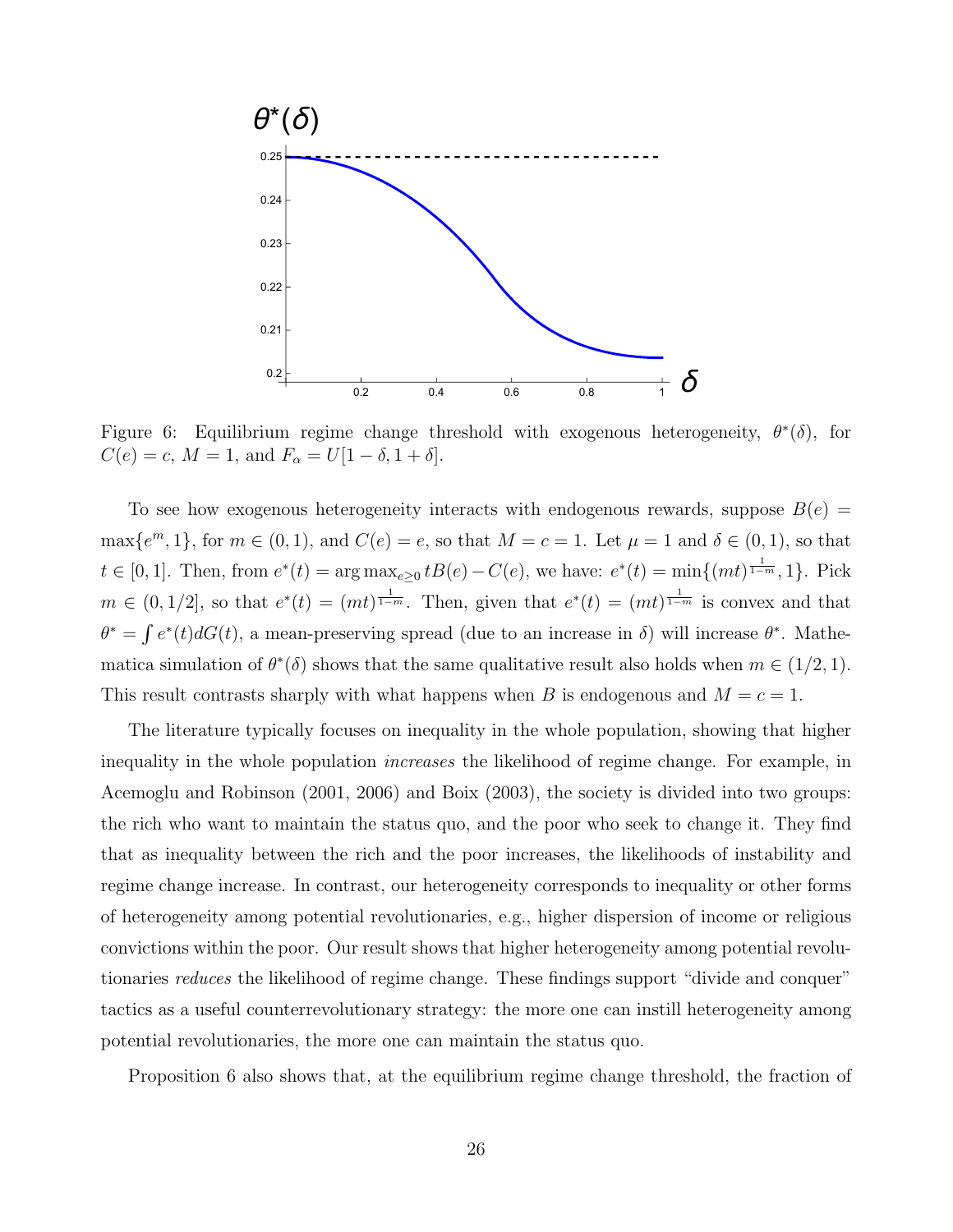citizens who contribute to the revolution is decreasing in the dispersion of exogenous heterogeneity. This reflects the combined effects of the change in the distribution of heterogeneity and the leader's adjustment. The size of the revolutionary coalition can have important consequences for the nature of post-revolution regime. As we discussed in the Introduction, when regime change happens mainly due to the efforts of a relatively small group who contributed to the cause far more than other polity members, the post-revolution regime is more likely to reflect their preferences and ideologies. In sum, our analysis suggests that higher dispersion of exogenous heterogeneity not only reduces the likelihood of regime change, but also reduces participation in the neighborhood of the equilibrium regime change threshold, with adverse consequences for the post-revolution regime.

### 5 Participation, Motivation, and Inspiring Leadership

Our analysis is built on three fundamental elements: the nature of participation in regime change, the nature of motivations for participation, and the role of leaders in influencing motivations. Citizens can contribute to a movement at various levels, represented by  $e \geq 0$ . A citizen who contributes at a level e pays a cost of  $C(e)$ , which captures state repression and other opportunity costs of anti-regime actions. A citizen's motivation for contribution is the psychological rewards that he receives if the movement succeeds. These pleasure in agency rewards are represented by a function  $B(e)$ , which maps each contribution level e to a level of pleasure in agency rewards. Inspiring regime change corresponds to influencing this mapping by leaders. In particular, the leader designs/chooses the contribution-reward mapping,  $B(e)$ , subject to the constraint that  $0 \leq B(e) \leq M$ , for some number  $M > 0$ . The parameter M reflects the leader's skills and the society's culture and experiences. This section expands on these elements, and provides evidence for this framework and for the results of our analysis that is built on it.

#### 5.1 Participation

What is the nature of participation in anti-regime social movements? Citizens can participate at varying degrees. For example, they can make different monetary contributions, donate their goods or expertise, make their homes available for meetings, join demonstrations with different frequencies, participate in boycotts, or take up arms "for a few weeks" or "only a few days," as Washington asked colonists in the American Revolution (Washington 1890, v. VI, p. 213-4).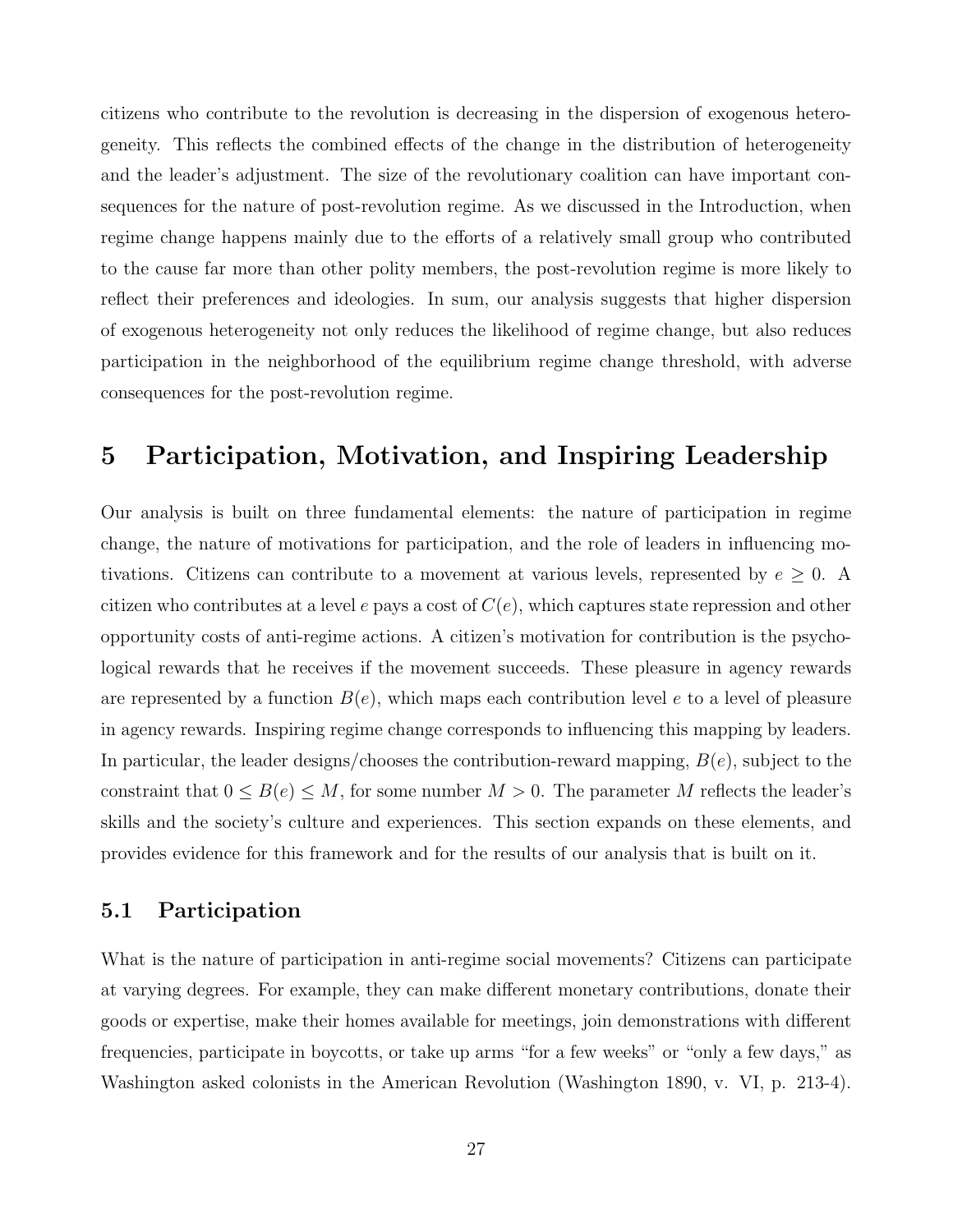Contentious Performances, as Tilly (2008) dubbed them, take various forms, including arson (Swing Rebellion), cattle maiming (Tithe War), sit-ins in foreign embassies (Iranian Constitutional Revolution), cacerolazo (1989 Venezuelan Caracazo), shouting slogans from roof-tops at night (1979 Iranian Revolution), occupations of government buildings, wearing particular colors (green wristbands in the Iranian Green Movement, orange ribbons in the Ukrainian Orange Revolution, or yellow ribbons in the Yellow Revolution in the Philippines), boycotts (American Revolution), parades (Woman Suffrage Movement), strikes, marches, demonstrations, freedom rides, street blockades, suicide bombings, assassinations, hijackings, and guerrilla wars.

Some contributions require more effort and are more costly than others, e.g., taking up arms versus participating in a demonstration versus wearing a particular color to show solidarity. That is, different contentious performances correspond to different levels of anti-regime contributions. Indeed, Tilly's celebrated notion of the repertoires of contentious performances (Tilly 1978, 2006, 2008; McAdam 1999; Tarrow 2011) presupposes a variety of anti-regime actions with various levels of participation and contributions. Thus, a fundamental question for an opposition leader is: what kinds of contentious performances can be elicited and how? The answer depends on the nature of the people's motivations to make those contributions.

#### 5.2 Motivation

What motivates citizens to contribute to anti-regime movements, where individual effects are minimal, risks are high, and the material benefits of success are public goods? This question is the essence of Tullock's (1971) "Paradox of Revolution," which specialized Olson's (1965) Logic of Collective Action to revolution settings. One possible answer is that participants somehow receive selective material rewards. Indeed, evidence suggests selective material incentives were a key factor in the decision of many individuals to join rebel forces in some civil wars, e.g., Sierra Leone (Weinstein 2007; Humphreys and Weinstein 2008)—see also Popkin (1979) and Ross (2006).<sup>9</sup> However, as Wood (2003) documents for El Salvador, psychological rewards are the key motivation in other civil wars. As Blattman and Miguel (2010) summarize in their

<sup>9</sup>However, even in those civil wars, the literature distinguishes between opportunists, who participate in anticipation of immediate material rewards, and more committed activists (Weinstein 2007). Moreover, in the context of civil war, receiving material rewards in exchange for joining the rebels may not indicate the primacy of material incentives; individuals often have to give up their economic activities that generate income for their families, and the material rewards may only partially compensate for the foregone income. Further, civil wars with rebel armies are a particular form of conflict that are more prone to rely on mercenary-like recruitment and lootable resources—because arms and equipments are expensive. These features, which are more conducive to generate selective material rewards, are less available in less militarized conflicts.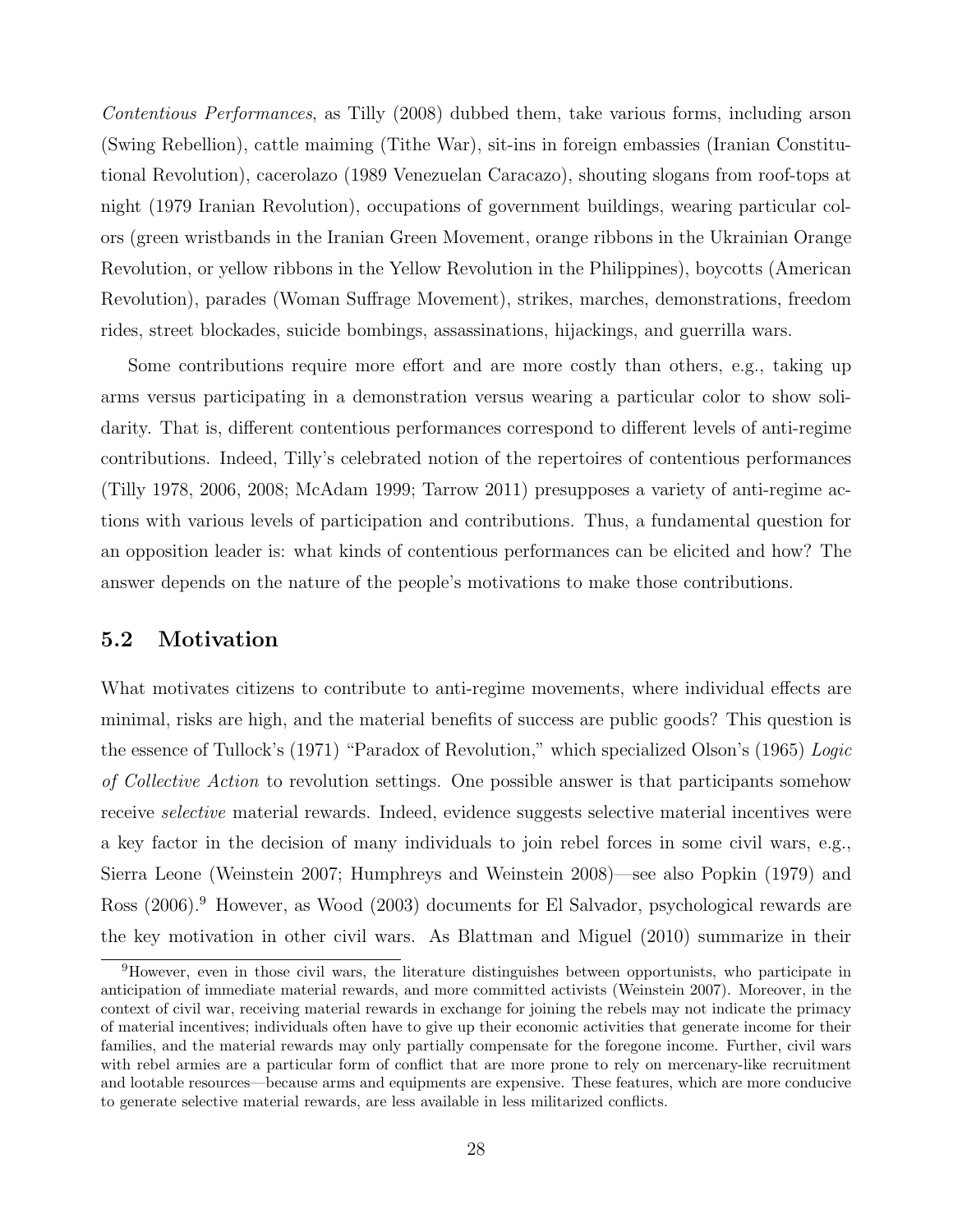review of the civil war literature, "non-material incentives are thought to be common within armed groups. Several studies argue that a leader's charisma, group ideology, or a citizen's satisfaction in pursuit of justice (or vengeance) can also help solve the problem of collective action in rebellion" (p. 15).

Growing evidence persistently indicates that psychological rewards were the primary motivation in a variety of anti-regime movements in Eastern Europe (Petersen 2001), El Salvador (Wood 2003), Morocco (Lawrence 2017), Iran (Shadmehr 2017); Syria (Pearlman 2018), Turkey and Ukraine (Aytaç and Stokes 2019). Material motivations may have been the primary form of motivation in some civil wars, but evidence suggests that logic does not extend to less militarized movements. Hundreds of thousands who protested against election fraud in the Green Movement that followed the contested 2009 Iranian presidential election could not have expected to receive selective material rewards for their participation. Moments before heading to the streets on June 20, 2011, when a protester was asked why she wanted to participate, she responded: "because they get their legitimacy from us by our votes.... I want to, at least, get that legitimacy back from them" (personal communication). In the American Revolution, countless sermons, speeches, letters, and pamphlets invoked cultural values of defending liberty, honor, patriotism, and Christian duties to motivate participation. Thomas Paine's *The American Crisis* ("These are the times that tries men's souls."), Abraham Keteltas's 1777 sermon, "God pleads his cause" (Sandoz 1998, p. 579-605; see also Breen 2010), and Washington's speeches to the troops and his letters to the colonies (Washington 1890, vol. VI, p. 213-4, 282-3) are but a few examples.<sup>10</sup>

What is the nature of psychological incentives? Early works on protests and revolutions emphasized expressive motives: some underlying reason causes psychological stress, and protest generates a cathartic release of those psychological tensions (Davies 1962; Smelser 1962; Geschwender 1967; Gurr 1970). As McAdam (1999) puts it, in such theories, "the social movement is effective not as political action but as therapy" (p. 10). Later studies, pioneered by Tilly, showed that when deciding whether to join a movement, individuals account for the likelihood of success and the costs of participation (Tilly 1978, 2008; McAdam 1999; Tarrow 2011). In particular, movements with no prospect of success do not sustain because participation costs exceed the psychological benefits of participating in a failed movement. We call this the Lost Cause Principle. In Washington's words, "The honor of making a brave defense does not seem

<sup>&</sup>lt;sup>10</sup>Such motivations may seem implausible to some today. However, as Middlekauff (2005) puts it in his history of the American Revolution, "Courage, honor, gallantry in service of liberty, all those words calculated to bring a blush of embarrassment to jaded twentieth-century men, defined manhood for the eighteenth century" (p. 515).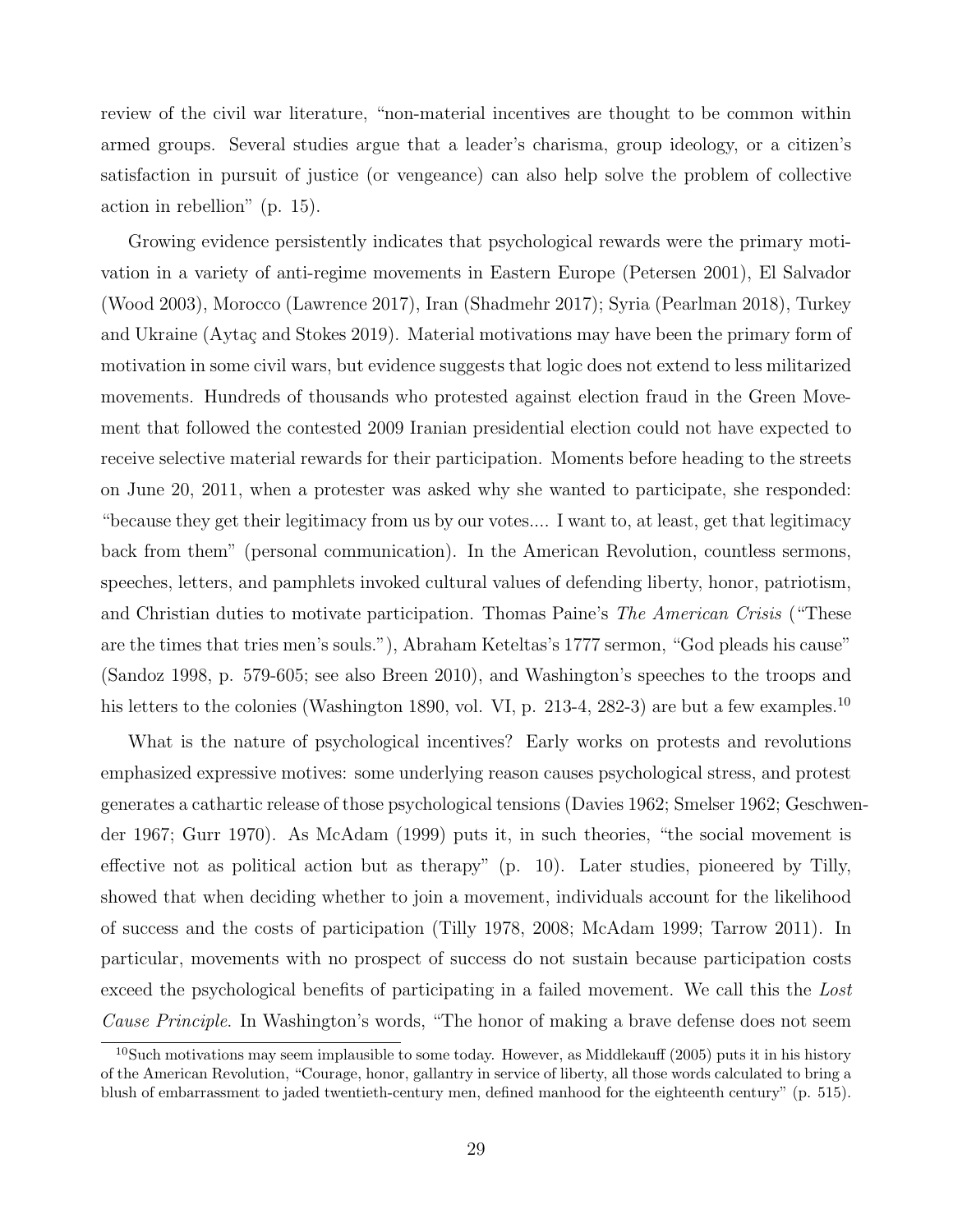to be a sufficient stimulus, when the success is very doubtful and the falling into the Enemy's hands probable" (Middlekauff 2005, p. 342). Indeed, Washington's victory in the battle of Trenton after a series of defeats improved recruitment for the revolution by improving the people's beliefs that the revolution could succeed; as the loyalist Nicholas Cresswell recorded in his diary in 1777, after the battle of Trenton: "The minds of the people are much altered. A few days ago they had given up the cause for lost. Their late successes have turned the scale and now they are all liberty mad again" (Rhodehamel 2001, p. 264).

The Lost Cause Principle and the Olsonian Logic of Collective Action impose restrictions on the nature of psychological rewards in social movements. The Lost Cause Principle implies that expressive motives are not enough for sustained actions in support of lost causes. The Olsonian Logic of Collective Action suggests that individual action cannot be based on the implausible belief that a typical individual's contributions make a non-negligible difference in the outcome. Wood's (2003) notion of pleasure in agency is consistent with both these requirements. Wood (2003) develops the notion of pleasure in agency to capture individuals' motivations for participating in contentious collective actions. Pleasure in agency is "the positive effect associated with self-determination, autonomy, self-esteem, efficacy, and pride that come from the successful assertion of intention" (p. 235). It is "a frequency-based motivation: it depends on the likelihood of success, which in turn increases with the number participating (Schelling 1978; Hardin 1982). Yet the pleasure in agency is undiminished by the fact that one's own contribution to the likelihood of victory is vanishingly small" (p. 235-6). For example, in her interviews with insurgents during and after the El Salvadoran civil war, she found that insurgents "repeatedly asserted their pride in their wartime activities and consistently claimed authorship of the changes that they identified as their work" (p. 231). "They took pride, indeed pleasure, in the successful assertion of their interests and identity...motivated in part by the value they put on being part of the making of history" (p. 18-9). Other researchers, too, have pointed to the same kind of psychological rewards (Petersen 2001; Pearlman 2018). For example, Pearlman (2018) identifies the role of self-respect and "joy of agency" in recent Syrian protests.

The content of inspiring speeches and writings in social movements are remarkably consistent with the key attributes of pleasure in agency rewards as psychological rewards that one receives for contributing to a movement that succeeds. They have a dual emphasis: (1) they appeal to the people's values (e.g., justice, honor, patriotism, faith, courage), and (2) they insist that their movement has good chances of success. For example, in the American Revolution,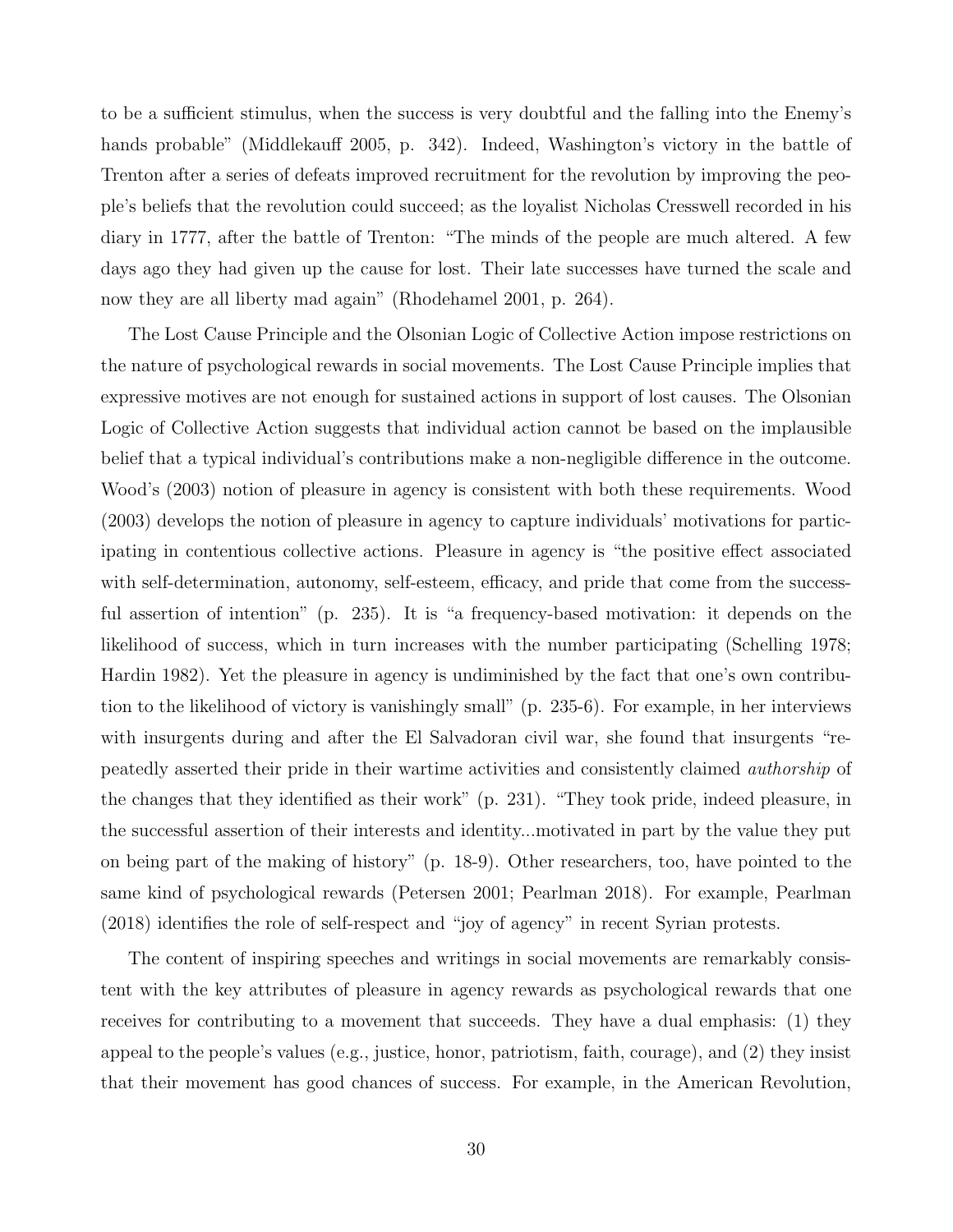the statements of Washington, Paine, and Keteltas which aimed to inspire contribution (see above), all alternate between highlighting cultural values and arguing that the revolution can succeed. For example, Keteltas who argued in his sermon that "the cause of this American continent...is the cause of God," also adamantly argued that the revolution will succeed, because "God will effectually plead it; he will plead it by his almighty word, his all conquering spirit, and his over ruling providence," all of which he interprets in detail based on the Bible and Christian theology. The title of his sermon, "God Pleads His Cause," is a reflection of this dual emphasis (Sandoz 1998, p. 579-605). A similar dual emphasis also appears in the very different context of the development of Islam in its early years. Muhammad needed believers to contribute to the movement with their money, bodies and weapons. Many Quranic verses aim to get people to make such contributions. Quran repeatedly tells the faithful that success is near, and that God will help them in many hidden ways, e.g., by sending invisible warrior angels or by instilling fear in the hearts of their enemies to weaken their resolve to fight  $(3:121-7).$ <sup>11</sup> Thus, like Washington, Paine, and Keteltas, Muhammad had to emphasize that the movement will succeed. Just as in the American Revolution, "the honor of making a brave defense does not seem to be a sufficient stimulus, when the success is very doubtful," so too, in the Islamic Movement, appealing to the people's values of justice or God's love, the promise of heavenly gardens, or the threat of hellish fires do not alone inspire action; leaders have to convince people that their movement can succeed—the Lost Cause Principle holds.

### 5.3 Leadership: Inspiring Regime Change

Where do pleasure in agency rewards come from? They come from the culture and individual experiences and characteristics, including past interactions with the regime in periods of contention (Gecas 2000; Wood 2003; Pearlman 2018). A key part of these cultures and experiences is the leaders who frame and interpret events, and organize cultural elements to inspire action. An extensive leadership literature that cuts across the disciplines of political science, sociology, and management argue that some individuals have the abilities, skills, or the charisma to inspire costly actions in others (Burns 1978, 2003; Bass 1985; Snow et al. 1986; Goldstone 2001; Ahlquist and Levi 2011). These leaders have been called transformational, transformative, charismatic, or people-oriented leaders. Goldstone (2001) identifies two distinct types of

 $11(3:121-7)$  refers to verses 121 to 127 of chapter 3 of the Quran. Several standard translations are available at http://corpus.quran.com/translation.jsp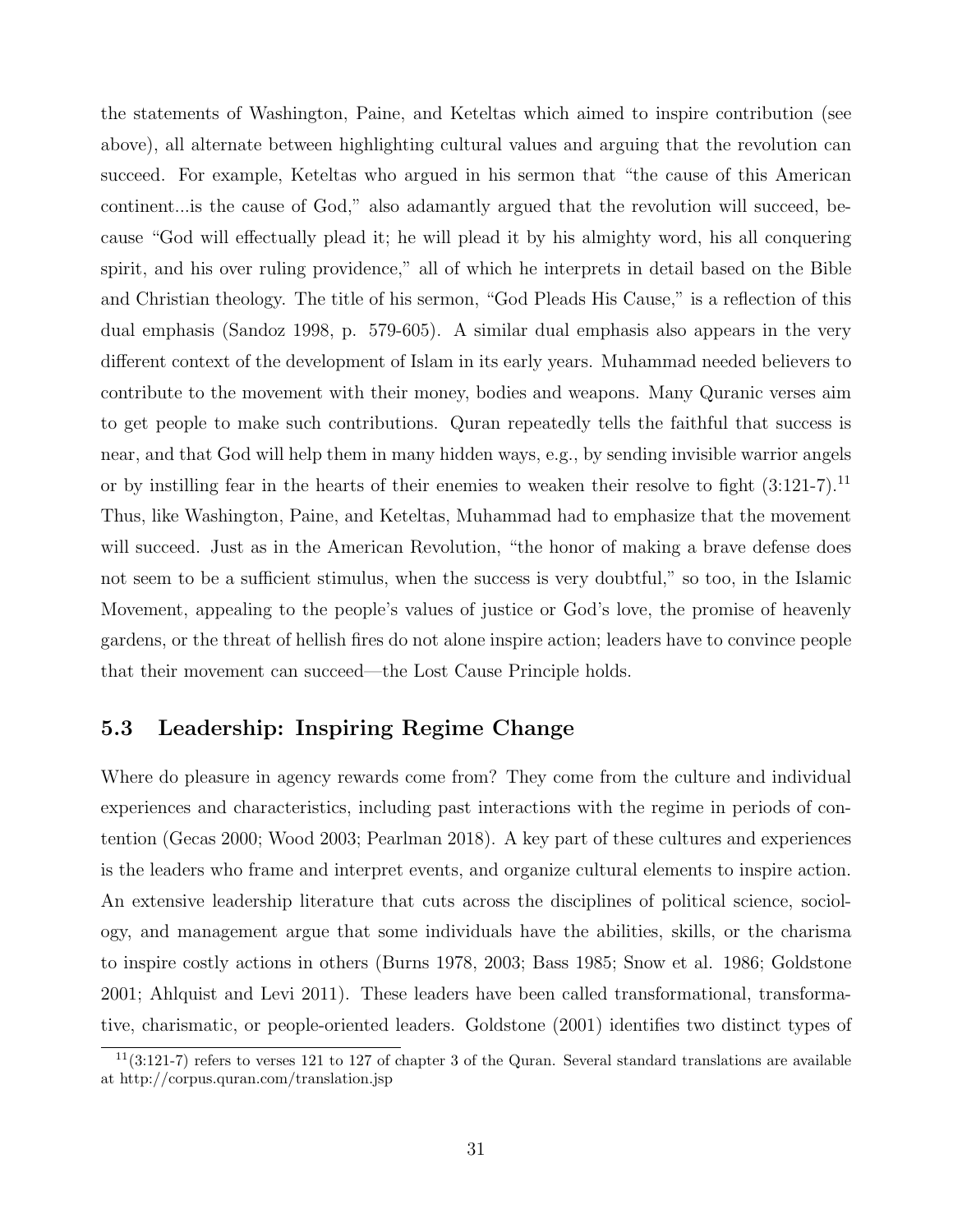revolutionary leaders: people-oriented and task-oriented. "People-oriented leaders are those who inspire people, give them a sense of identity and power, and provide a vision of a new and just order" (p. 157). These are leaders who can activate, amplify, or transform people's feelings and identities, e.g., by innovative framing of events and experiences or by their personality traits, such as their charisma (Snow et al. 1986). In the terminology of organizational behavior, they are "transformational leaders" who have the ability to create inspirational motivations through a variety of psychological mechanisms (Burns 1978, 2003; Bass 1985). Skillful leaders can create, activate, amplify or manipulate pleasure in agency rewards by tapping into the a people's values, emotions, and history. We call this process inspiring regime change. It corresponds to the leader influencing the pleasure in agency rewards  $B(e)$  associated with a level of anti-regime action e, subject to cultural restrictions and opportunities as well as the leader's skills and abilities that put an upper bound on the magnitude of pleasure in agency rewards.

In contrast to people-oriented leaders, "task-oriented leaders are those who can plot a strategy suitable to resources and circumstances" (Goldstone 2001, p. 157), including the repressive capacity of the state and available revolutionary skills, to effectively transform anti-regime sentiments into concrete actions. Our analysis shows how a "people-oriented" leader can optimally activate, amplify, and manipulate pleasure in agency rewards to maximize the likelihood of regime change. That even the design of psychological pleasure in agency rewards requires "a strategy suitable to resources and circumstances" merges these seemingly separate categories of strategic, task-oriented leaders who plot, and idealist, people-oriented leaders who inspire.

We show the optimal design of pleasure in agency rewards will assign higher pleasure in agency rewards to higher contributions (Proposition 4 (Optimal Inspiration)). Indeed, in the context of the American Revolution, by invoking the people's sense of honor and patriotism, Washington aimed to assign different rewards to different levels of participation: those who would join the army for a few weeks would be more honorable and better patriots than those who would join for a few days. Short of that, people could contribute their cattle. Even those who would refuse, could still contribute simply by refusing to sell to the enemy (Washington 1890, vol. VI, p. 213-4, 382-3).

We argued that inspiring regime change can be conceptualized as an exchange between a leader in possession of pleasure in agency (psychological) rewards and a large number of citizens with private, heterogeneous valuations for those rewards. When a leader tries to induce a contribution-reward mapping, it is as if she is exchanging rewards for contributions in a pop-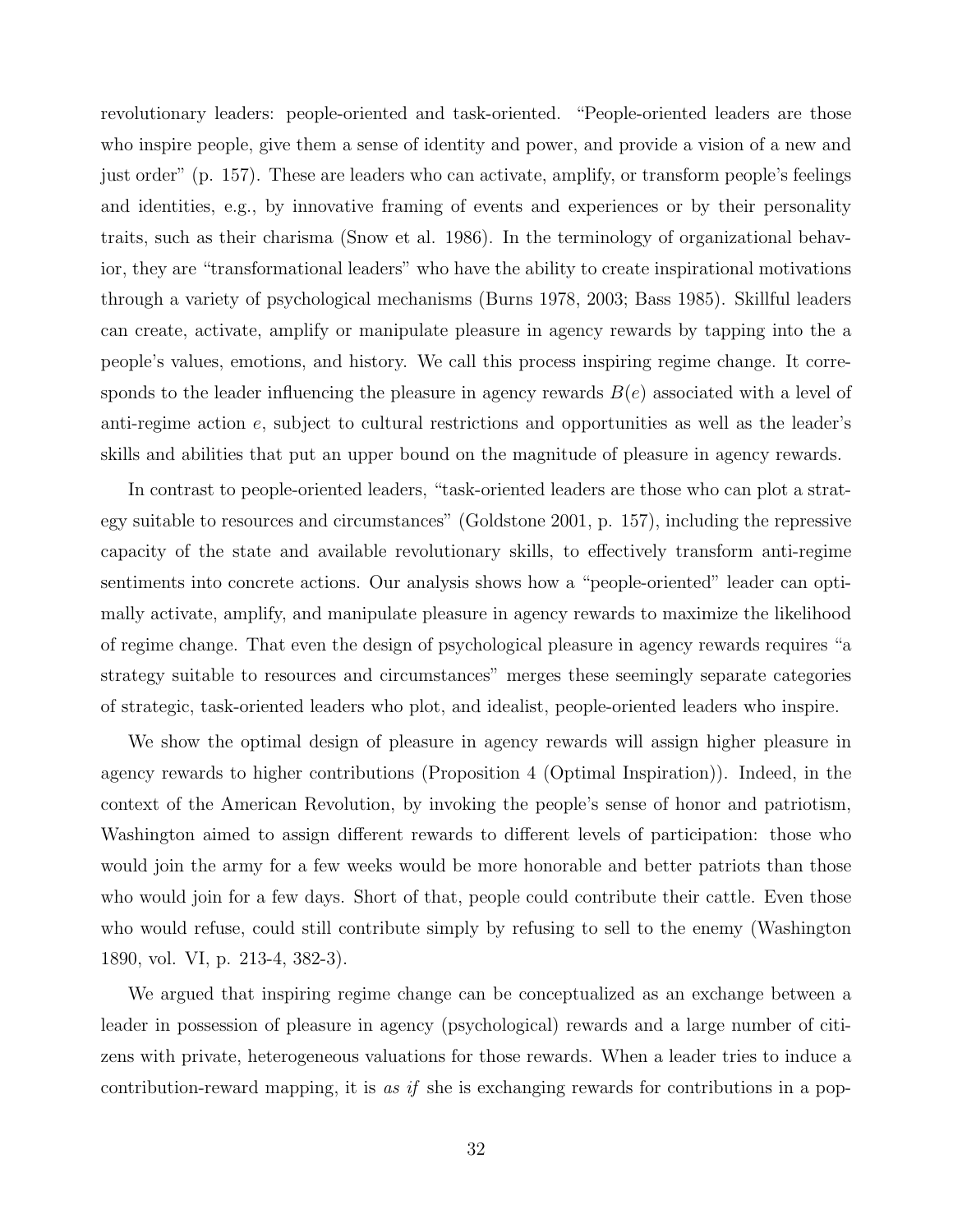ulation with endogenous and private valuations for these rewards. In the context of the early Islamic movement, Quran uses the language of exchange to describe the the nature of rewards designed to motivate contributions: "God has purchased from the believers their lives and their properties in exchange for Paradise" (9:111). Moreover, consistent with optimal design of pleasure in agency rewards and similar to above observations in the context of the American Revolution, higher and more costly contributions would yield higher rewards: "Not equal among you are those who contributed before the conquest, and fought. Those are higher in rank than those who contributed afterwards, and fought. But God promises both a good reward" (57:10). Indeed, rewards increase even with marginal contributions: "Nor do they spend any expenditure, small or large, nor do they cross any valley, but it is recorded to their credit" (9:121). "Not equal are the inactive among the believers–except the disabled–and those who strive in the cause of God with their possessions and their persons. God prefers those who strive with their possessions and their persons above the inactive, by a degree. But God has promised goodness to both. Yet God favors the strivers, over the inactive, with a great reward" (4:95; see also 9:19-22).

If leaders knew the citizens' beliefs about the likelihood of success, they would condition rewards on those beliefs. Not knowing the beliefs, however, the leaders assign different rewards to different participation levels. But this mechanism makes the leaders' optimal motivation problem a screening problems, with the accompanying tradeoffs, which we analyzed. For example, raising the value of joining the cause as a militiaman for "only a few days" increases the incentives of those who would not have otherwise joined the militia; but it also reduces the incentive of those who would have otherwise stayed "for a few weeks."

Remarkably, the optimal design of pleasure in agency rewards leads to the emergence of a group of citizens who engage in the maximum level of anti-regime activities, regardless of the skills and charisma of the leader or other constraints that bound pleasure in agency rewards by M (Proposition 4 (Optimal Inspiration)). In the American Revolution, this group corresponds to the Sons of Liberty (Maier 1972), and during the Revolutionary War, perhaps a subset of regulars who remained with the Continental Army during the toughest times. Middlekauff's (2005) description is telling: "By winter 1779-1780 the Continentals were beginning to believe that they had no one save themselves to lean on.... Dissatisfaction in these months slowly turned into a feeling of martyrdom. They felt themselves to be the martyrs to the 'glorious cause' "(p. 513-4).

More broadly, the emergence of this cadre is consistent with the notion of professional revolutionaries in Lenin's treatise, What Is to be Done?. Although this group is distinct from other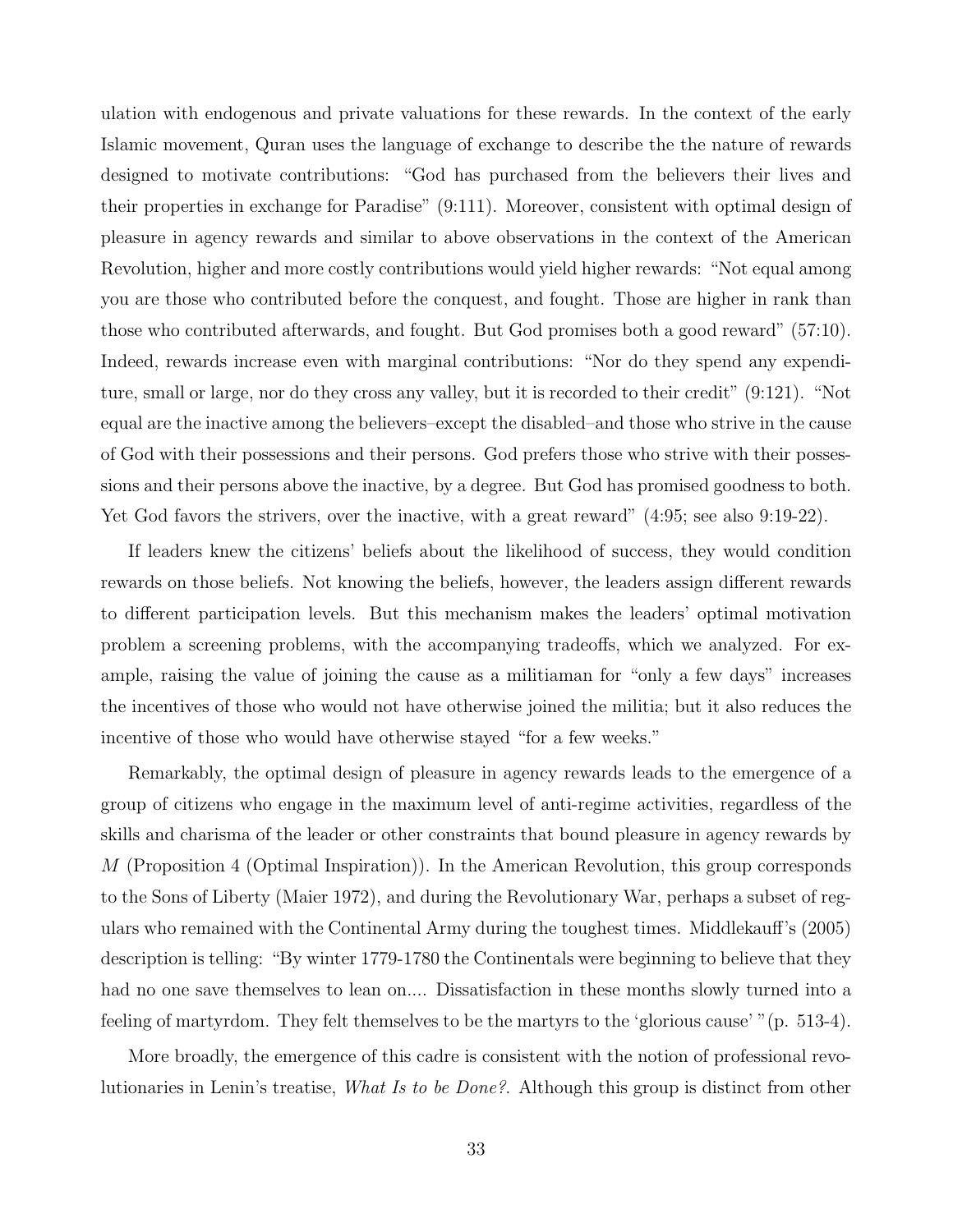citizens contributing to the cause, there is little difference in the magnitude of duties and the level of revolutionary activity among the members of the group. Contrasting the organization of workers, who engage in various degrees of contentious activity, with the organization of "revolutionary social-democratic party," Lenin insisted that "the organization of the revolutionaries must consist first and foremost of people who make revolutionary activity their profession.... In view of this common characteristic of the members of such an organization, all distinctions as between workers and intellectuals, not to speak of distinctions of trade and profession, in both categories, must be effaced" (p. 71). Of course, the members of this group are not identical; some have stronger beliefs in the likelihood of regime change than others, for example, as a result of their different interpretations of Marxist theory. However, despite these differences in their beliefs, they constitute a distinct group that exert maximum effort in service of the revolution.

### 6 Conclusion

The American Revolutionary Army was at the verge of disintegration in December of 1776 as enlistments were about to expire. Despite appeals by officers, soldiers refused to re-enlist. Then, Washington addressed the troops directly: "My brave fellows, you have done all I asked you to do, and more than you could be reasonably expected; but your country is at stake.... If you will consent to stay only one month longer, you will render that service to the cause of liberty and to your country which you probably never can do under any other circumstances" (McCullough 2005, p. 285). They stayed. This is an episode of what we mean by inspiring regime change: a leader makes a speech, convenes a meeting, writes a treatise or a pamphlet that appeals to, amplifies, or modifies the people's values, leading the people to contribute to the cause.

What is the nature of inspiring regime change? In our framework, inspiring regime change refers to processes that activate, create, or manipulate psychological rewards that one receives from participating in a successful movement. Through speeches, meetings, and writings, leaders influence how different participation levels map into these pleasure in agency rewards. We formalized inspiring regime change in a context where citizens face coordination and information frictions. In essence, inspiring regime change is like an exchange in which a leader gives pleasure in agency rewards to citizens in return for their anti-regime actions. The leader inspires to maximize the likelihood of regime change, but optimal inspiration involves a complex screening problem: leaders must design mechanisms to screen citizens with heterogeneous valuations of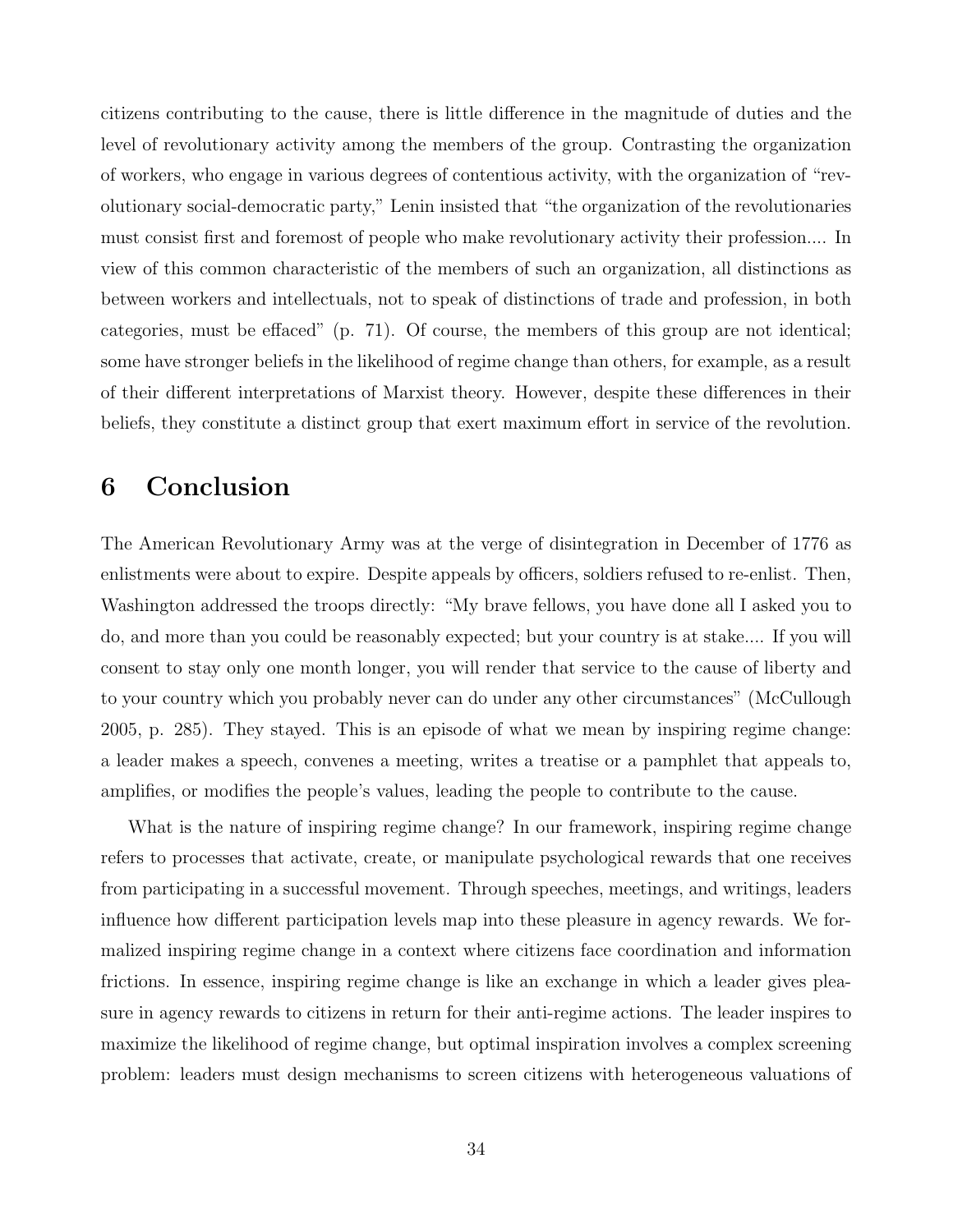pleasure in agency rewards; valuations that are determined endogenously in the citizens' coordination problem. Using techniques from mechanism design and global games literatures, we show that this seemingly complex problem can be disentangled into simpler problems, which we characterize. To optimally inspire, a leader should aim to assign higher pleasure in agency rewards to higher participation levels in an accelerating manner up to its maximum—in contrast to standard concavity assumptions, the relevant part of an optimal pleasure in agency mapping is convex.

A consequence of optimal inspiration is the emergence of a group of citizens distinct from others in that they all engage in the endogenous maximum level of anti-regime activities. That is, when leaders act strategically and optimally, a vanguard emerges naturally, regardless of the leader's charisma and skills or the details of a society's culture. The leader's skills and cultural elements do influence the maximum participation level that the vanguard will engage in, but not their emergence. Other citizens participate at varying degrees depending on their characteristics, and some citizens do not participate. This feature departs from the common binary participation, and generates a distribution of participation levels that captures the plethora of observed anti-regime actions. Extending our framework to allow for heterogeneity among citizens beyond their information asymmetries, we show that higher heterogeneity among potential revolutionaries (e.g., higher inequality) can reduce the likelihood of regime change. More heterogeneity can also reduce the depth of the movement, defined as the fraction of participating citizens. This can affect the nature of the post-revolution regime, as revolutions that succeed based on high efforts of a narrow subset of the population tend to be less democratic.

Two directions for future research stand out. We focused on psychological rewards because evidence suggests their primacy in various movements and because they have received scant attention in formal studies of regime change. However, even when material rewards are secondary considerations, they often appear in some form in movements, e.g., financial help to families of strikers, or covering the medical expenses of those injured in demonstrations. One could contemplate settings in which leaders have access to both psychological and material rewards, and investigate how material rewards influence the leaders' optimal strategy and the outcomes. A second direction is to endogenize the regime's repression schemes that determine the costs of anti-regime actions. This will generate a rich strategic field in which opposition leaders design (pleasure in agency) rewards to maximize the likelihood of regime change, state officials design repression schemes to minimize that likelihood, and citizens decide their participation levels.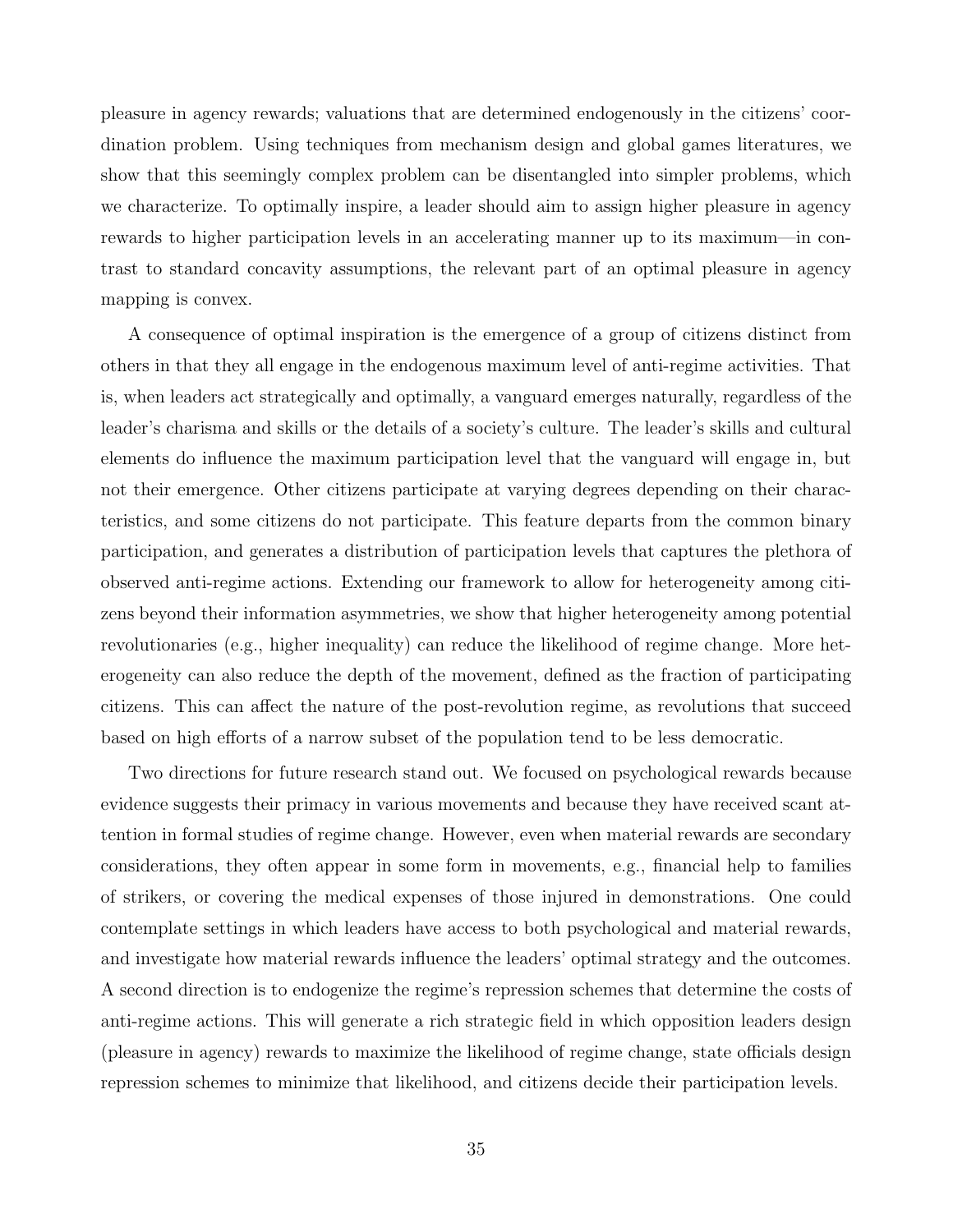### Appendix: Examples and Proofs

### Example

Suppose  $C(e) = e^n$ ,  $n > 1$ . What is the optimal  $B(e)$ ? From (49),

$$
B(e) = \frac{1}{\sqrt{\lambda}} \int_0^e \sqrt{C'(x)} \, dx = \frac{1}{\sqrt{\lambda}} \int_0^e \sqrt{n} \, x^{\frac{n-1}{2}} \, dx = \frac{1}{\sqrt{\lambda}} \frac{2\sqrt{n}}{n+1} \, e^{\frac{n+1}{2}}. \tag{13}
$$

From (50),  $B(\overline{e}) = M$ , which implies

$$
\frac{1}{\sqrt{\lambda}} \frac{2\sqrt{n}}{n+1} \overline{e}^{\frac{n+1}{2}} = M. \tag{14}
$$

From (52),  $\frac{C'(\bar{e})}{B'(\bar{e})} = \frac{1}{2}$  $\frac{1}{2}$ , which implies

$$
\frac{n\overline{e}^{n-1}}{\sqrt{\frac{n}{\lambda}}\,\overline{e}^{\frac{n-1}{2}}} = \sqrt{n\lambda}\,\overline{e}^{\frac{n-1}{2}} = \frac{1}{2}.\tag{15}
$$

From (14),  $\sqrt{\lambda} = \frac{1}{\lambda}$ M  $\frac{2\sqrt{n}}{n+1}$   $\overline{e}^{\frac{n+1}{2}}$ . Substituting this  $\sqrt{\lambda}$  into equation (15) yields  $\frac{1}{M}$  $rac{2n}{n+1}$   $\overline{e}^n = \frac{1}{2}$  $\frac{1}{2}$ , and hence

$$
\overline{e} = \left(\frac{M}{4}\right)^{\frac{1}{n}} \left(1 + \frac{1}{n}\right)^{\frac{1}{n}} \quad \text{and} \quad \sqrt{\lambda} = \frac{2\sqrt{n}}{n+1} \left(\frac{n+1}{4n}\right)^{\frac{n+1}{2n}} \left(\frac{1}{M}\right)^{\frac{n-1}{2n}}.
$$
 (16)

Substituting these into equation (13) yields the optimal  $B(e) = M^{\frac{n-1}{2n}} \left(\frac{4n}{n+1}\right)^{\frac{n+1}{2n}} e^{\frac{n+1}{2}}$  for  $e \le \overline{e}$ . Moreover,  $B(e) \leq M$  for  $e > \overline{e}$ . For the purposes of this example, we choose  $B(e) = M$  for  $e > \overline{e}$ . Thus,

$$
B^*(e) = \begin{cases} M^{\frac{n-1}{2n}} \left(\frac{4n}{n+1}\right)^{\frac{n+1}{2n}} e^{\frac{n+1}{2}} & ; e \le \bar{e} = \left(\frac{n+1}{4n} \ M\right)^{\frac{1}{n}} \\ M & ; e > \bar{e}. \end{cases}
$$

As expected from our earlier discussion,  $B^*(e)$  is *convex* for  $e \in [0, \bar{e}]$ . Moreover,

$$
B^{*'}(e) = \begin{cases} M^{\frac{n-1}{2n}} \frac{n+1}{2} \left(\frac{4n}{n+1}\right)^{\frac{n+1}{2n}} e^{\frac{n-1}{2}} & ; e < \bar{e} \\ 0 & ; e > \bar{e}. \end{cases}
$$

How does  $e^*(p)$  look like? Recall that  $e^*(p) = \arg \max_{e \geq 0} p B^*(e) - e^n$ , and hence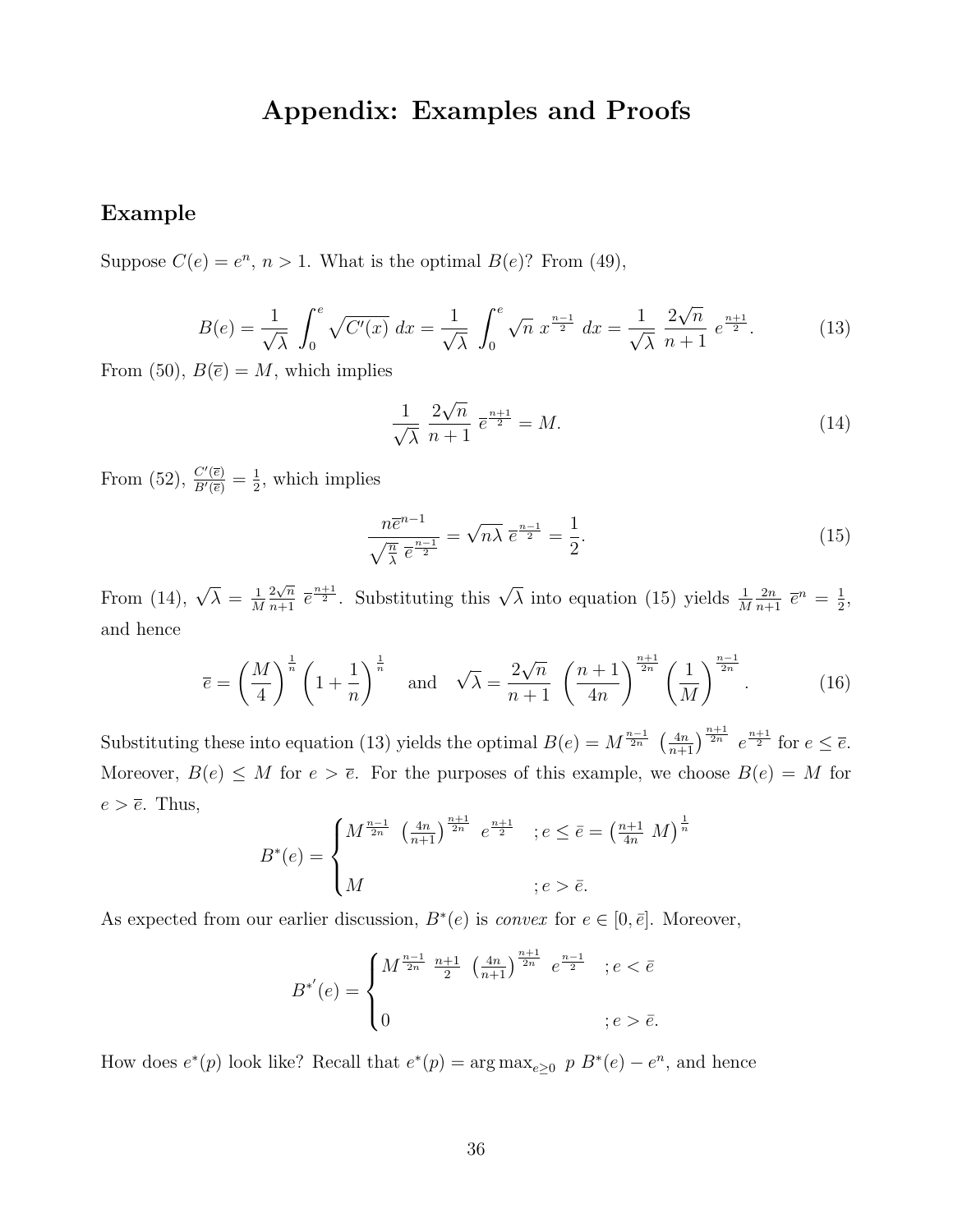$$
e^*(p) = \begin{cases} M^{\frac{1}{n}} 4^{\frac{1}{n(n-1)}} \left(\frac{n+1}{n}\right)^{\frac{1}{n}} p^{\frac{2}{n-1}} & ; p \in [0, \frac{1}{2}) \\ \bar{e} & ; p \in [\frac{1}{2}, 1]. \end{cases}
$$
(17)

Finally,

$$
\theta^* = \left(\frac{M}{4}\right)^{\frac{1}{n}} \left(1 + \frac{1}{n}\right)^{\frac{1}{n}-1} = \left(1 + \frac{1}{n}\right)^{-1} \bar{e}.\tag{18}
$$

Figure 2 illustrated this solution for  $M = 1$ .

### Proofs

**Proof of Lemma 2:** Let  $p_2 > p_1 > 0$ ,  $e_i \in e^*(p_i) = \arg \max_{e \ge 0} p_i B(e) - C(e)$ ,  $i \in \{1, 2\}$ . We establish that  $e_2 \ge e_1$  by way of contradiction. Suppose not, so that  $e_2 < e_1$ . First, from the optimality of  $e_1$  and  $e_2$ , we have:

$$
p_2 B(e_2) - C(e_2) \ge p_2 B(e_1) - C(e_1) \quad \Leftrightarrow \quad p_2 [B(e_2) - B(e_1)] \ge C(e_2) - C(e_1) \tag{19}
$$

$$
p_1 B(e_1) - C(e_1) \ge p_1 B(e_2) - C(e_2) \quad \Leftrightarrow \quad C(e_2) - C(e_1) \ge p_1 [B(e_2) - B(e_1)] \quad (20)
$$

Because  $C(e)$  is strictly increasing,  $e_2 < e_1$  implies  $C(e_2) < C(e_1)$ . Thus, from (20):

$$
0 > C(e_2) - C(e_1) \ge p_1 [B(e_2) - B(e_1)] \Rightarrow B(e_2) - B(e_1) < 0,
$$

and hence:

$$
p_1 [B(e_2) - B(e_1)] > p_2 [B(e_2) - B(e_1)].
$$
\n(21)

However, combining (19) and (20), we have:

$$
p_1 [B(e_2) - B(e_1)] \le C(e_2) - C(e_1) \le p_2 [B(e_2) - B(e_1)].
$$
\n(22)

Hence, (21) and (22) contradict each other, and hence our assumption that  $e_2 < e_1$  must be false. The proposition is then implied by Proposition 2.  $\Box$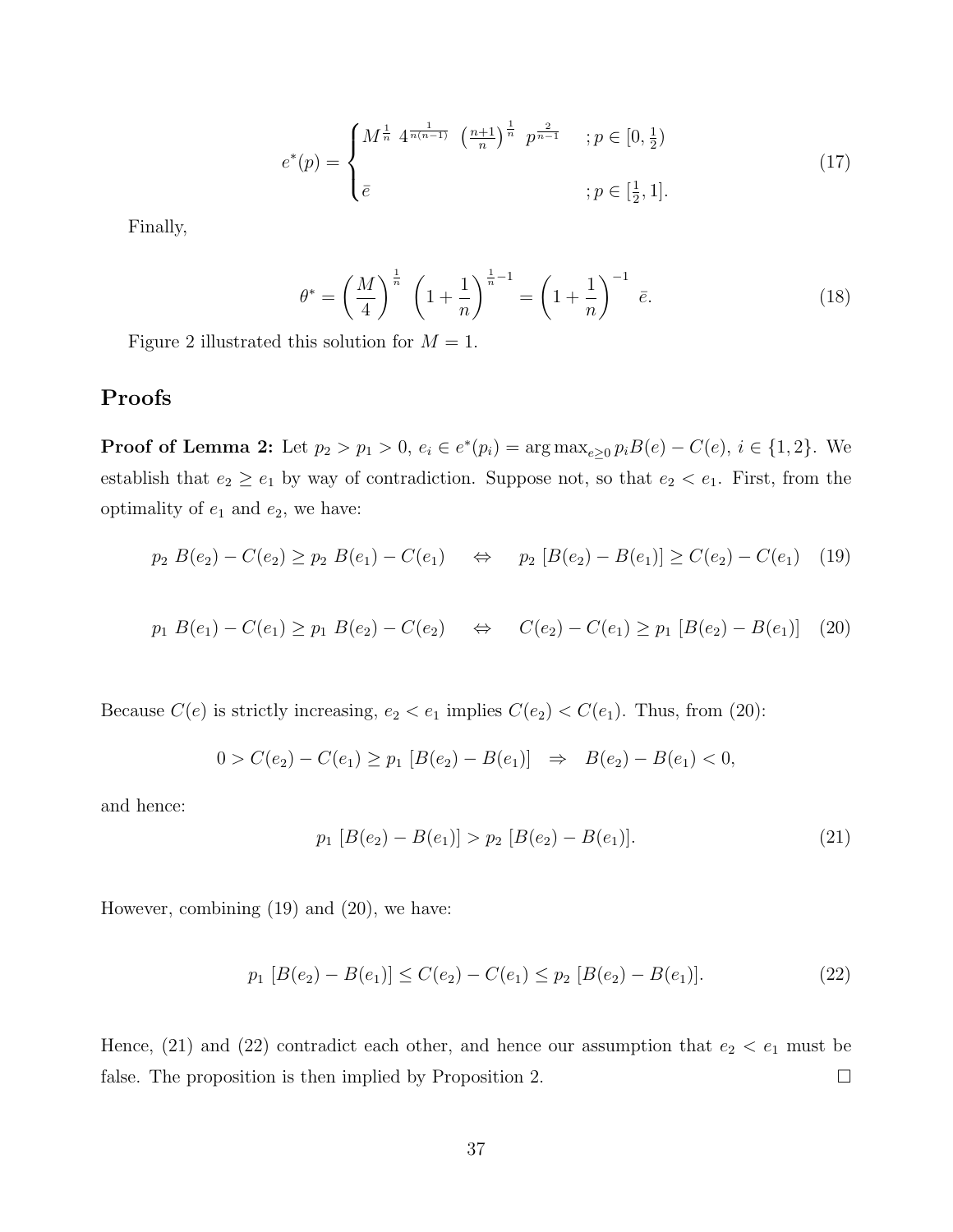**Lemma 3.** If the optimal effort correspondence  $e^*$  is single-valued, continuous and weakly increasing, and  $e_{min} = 0$ , then the regime threshold in the unique monotonic equilibrium is given by

$$
\theta_{e^*} = \int_{e=0}^{e_{max}} \left( 1 - \frac{C'(e)}{B'(e)} \right) de.
$$
 (23)

**Proof of Lemma 3:** By assumption,  $e^*(p)$  is a weakly increasing function. Whenever  $e^*(p)$ is strictly increasing, we have  $pB'(e^*(p)) = C'(e^*(p))$ . Let  $[p_1, p_2]$  be an interval on which  $e^*$  is strictly increasing and continuous. In this case,

$$
\int_{p=p_1}^{p_2} e^*(p) dp = [p e^*(p)]_{p=p_1}^{p_2} - \int_{p=p_1}^{p_2} p [e^*]'(p) dp
$$
  
=  $p_2 e^*(p_2) - p_1 e^*(p_1) - \int_{e=e^*(p_1)}^{e^*(p_2)} \frac{C'(e)}{B'(e)} de,$ 

where the last inequality uses the change of variables  $e = e^*(p)$ , and the derivative of  $B'(e)$  at  $e^*(p_2)$  is the left derivative and at  $e^*(p_1)$  is the right derivative.

Now let  $[p_2, p_3]$  be an interval on which  $e^*$  is constant. In this case,

$$
\int_{p=p_2}^{p_3} e^*(p) dp = (p_3 - p_2) e^*(p_3)
$$
  
=  $p_3 e^*(p_3) - p_2 e^*(p_2)$ .

We conclude that

$$
\int_{p=p_1}^{p_3} e^*(p) dp = p_3 e^*(p_3) - p_1 e^*(p_1) - \int_{e=e^*(p_1)}^{e^*(p_2)} \frac{C'(e)}{B'(e)} de.
$$

Now, consider a partition of [0, 1], and suppose that  $e^*(p)$  is strictly increasing on the intervals  $[p_1, p_2], [p_3, p_4], ..., [p_{2n-1}, p_{2n}]$ , where  $p_1 < p_2 < ... < p_{2n}$ . Then,

$$
\int_{p=0}^{1} e^*(p) dp = e_{max} - \sum_{m=1}^{n} \left( \int_{e=e^*(p_{2m-1})}^{e^*(p_{2m})} \frac{C'(e)}{B'(e)} de \right)
$$

$$
= e_{max} - \int_{e=0}^{e_{max}} \frac{C'(e)}{B'(e)} de
$$

$$
= \int_{e=0}^{e_{max}} \left(1 - \frac{C'(e)}{B'(e)}\right) de.
$$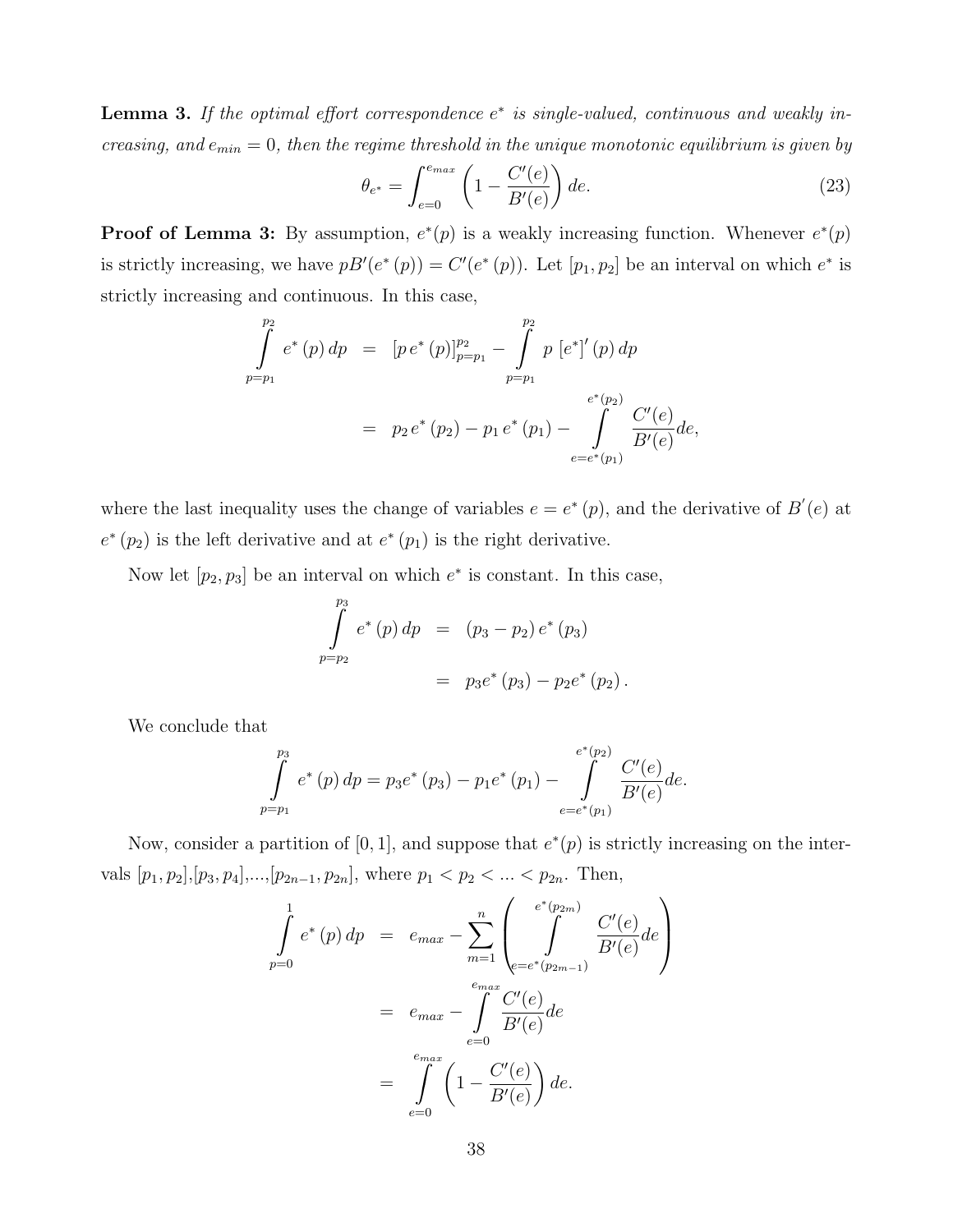**Proof of Proposition 4:** As a first step in analyzing this problem, we apply the revelation principle to transform the problem into one where the leader chooses effort levels and benefit levels  $\{(e(p), B(p))\}$  depending on the threshold probability p that a citizen assigns to regime change. This mechanism design approach amounts to treating the citizens' endogenous beliefs as if they were exogenous and distributed uniformly on [0, 1]. However, determining  $\{(e(p), B(p))\}$  generates a set of "recommended" revolutionary efforts  $E \equiv \{e(p) \; s.t. \; p \in [0,1]\}$ , and the corresponding rewards  $B(e)$  for those  $e \in E$ . It remains to characterize  $B(e)$  for  $e \notin E$ . The only requirement for such  $B(e)$  is that players do not choose it. For example, one could set  $B(e) = 0$  for all  $e \notin E$ . Of course, this choice is not unique. We choose  $B(e)$  for  $e \notin E$  such that  $B(e)$  is constant for  $e \notin E$ , and  $B(e)$  is continuous for all  $e \ge 0$ . Therefore, we can write the leader's problem as:

$$
\max_{\{(e(p), B(p))\}} \int_{p=0}^{1} e(p) dp
$$
  
s.t.  $pB(p) - C(e(p)) \ge 0$ ,  $\forall p \in [0, 1]$   
 $pB(p) - C(e(p)) \ge p B(p') - C(e(p'))$ ,  $\forall p, p' \in [0, 1]$   
 $B(p) \in [0, M]$ ,  $\forall p \in [0, 1]$ .

Observe that under this program, the designer can assign any cost to any citizen through their choice of e. To simplify notation, write  $h(p) = C(e(p)).$ 

We can use this new representation of the problem to use standard arguments from screening models. We first establish that  $B(p)$  is weakly increasing, and hence  $B(p)$  is piecewise continuously differentiable. The incentive compatibility constraints imply  $pB(p)-h(p) \geq p B(p')-h(p')$ and  $p'B(p') - h(p') \geq p' B(p) - h(p)$ . Adding these inequalities implies:  $(p-p') [B(p) - B(p')] \geq 0$ . Hence,  $B(p)$  is weakly increasing, and hence  $B(p)$  is piecewise continuously differentiable. Thus, a necessary first order condition is  $pB'(p) - h'(p) = 0$  almost everywhere, with the corresponding second order condition  $pB''(p) - h''(p) \leq 0$ . Differentiating the FOC w.r.t. p yields  $B'(p) + pB''(p) - h''(p) = 0$ . Thus, the SOC simplifies to  $B'(p) \geq 0$ . Moreover, because  $p B(p) - h(p)$  is increasing in p, the condition  $p B(p) - C(e(p)) \geq 0$ ,  $\forall p \in [0, 1]$ , simplifies to  $C(e(0)) = h(0) = 0$ . Further, because  $B'(p) \ge 0$ , the constraint  $B(p) \in [0, M]$ ,  $\forall p \in [0, 1]$ , can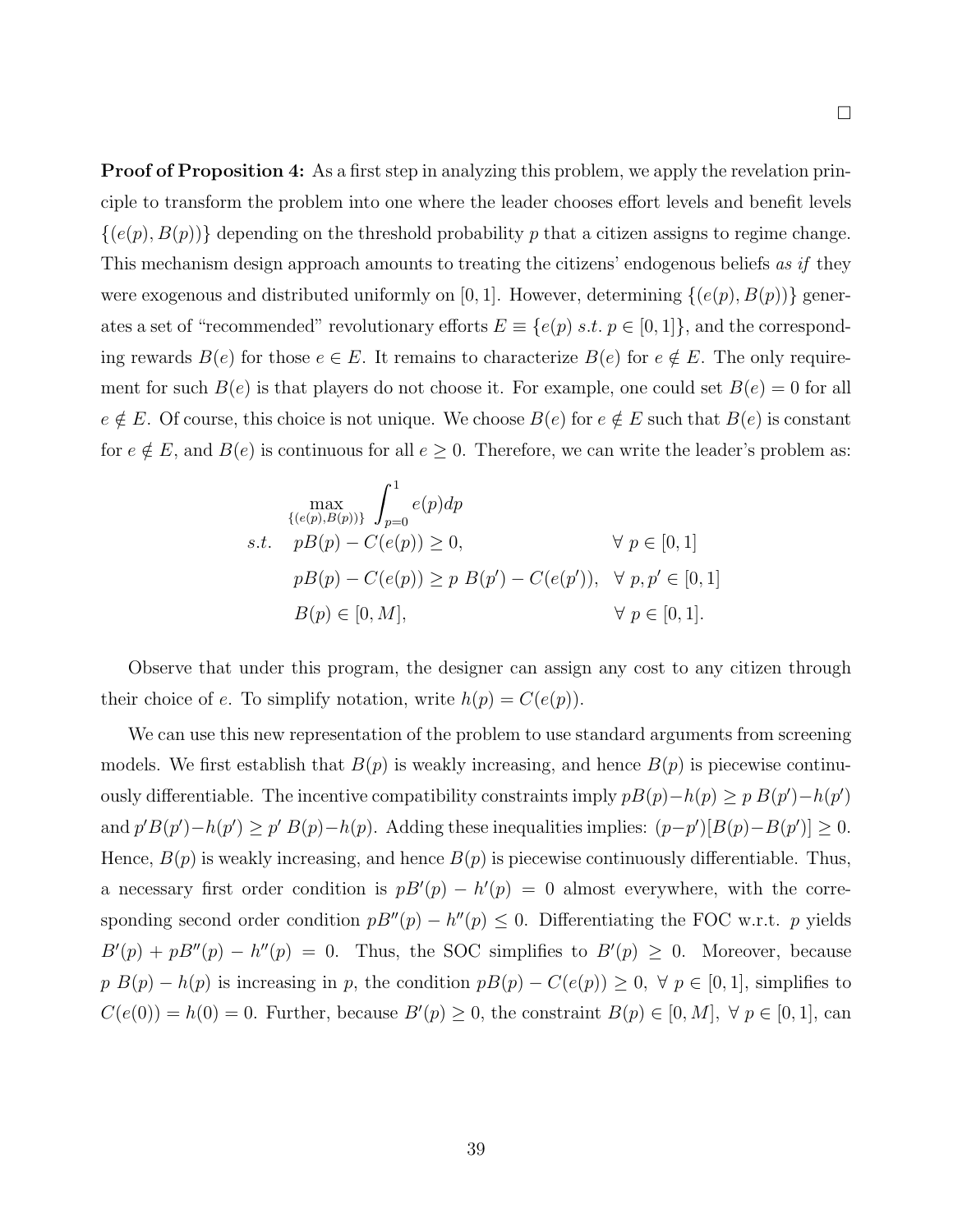be replaced by  $B(0) \geq 0$  and  $B(1) \leq M$ . Combining these results, the leader's problem becomes:

$$
\max_{\{(e(p), B(p))\}} \int_{p=0}^{1} e(p) \, dp \tag{24}
$$

$$
pB'(p) - h'(p) = 0, \quad h(0) = 0 \tag{25}
$$

$$
B'(p) \ge 0\tag{26}
$$

$$
B(0) \ge 0, \quad B(1) \le M. \tag{27}
$$

We can re-write this problem, letting  $\Pi(\cdot) = C^{-1}(\cdot)$ , so that  $\Pi(h(p)) = e(p)$ . Then, the leader's problem (24)-(27) becomes:

$$
\max_{\{(B(p), h(p))\}} \int_{p=0}^{1} \Pi(h(p)) \, dp \tag{28}
$$

$$
h'(p) = pB'(p), \quad h(0) = 0 \tag{29}
$$

$$
B'(p) \ge 0, \ B(0) \ge 0, \text{ and } B(1) \le M. \tag{30}
$$

Because incentives are created by the slope of benefits, it is clear that  $B(0) = 0$  and  $B(1) = M$ . To proceed, we use the optimal control techniques by defining two state variables. Taking a similar approach to Kamien and Schwartz (2012, p. 244-6), let  $(h, B)$  be the state and B' be the control, so that  $h' = pB'$ . The Hamiltonian and Lagrangian are:

$$
H = \Pi(h) + \lambda_h pB' + \lambda_B B'.
$$
  

$$
L = H + \mu B'.
$$

Then, by the maximum principle,

$$
\frac{\partial L}{\partial B'} = \lambda_B + \lambda_h \ p + \mu = 0, \ \mu \ge 0, \ \mu B' = 0. \tag{31}
$$

$$
\lambda'_B(p) = -\frac{\partial L}{\partial B} = 0. \tag{32}
$$

$$
\lambda_h'(p) = -\frac{\partial L}{\partial h} = -\Pi'(h(p)), \quad \lambda_h(1) = 0. \tag{33}
$$

$$
B' \quad \text{must maximize } H \text{ given optimal } (B, h) \text{ and } (\lambda_B, \lambda_h) \,. \tag{34}
$$

Moreover, we recognize that  $B(1) = M$  is captured by having a free  $\lambda_B(1)$  as opposed to  $\lambda_h(1) = 0$  that stems from a free  $h(1)$ . Now, because  $C(e)$  is strictly convex, its inverse  $\Pi(\cdot)$ is strictly concave. This allows us to apply Arrow's (1966) approach together with a theorem from Seierstad and Sydsæter (1993) to show that  $h(p)$  and  $B(p)$  have no jumps.

**Lemma 4.** Optimal  $h(p)$  and  $B(p)$  have no jump.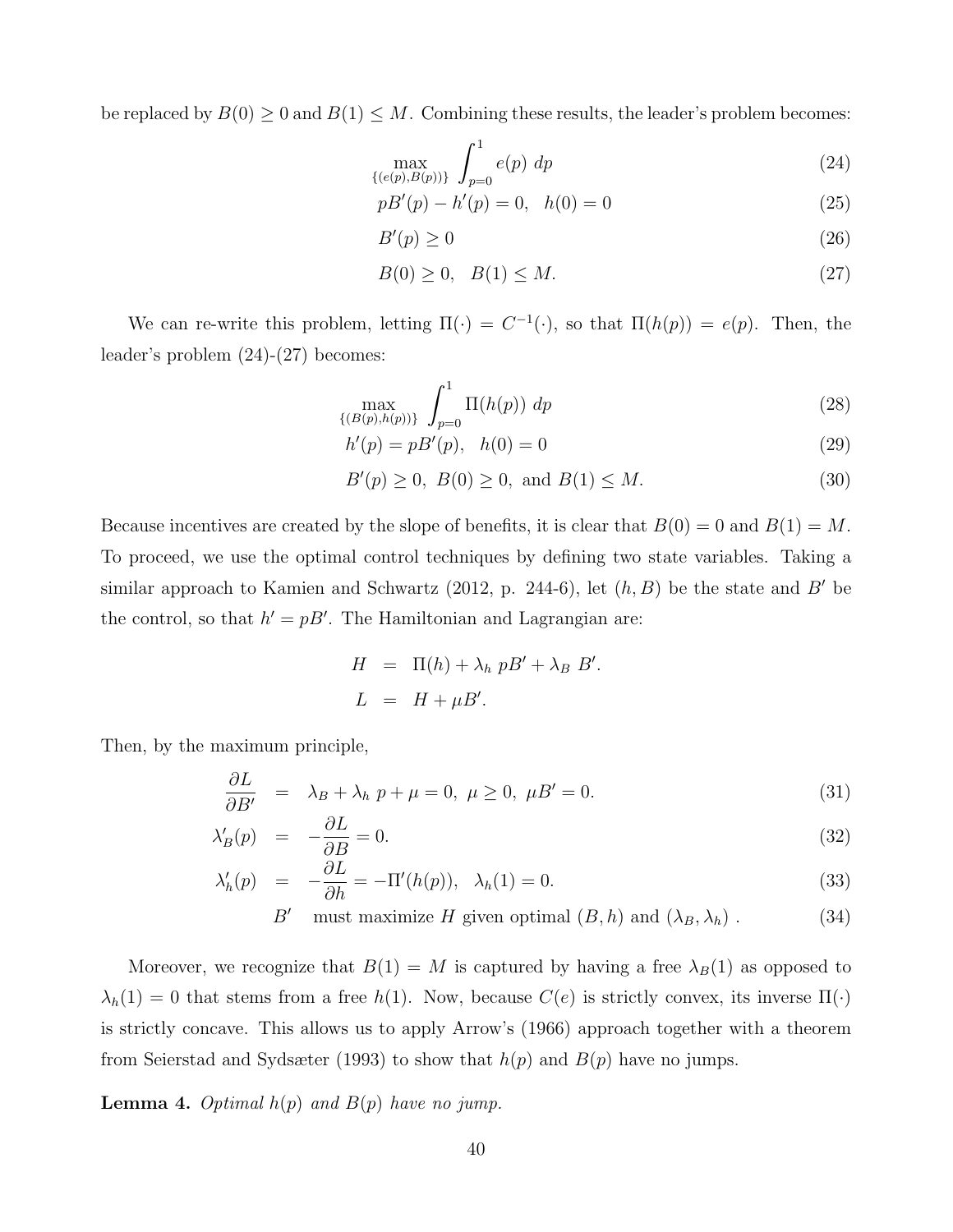**Proof of Lemma 4:** We show that an optimal  $h(p)$  has no jump, which then implies that an optimal  $B(p)$  has no jump. First, we prove that there is no interior jumps at any  $p \in (0,1)$ . Our proof is based on Arrow (1966, p. 11-3). Suppose  $h(p)$  has a jump at  $\tau \in (0,1)$ . Let  $h(\tau^+) \equiv \lim_{p \to \tau^+} h(\tau)$  and  $h(\tau^-) \equiv \lim_{p \to \tau^-} h(\tau)$ . Because  $h(p)$  is increasing,  $h(\tau^-) < h(\tau^+)$ . From (32) and (33), recall that  $\lambda'_B(p) + p\lambda'_h(p) = -p\Pi'(h(p))$  in  $(\tau - \epsilon, \tau) \cup (\tau, \tau + \epsilon)$  for some  $\epsilon > 0$ . Because  $\Pi(x)$  is strictly concave,  $\Pi'(h(\tau^+)) < \Pi'(h(\tau^-))$ , and hence:

$$
\lambda_B'(\tau^-) + \tau \lambda_h'(\tau^-) < \lambda_B'(\tau^+) + \tau \lambda_h'(\tau^+). \tag{35}
$$

Moreover, from (31),  $\lambda_B(p) + p\lambda_h(p) \leq 0$  and  $\lambda_B(\tau) + \tau\lambda_h(\tau) = 0.12$  Further, from condition (74) of Theorem 7 in Seierstad and Sydsæter (1993, p. 197),  $\lambda_h(p)$  and  $\lambda_B(p)$  are continuous at  $\tau$ . Thus, in a right neighborhood of  $\tau$ , we have  $\lambda'_B(p) + p\lambda'_h(p) + \lambda_h(p) \leq 0$ , and in a left neighborhood of  $\tau$ , we have  $\lambda'_B(p) + p\lambda'_h(p) + \lambda_h(p) \geq 0$ . But this contradicts (35).

Next, we prove that there is no jump at  $p = 0$  or  $p = 1$ . From (32),  $\lambda_B(p) = constant \equiv \overline{\lambda}$ on  $p \in (0, 1)$ . Moreover,  $\lambda_B(p)$  is continuous (Seierstad and Sydsæter 1993, p. 197). Thus,  $\lambda_B(p) = \overline{\lambda}$ , for  $p \in [0,1]$ . From conditions (74) and (75) in Theorem 7 of Seierstad and Sydsæter (1993, p. 197),  $\lambda_B(\tau) + \tau \lambda_h(\tau) = 0$ . Combining this with  $\lambda_B(p) = \overline{\lambda}$  and (33),  $\bar{\lambda} + \tau \int_{x=\tau}^{1} \Pi'(h(x))dx = 0$ . In particular, if  $\tau = 0$  or  $\tau = 1$ , then  $\bar{\lambda} = 0$ . But from (31),  $\bar{\lambda} + \lambda_h p \leq 0$  and  $\lambda_h(p) = \int_{x=p}^1 \Pi'(h(x))dx$  is positive for some  $p \in (0,1)$ . Thus,  $\bar{\lambda} < 0$ . A contradiction.  $\square$ 

From (32) and (33),

$$
\lambda_B(p) = constant = \bar{\lambda}
$$
 and  $\lambda_h(p) = -\int_{x=p}^1 \lambda_h'(x) dx = \int_{x=p}^1 \Pi'(h(x)) dx.$  (36)

Moreover, from (31),  $\bar{\lambda} + p \lambda_h(p) \leq 0$ . Because at  $p \in (0,1)$ ,  $p \lambda_h(p) = p \int_{x=p}^1 \Pi'(h(x)) dx > 0$ , we must have  $\bar{\lambda} < 0$ .

**Lemma 5.** There is no interior bunching. That is, there is no  $0 < p_1 < p_2 < 1$  such that  $h'(p) =$ 0 for  $p \in (p_1, p_2)$ , with  $h'(p) > 0$  in a left neighborhood of  $p_1$  and in a right neighborhood of  $p_2$ .

**Proof of Lemma 5:** Suppose not. Let  $h(p) = \overline{h}$  for  $p \in [p_1, p_2]$ . Because  $h(p)$  and hence  $B(p)$ must be strictly increasing in a left neighborhood of  $p_1$  and in a right neighborhood of  $p_2$ ,  $\mu = 0$ 

<sup>&</sup>lt;sup>12</sup>More formally,  $\lambda_B(\tau) + \tau \lambda_h(\tau) = 0$  obtains from conditions (74) and (75) in Theorem 7 of Seierstad and Sydsæter (1993, p. 197).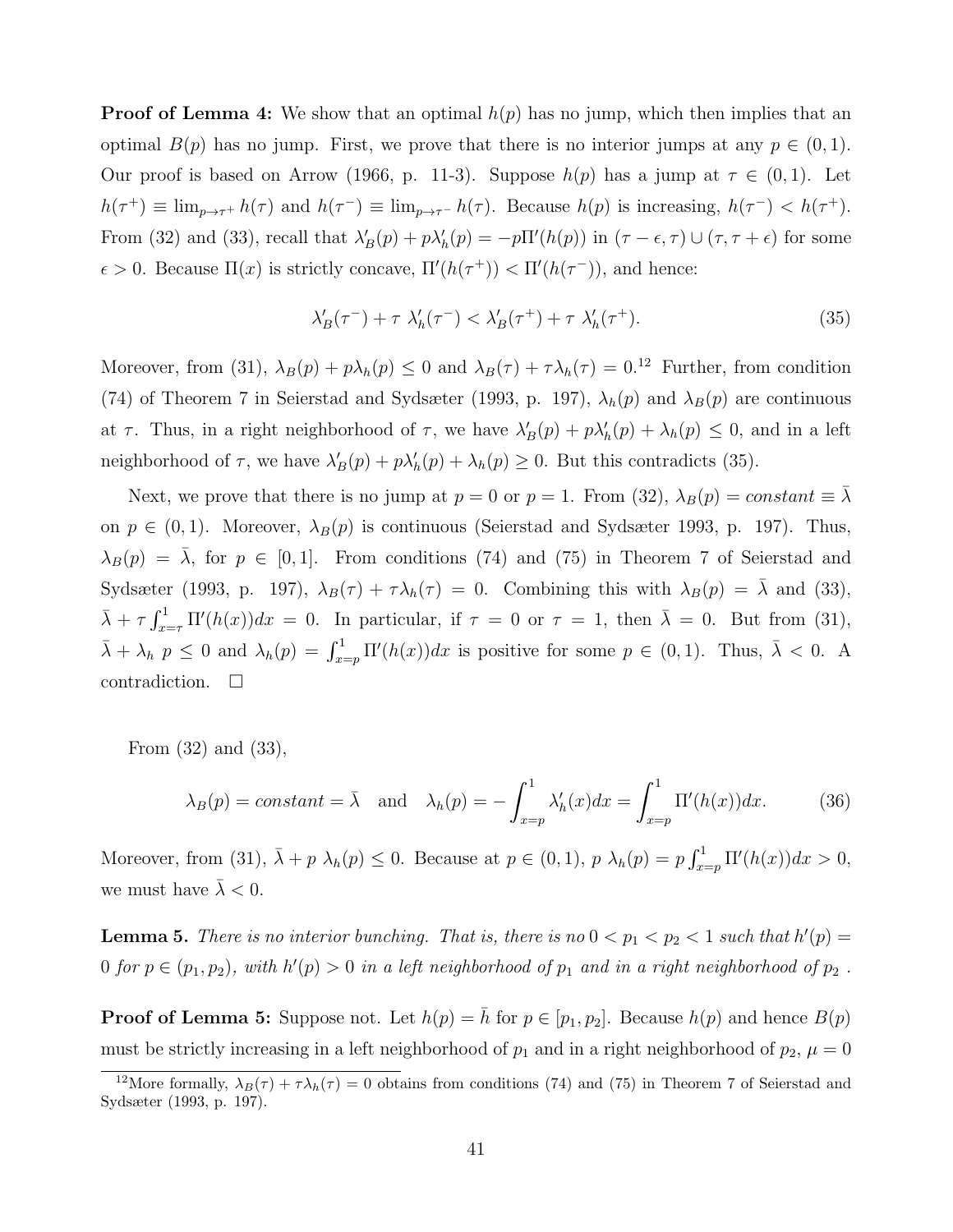in those neighborhoods. Moreover,  $\lambda_B(p)$  and  $\lambda_h(p)$  are continuous. Therefore, (31) implies that  $\lambda_B(p_1) + p_1 \lambda_h(p_1) = 0 = \lambda_B(p_2) + p_2 \lambda_h(p_2)$ . Because  $\lambda_B(p) = \overline{\lambda}$  from (36), we have,

$$
p_1 \lambda_h(p_1) = p_2 \lambda_h(p_2). \tag{37}
$$

Further, from (36),

$$
\lambda_h(p_1) = \int_{p_1}^{p_2} \Pi'(h(x)) dx + \int_{p_2}^{1} \Pi'(h(x)) dx = (p_2 - p_1) \Pi'(\bar{h}) + \lambda_h(p_2).
$$
 (38)

Combining equations (37) and (38) yields:

$$
p_1 \Pi'(\bar{h}) = \lambda_h(p_2). \tag{39}
$$

Next, consider  $p_3 \in (p_1, p_2)$ . From (31),  $\lambda_B(p_3) + p_3\lambda_b(p_3) \leq 0 = \lambda_B(p_2) + p_2\lambda_b(p_2)$ . Hence,

$$
p_3 \lambda_h(p_3) \le p_2 \lambda_h(p_2). \tag{40}
$$

Mirroring the calculations of equation (38), we have:

$$
\lambda_h(p_3) = (p_2 - p_3) \, \Pi'(\bar{h}) + \lambda_h(p_2). \tag{41}
$$

Combining equations (40) and (41) yields:

$$
p_3 \Pi'(\bar{h}) \le \lambda_h(p_2). \tag{42}
$$

From equations (39) and (42),  $p_3 \Pi'(\bar{h}) \leq p_1 \Pi'(\bar{h})$ . However, because  $p_3 > p_1$  and  $\Pi'(\bar{h}) > 0$ , we must have  $p_3 \Pi'(\bar{h}) > p_1 \Pi'(\bar{h})$ , a contradiction.  $\Box$ 

Next, we solve the problem ignoring the constraint  $B'(p) \geq 0$ , and subsequently check whether and when this constraint binds. Without  $B'(p) \geq 0$ ,  $\mu = 0$ , and hence from (31) and (36),

$$
p \int_{x=p}^{1} \Pi'(h(x))dx + \bar{\lambda} = 0, \text{ and hence } \frac{d}{dp} \left\{ p \int_{x=p}^{1} \Pi'(h(x))dx + \bar{\lambda} \right\} = 0 \tag{43}
$$

Differentiating (43) with respect to p yields  $\Pi'(h(p)) = -\frac{\overline{\lambda}}{n^2}$  $\frac{\lambda}{p^2}$ , and hence

$$
h(p) = \Pi'^{-1}\left(-\frac{\bar{\lambda}}{p^2}\right). \tag{44}
$$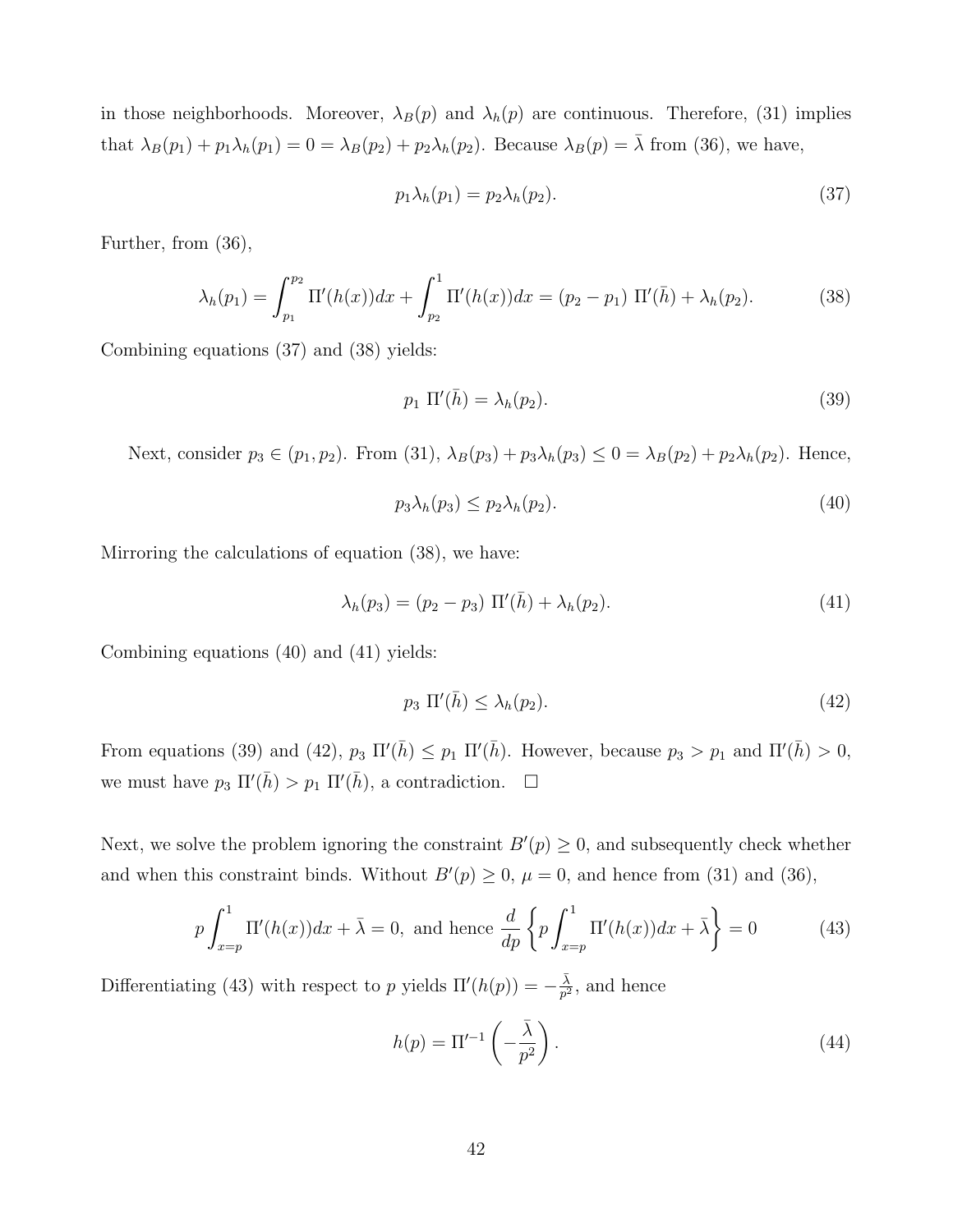Moreover, Because  $\Pi(h)$  is strictly concave,  $h(p)$  is strictly increasing, and hence  $B(p)$  is strictly increasing as far as the constraints  $B(0) = 0$  and  $B(1) = M$  are satisfied. Therefore, an optimal  $B(p)$  takes the following form:

$$
B(p) = \begin{cases} 0 & \text{if } p \in [0, p_1] \\ \text{strictly increasing function} & \text{if } p \in [p_1, p_2] \\ M & \text{if } p \in [p_2, 1], \end{cases}
$$

for  $0 \le p_1 < p_2 \le 1$ . This, in turn, implies a similar form for  $h(p)$ , and hence for optimal effort schedule:

$$
e^*(p) = \begin{cases} 0 & \text{if } p \in [0, \underline{p}] \\ \text{strictly increasing and satisfies the first order condition} & \text{if } p \in [\underline{p}, \overline{p}] \\ \bar{e} & \text{if } p \in [\overline{p}, 1], \end{cases} \tag{45}
$$

for some  $0 \leq \underline{p} < \overline{p} \leq 1$  and  $\overline{e} > 0$ .

Equation (45) together with Lemma 3 allows us to write the leader's objective function as:

$$
\theta^* = \int_{e=0}^{\bar{e}} \left( 1 - \frac{C'(e)}{B'(e)} \right) de,
$$

where we recognize that  $e^*(p)$  satisfying the first order condition implies  $B'(e) \geq C'(e)$ , and that  $\underline{p} = \frac{C'(0)}{B'(0)}$  and  $\overline{p} = \frac{C'(\overline{e})}{B'(\overline{e})}$  $\frac{C'(e)}{B'(e)}$ . Thus, we can formulate the leader's problem as:

$$
\max_{B', \bar{e}} \int_0^{\bar{e}} \left( 1 - \frac{C'(e)}{B'(e)} \right) de
$$
  
s.t.  $B(\bar{e}) = M$ ,  $B(0) = 0$ ,  $B'(e) \ge C'(e)$ ,  $\bar{e} \ge 0$ , (46)

Writing  $B(\overline{e})$  as  $B(\overline{e}) = \int_{e=0}^{\overline{e}} B'(e)de$ , (46) can be written as:

$$
\max_{B', \bar{e}} \int_0^{\bar{e}} \left( 1 - \frac{C'(e)}{B'(e)} \right) de
$$
  
s.t. 
$$
\int_{e=0}^{\bar{e}} B'(e) de = M, B(0) = 0, B'(e) \ge C'(e), \bar{e} \ge 0.
$$

This shows that one can think of the leader's problem as him deciding a maximum level of effort  $\bar{e} \geq 0$  to induce, and then deciding how to allocate a fixed supply of marginal benefit to different effort levels  $B' : [0, \bar{e}] \to \mathbb{R}$ . There are two other constraints:  $\bar{e} \geq 0$  and  $B'(e) \geq C'(e)$ . However, as it will be clear from the solution, these two constraints are automatically satisfied.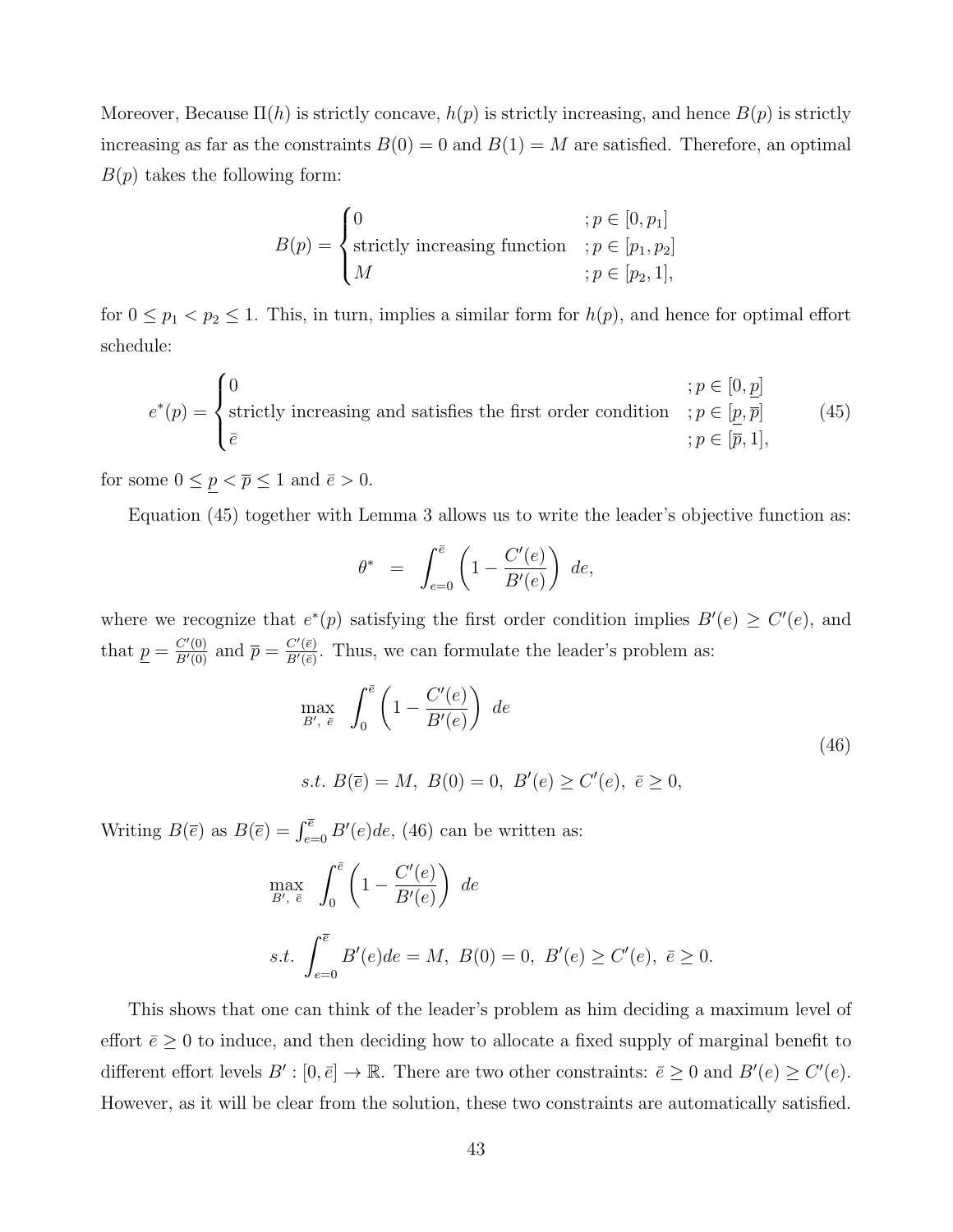Thus, the leader's problem becomes a constrained point-wise optimization. The Lagrangian is

$$
L = \int_0^{\overline{e}} \left( 1 - \frac{C'(e)}{B'(e)} \right) de + \lambda \left( M - \int_{e=0}^{\overline{e}} B'(e) de \right)
$$
  
= 
$$
\int_0^{\overline{e}} \left( 1 - \frac{C'(e)}{B'(e)} - \lambda B'(e) \right) de + \lambda M.
$$

Optimal  $B'(e)$  simplifies to a point-wise maximization

$$
\frac{\partial L}{\partial B'(e)} \left( 1 - \frac{C'(e)}{B'(e)} - \lambda \ B'(e) \right) = \frac{C'(e)}{[B'(e)]^2} - \lambda = 0. \tag{47}
$$

This shows that at the optimum, the marginal gain of raising  $B'(e)$ , i.e.,  $C'(e)/[B'(e)]^2$ , equals its marginal cost  $\lambda$ . Thus,

$$
B'(x) = \frac{1}{\sqrt{\lambda}} \sqrt{C'(x)},
$$
\n(48)

and

$$
B(e) = \int_0^e B'(x)dx = \frac{1}{\sqrt{\lambda}} \int_0^e \sqrt{C'(x)} dx.
$$
 (49)

Combining this with the constraint yields

$$
B(\bar{e}) = \frac{1}{\sqrt{\lambda}} \int_0^{\bar{e}} \sqrt{C'(x)} dx = M.
$$
 (50)

Moreover, optimal  $\bar{e}$  also satisfies the first order condition

$$
\frac{\partial L}{\partial \overline{e}} = 1 - \frac{C'(\overline{e})}{B'(\overline{e})} - \lambda \ B'(\overline{e}) = 0 \ \Rightarrow \ 1 - \frac{C'(\overline{e})}{B'(\overline{e})} = \lambda \ B'(\overline{e}). \tag{51}
$$

Substituting for  $\lambda$  from (47) into (51) yields

$$
1 - \frac{C'(\overline{e})}{B'(\overline{e})} = \frac{C'(\overline{e})}{B'(\overline{e})} \implies \frac{C'(\overline{e})}{B'(\overline{e})} = \frac{1}{2}.
$$
\n
$$
(52)
$$

Thus, if  $\bar{e}$  and  $\lambda$  are the solution to equations (50) and (52), we have solved for B.

From equation (48), we have  $\frac{C'(e)}{B'(e)} = \sqrt{\lambda C'(e)} > 0$ . This has two implications: (1) because  $C(e)$  is strictly convex,  $B(e)$  is strictly convex for  $0 < e < \overline{e}$ ; and  $\frac{C'(e)}{B'(e)}$  $\frac{C'(e)}{B'(e)}$  is strictly increasing. Thus,  $\frac{C'(\overline{e})}{B'(\overline{e})} = \frac{1}{2}$  $\frac{1}{2}$  implies that  $B'(e) \geq C'(e)$ . (2)  $e^*(p)$  is strictly increasing between  $p = \sqrt{\lambda} \sqrt{C'(0)}$  and  $p = 1/2$ ; it is equal to 0 for  $p \le p$  and equal to  $\bar{e}$  for  $p \ge 1/2$ . √

From (48),  $\lambda = \left(\frac{C'(x)}{B'(x)}\right)$  $\frac{C'(x)}{B'(x)}\bigg)^2 \frac{1}{C'(x)}$  $\frac{1}{C'(x)}$ . Thus, from (52),

$$
\lambda = \frac{1}{4C'(\bar{e})}.\tag{53}
$$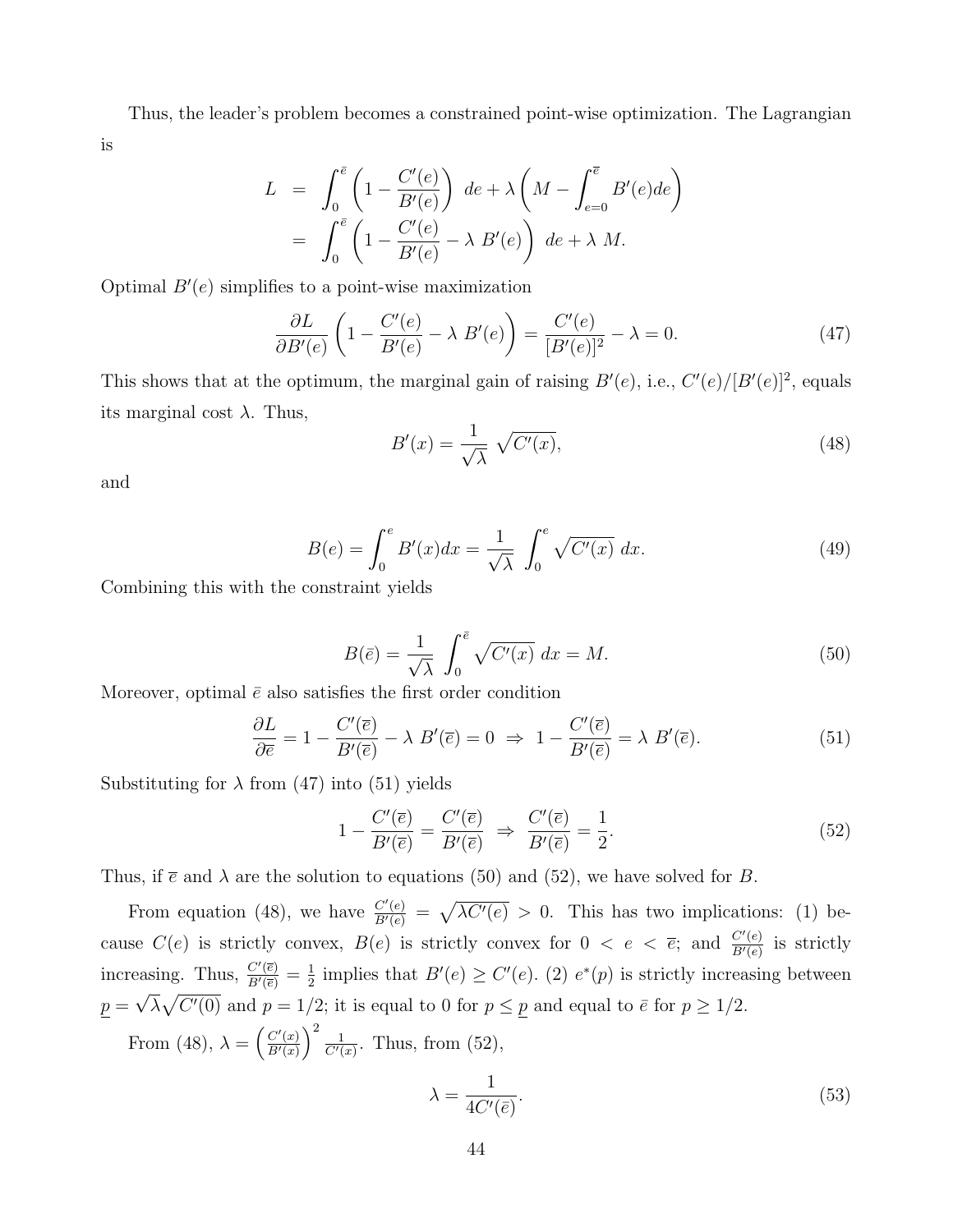Combining (53) with (50) yields

$$
\sqrt{C'(\bar{e})} \int_0^{\bar{e}} \sqrt{C'(x)} dx = \frac{M}{2}.
$$

Moreover,

$$
\theta^* = \int_0^1 e^*(p) dp = \bar{e} - \int_0^{\bar{e}} \frac{C'(x)}{B'(x)} dx = \bar{e} - \int_0^{\bar{e}} \lambda B'(x) dx \text{ (from (48))}
$$

$$
= \bar{e} - \lambda B(\bar{e}) = \bar{e} - \lambda M = \bar{e} - \frac{M}{4C'(\bar{e})} \text{ (from (53))}.
$$

The strictly increasing segment of  $e^*(p)$  satisfies  $\frac{B'(e)}{C'(e)} = p$ . Thus,

$$
p^{2} = C'(e) \frac{C'(e)}{(B'(e))^{2}} = C'(e) \lambda = C'(e) \frac{1}{4C'(\bar{e})},
$$

where the second equality follows from  $(48)$  and the third equality follows from  $(53)$ . Thus,  $C'(e^*(p)) = (2p)^2 C'(\bar{e})$ . Thus, recalling that C is strictly convex so that C' is strictly increasing and that we are focusing on the strictly increasing segment of  $e^*(p)$ , we can inverse C', so that  $e^*(p) = C'^{-1}((2p)^2 C'(\bar{e}))$ . Finally, recalling that  $p =$ √  $\lambda \sqrt{C'(0)}$ , from (53), we have  $p = (1/2)\sqrt{C'(0)/C'}$  $\overline{(\overline{e})}.$ 

Proof of Corollary 1: For linear costs, the results follow from Proposition 3. Next, consider strictly convex costs. Because C is strictly convex, from  $(8)$ ,  $\bar{e}$  is strictly increasing in M. Hence, from equation (7), so is  $e^*(p;M)$ , for  $e^*(p;M) > 0$ . And, because  $p = (1/2)\sqrt{C'(0)/C'(\bar{e})}$ , we have  $dp/dM < 0$ , for  $\underline{p} > 0$ . Thus,  $\theta^* = \int_0^1 e^*(p) dp$  is also strictly increasing in M.

Proof of Proposition 5: Dorfman (1979) showed that the Gini Index for the distribution of  $x \sim F$  can be written as  $1 - \frac{1}{F}$  $\frac{1}{E[x]}$   $\int_{x=0}^{\infty} (1 - F(x))^2 dx$ . Moreover,

$$
E[e^*|\theta] = \int_0^{\bar{e}} (1 - J(e|\theta))de
$$
  
=  $(1 - J((\bar{e})^{-}|\theta))\bar{e} + \int_0^{(\bar{e})^{-}} eJ'(e|\theta)$   
=  $\bar{e} - \int_0^{(\bar{e})^{-}} J(e|\theta)de,$  (54)

where the second equality follows from integration by parts. Combining (54) with  $J(e|\theta)$  from Corollary 1 and using Dorfman's formula, for a given regime's strength  $\theta$ , Gini Index (GI) for the distribution of contributions is

$$
GI(\theta) = 1 - \frac{\int_0^{\bar{e}} (F(\theta^* - \theta + F^{-1}(1 - (e^*)^{-1}[e])))^2 de}{\int_0^{\bar{e}} F(\theta^* - \theta + F^{-1}(1 - (e^*)^{-1}[e]))de}.
$$
\n(55)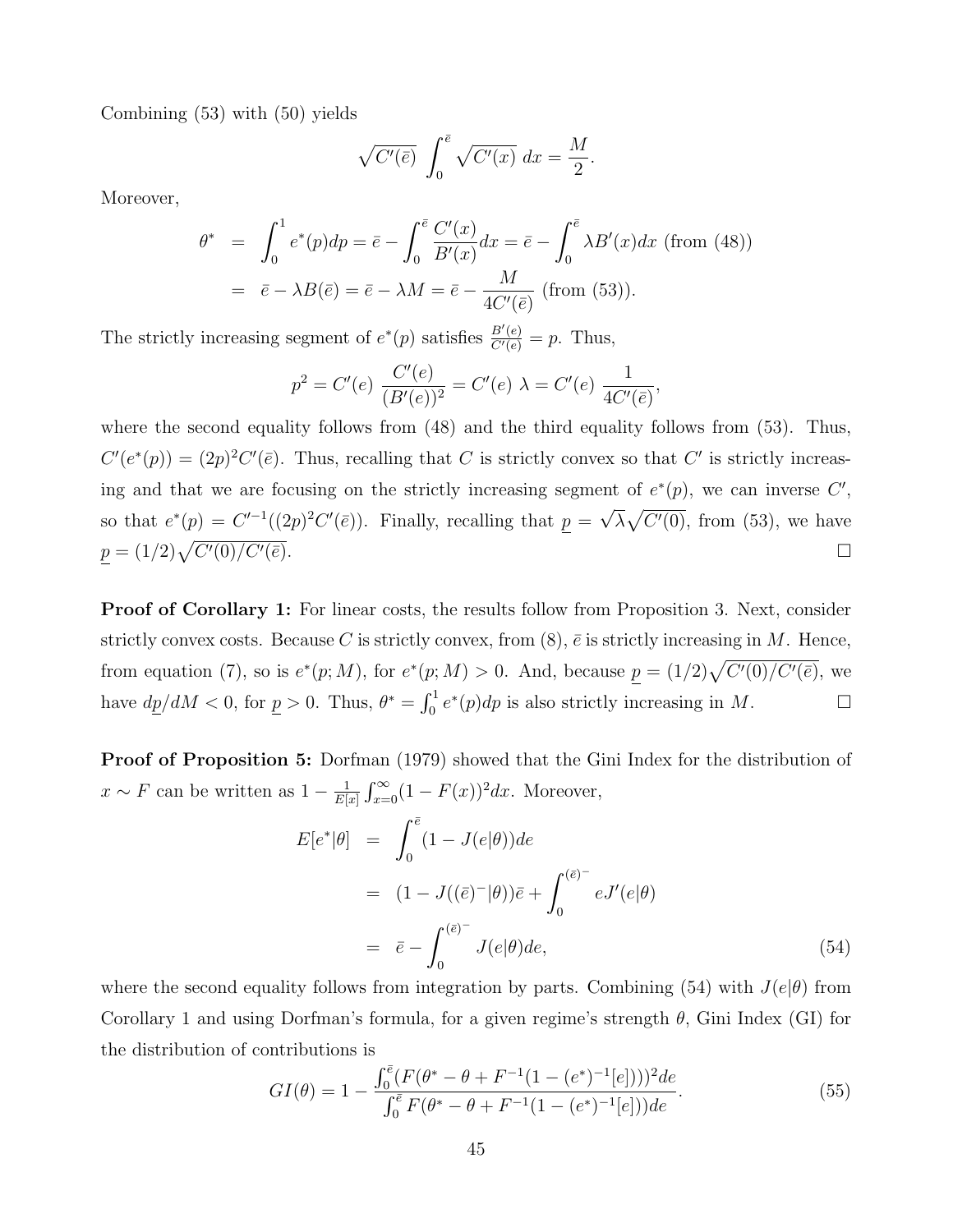While we highlight the dependence of the Gini Index on the regime's strength  $\theta$ , we recognize that  $\theta^*$  and  $\bar{e}$  are endogenous parameters. When there is no confusion, we drop the arguments of  $GI$  and the asterisks superscript indicating that  $e^*$  is the equilibrium effort.

Part 1. From (55),

$$
GI(\theta^*) = 1 - \frac{\int_0^{\bar{e}} \left(1 - \frac{1}{2} \sqrt{\frac{C'(e)}{C'(\bar{e})}}\right)^2 de}{\int_0^{\bar{e}} \left(1 - \frac{1}{2} \sqrt{\frac{C'(e)}{C'(\bar{e})}}\right) de} = \frac{1}{2} \frac{\int_0^{\bar{e}} \left(\sqrt{\frac{C'(e)}{C'(\bar{e})}} + \frac{1}{2} \frac{C'(e)}{C'(\bar{e})}\right) de}{\int_0^{\bar{e}} \left(1 - \frac{1}{2} \sqrt{\frac{C'(e)}{C'(e)}}\right) de}
$$
  
\n
$$
= \frac{1}{2} \frac{\sqrt{C'(e)}}{C'(e)\bar{e} - \frac{1}{2} \sqrt{C'(e)} de + \frac{1}{2} C(\bar{e})}{\int_0^{\bar{e}} \sqrt{C'(e)} de} = \frac{1}{2} \frac{\frac{M}{2} + \frac{C(\bar{e})}{2}}{C'(\bar{e})\bar{e} + \frac{M}{4}} \text{ (from (8))}
$$
  
\n
$$
= \frac{M - C(\bar{e})}{4C'(\bar{e})\bar{e} - M}.
$$

Part 2. From (55),  $\frac{dGI(\theta)}{d\theta}\big|_{\theta^*}$  if and only if

$$
-2\left(\int_0^{\overline{e}}\left(1-\frac{1}{2}\left(\frac{e}{\overline{e}}\right)^{\frac{n-1}{2}}\right)de\right)\left(\int_0^{\overline{e}}\left(1-\frac{1}{2}\left(\frac{e}{\overline{e}}\right)^{\frac{n-1}{2}}\right)f\left(F^{-1}\left(1-\frac{1}{2}\left(\frac{e}{\overline{e}}\right)^{\frac{n-1}{2}}\right)\right)de\right)
$$
  

$$
< -\left(\int_0^{\overline{e}}\left(1-\frac{1}{2}\left(\frac{e}{\overline{e}}\right)^{\frac{n-1}{2}}\right)^2de\right)\int_0^{\overline{e}}f\left(F^{-1}\left(1-\frac{1}{2}\left(\frac{e}{\overline{e}}\right)^{\frac{n-1}{2}}\right)\right)de.
$$

Using a change of variable  $u = e/\bar{e}$ , this is equivalent to

$$
-2\left(\int_0^1 (1-\frac{u^{\frac{n-1}{2}}}{2}) du\right) \left(\int_0^1 (1-\frac{u^{\frac{n-1}{2}}}{2}) f\left(F^{-1}\left(1-\frac{u^{\frac{n-1}{2}}}{2}\right)\right) du\right)
$$
  
< 
$$
- \left(\int_0^1 (1-\frac{u^{\frac{n-1}{2}}}{2})^2 du\right) \int_0^1 f\left(F^{-1}\left(1-\frac{u^{\frac{n-1}{2}}}{2}\right)\right) du.
$$

Direct integration yields

$$
-\frac{2n}{1+n}\left(\int_0^1\left(1-\frac{u^{\frac{n-1}{2}}}{2}\right)\ f\left(F^{-1}\left(1-\frac{u^{\frac{n-1}{2}}}{2}\right)\right)du\right)<-\left(1+\frac{1}{4n}-\frac{2}{1+n}\right)\int_0^1f\left(F^{-1}\left(1-\frac{u^{\frac{n-1}{2}}}{2}\right)\right)du.
$$

I.e.,

$$
\int_0^1 \left(1 + \frac{1}{4n} - \frac{2}{1+n} - \frac{2n}{1+n} \left(1 - \frac{u^{\frac{n-1}{2}}}{2}\right)\right) f\left(F^{-1}\left(1 - \frac{u^{\frac{n-1}{2}}}{2}\right)\right) du < 0.
$$

Now, observe that

$$
1 + \frac{1}{4n} - \frac{2}{1+n} - \frac{2n}{1+n} \left( 1 - \frac{u^{\frac{n-1}{2}}}{2} \right) < 1 + \frac{1}{4n} - \frac{2+n}{1+n} = \frac{1}{4n} - \frac{1}{1+n} < 0,
$$

where the last inequality requires  $n > 1$ .

Proof of Proposition 6: First, we prove a lemma.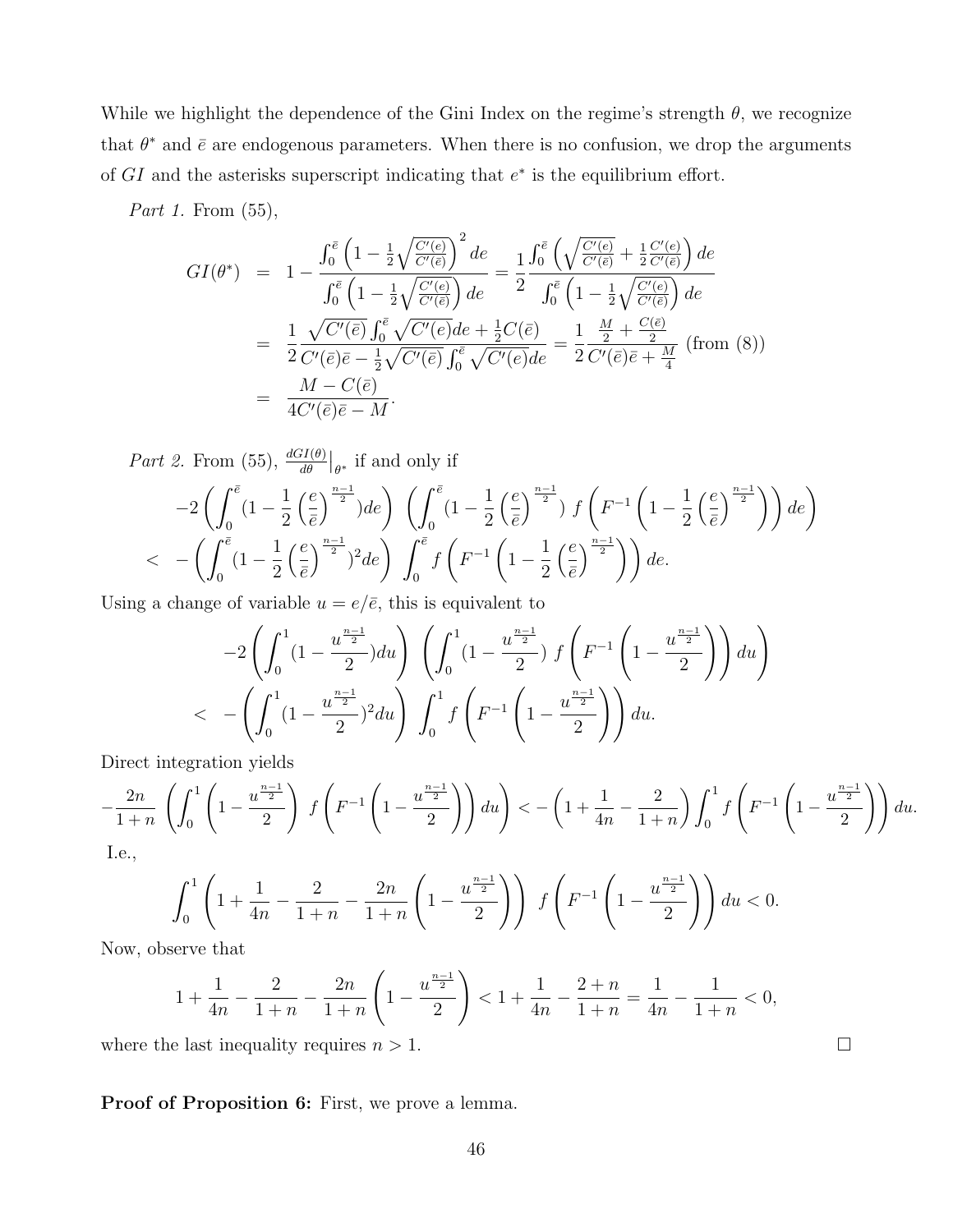**Lemma 6.** Suppose X and Y are two independent random variables, where  $X \sim U[0, 1]$  and  $Y \sim U[\mu - \delta, \mu + \delta],$  with  $0 < \delta \leq \mu$ . Then,  $X \cdot Y \sim G(\cdot)$ , where

$$
G(t) = \begin{cases} \max\{0, t \log(\frac{\mu+\delta}{\mu-\delta})/2\delta\} & ; t \le \mu-\delta \\ \left(t \log(\frac{\mu+\delta}{t}) + t - (\mu-\delta)\right)/2\delta & ; \mu-\delta \le t \le \mu+\delta \\ 1 & ; \mu+\delta \le t. \end{cases}
$$

Moreover,  $G(t)$  is differentiable except at 0.

**Poof of Lemma 6:**  $G(t)$  is

$$
Pr(X \cdot Y \le t) = \int_{\mu-\delta}^{\mu+\delta} Pr(X \le t/Y) \frac{dY}{2\delta} = \begin{cases} 0 & \text{if } t \le 0 \\ \int_{\mu-\delta}^{\mu+\delta} \frac{t}{Y} \frac{dY}{2\delta} & \text{if } 0 \le t \le \mu-\delta \\ \int_{\mu-\delta}^{t} \frac{dY}{2\delta} + \int_{t}^{\mu+\delta} \frac{t}{Y} \frac{dY}{2\delta} & \text{if } \mu-\delta \le t \le \mu+\delta. \\ 1 & \text{if } \ge \mu+\delta. \end{cases}
$$

The rest follows from calculating the integrals, differentiating  $G(t)$ , and checking its differentiability at  $t = \mu \pm \delta$ .  $\Box$ 

From (12) and Lemma 6, the leader maximizes

$$
(1 - G(t)) t = \begin{cases} \left(1 - \frac{t}{2\delta} \log\left(\frac{\mu + \delta}{\mu - \delta}\right)\right) t & ; t \in [0, \mu - \delta] \\ \left(1 - \frac{t}{2\delta} \log\left(\frac{\mu + \delta}{t}\right) - \frac{t - (\mu - \delta)}{2\delta}\right) t & ; t \in [\mu - \delta, \mu + \delta]. \end{cases} \tag{56}
$$

Differentiating with respect to  $t$  yields

$$
\frac{d[(1-G(t)) t]}{dt} = \begin{cases} 1 - \frac{t}{\delta} \log(\frac{\mu + \delta}{\mu - \delta}) & \text{if } t \in (0, \mu - \delta] \\ 1 - \frac{t}{\delta} \log(\frac{\mu + \delta}{t}) - \frac{t - (\mu - \delta)}{2\delta} & \text{if } t \in [\mu - \delta, \mu + \delta). \end{cases}
$$

When  $t \approx 0$ , the derivative is clearly positive, and when  $t \approx \mu + \delta$ , using Taylor series expansion, one can show that the derivative is negative. Next, observe that

$$
\frac{d[(1-G(t)) t]}{dt}\bigg|_{t=\mu-\delta} = 1 - \frac{\mu-\delta}{\delta} log(\frac{\mu+\delta}{\mu-\delta}).
$$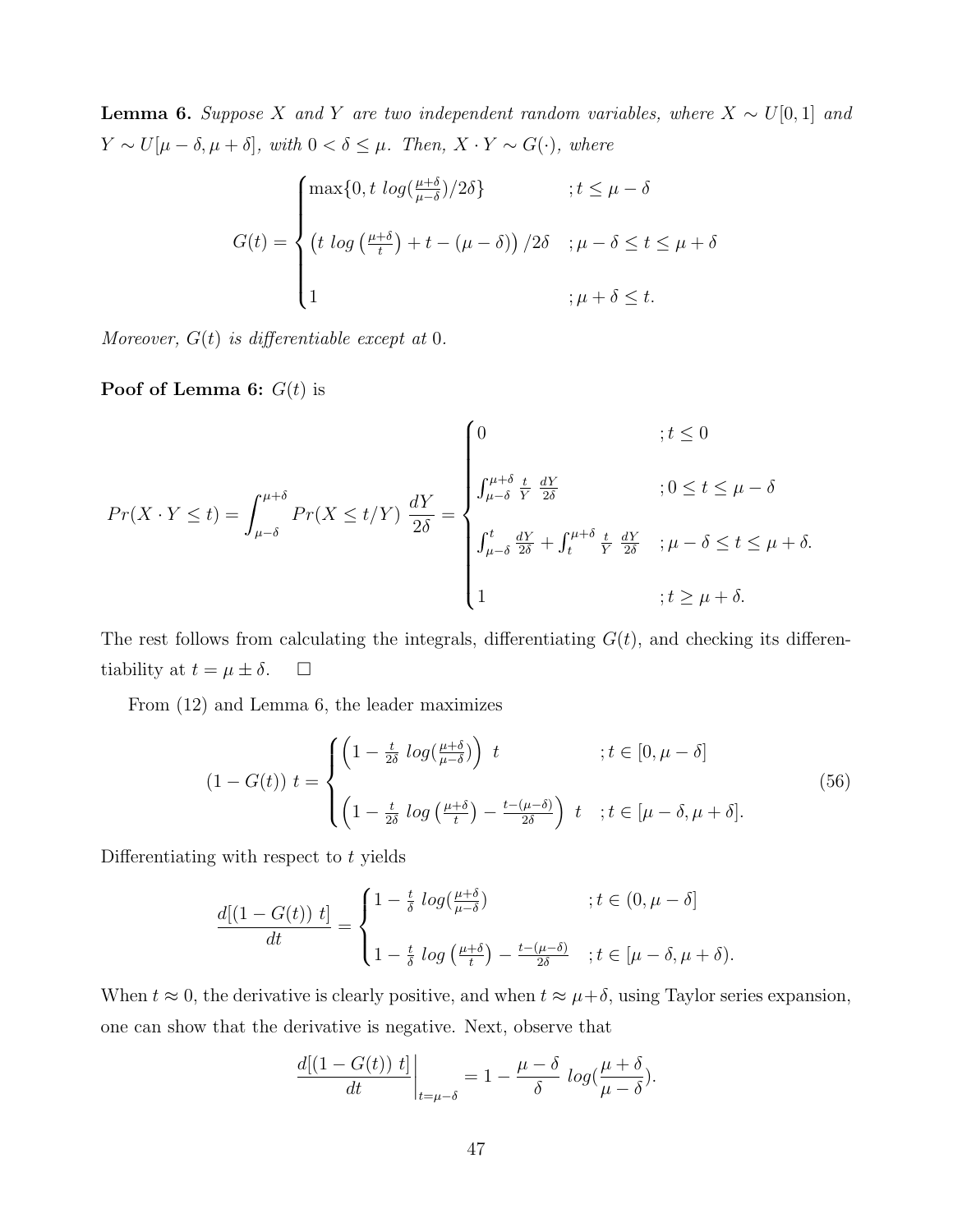One can show that  $\frac{\mu-\delta}{\delta} log(\frac{\mu+\delta}{\mu-\delta})$  $\frac{\mu+\delta}{\mu-\delta}$ ) is strictly decreasing in  $\delta$ , and using L'Hospital's rule, one can show that it approaches 2 when  $\delta \to 0$ , and it approaches 0 when  $\delta \to \mu$ . Thus, there is a unique  $\delta \in (0, \mu)$  that solves  $1 = \frac{\mu - \delta}{\delta} log(\frac{\mu + \delta}{\mu - \delta})$  $\frac{\mu+\delta}{\mu-\delta}$ ). Let  $\hat{\delta}$  be that solution.

$$
1 = \left(\frac{\mu}{\hat{\delta}} - 1\right) \log\left(1 + \frac{2}{\mu/\hat{\delta} - 1}\right). \tag{57}
$$

Then,

$$
\left. \frac{d[(1 - G(t)) \ t]}{dt} \right|_{t = \mu - \delta} > 0 \iff \delta > \hat{\delta}.
$$
\n(58)

Further, observe that

$$
\frac{d^2[(1-G(t))\ t]}{dt^2} = -\frac{1}{\delta}\ \log(\frac{\mu+\delta}{\mu-\delta}) < 0, \ \ t \in (0, \mu-\delta). \tag{59}
$$

Thus, if  $\delta < \hat{\delta}$ , then there is a local maximum  $t^* \in (0, \mu - \delta)$ , satisfying the first order condition:

$$
1 - \frac{t^*}{\delta} \log(\frac{\mu + \delta}{\mu - \delta}) = 0 \iff t^* = \delta / \log(\frac{\mu + \delta}{\mu - \delta}).
$$
\n(60)

This yields the result if it is also the global maximum, which we will show below. Moreover, it can be shown that  $t^*(\delta) = \delta/log(\frac{\mu+\delta}{\mu-\delta})$  $(\frac{\mu+\delta}{\mu-\delta})$  is strictly decreasing in  $\delta \in (0,\mu)$ .

If  $\delta > \hat{\delta}$ , then  $t^*$  must be in  $(\mu - \delta, \mu + \delta)$  and satisfy the first order condition:

$$
1 - \frac{t^*}{\delta} \log \left( \frac{\mu + \delta}{t^*} \right) - \frac{t^* - (\mu - \delta)}{2\delta} = 0.
$$
 (61)

First, one can confirm that  $t^* = \frac{\mu - \hat{\delta}}{\mu + \hat{\delta}}$  $\frac{\mu-\delta}{\mu+\delta}$  ( $\mu+\delta$ ) satisfies this equation, where we recall the definition of  $\hat{\delta}$  from equation (57). To see this solution is unique, rewrite equation (61) as:

$$
\frac{\mu+\delta}{2t^*} - \frac{1}{2} = \log\left(\frac{\mu+\delta}{t^*}\right) \iff z - 1 = 2\log(z), \text{ where } z \equiv \frac{\mu+\delta}{t^*}.
$$

Because  $t^* \in (\mu - \delta, \mu + \delta)$  implies  $z \in (1, \infty)$ , the solution to  $z - 1 = 2log(z)$  is unique. This solution corresponds to a maximum because we showed that the derivative is negative when  $t \approx \mu + \delta$ , and it is positive when  $t \approx \mu - \delta$  and  $\delta > \hat{\delta}$  (see (58)).

It remains to show that, if  $\delta < \hat{\delta}$ , then the local maximum in (60) is the global maximum. Because we showed in (59) that the objective function is concave for  $t \in (0, \mu - \delta)$ , it suffices to show that the global maximum is not in  $(\mu - \delta, \mu + \delta)$ . Suppose it is. This implies that there are more than one extremum in  $(\mu - \delta, \mu + \delta)$ . But we showed that the first order condition (61) has a unique solution, which is a contradiction. Thus, we have shown

$$
t^*(\delta) = \begin{cases} \frac{\delta}{\log\left(\frac{\mu+\delta}{\mu-\delta}\right)} & ; \delta \leq \hat{\delta} \\ \frac{\mu-\hat{\delta}}{\mu+\hat{\delta}}(\mu+\delta) & ; \delta \geq \hat{\delta}. \end{cases}
$$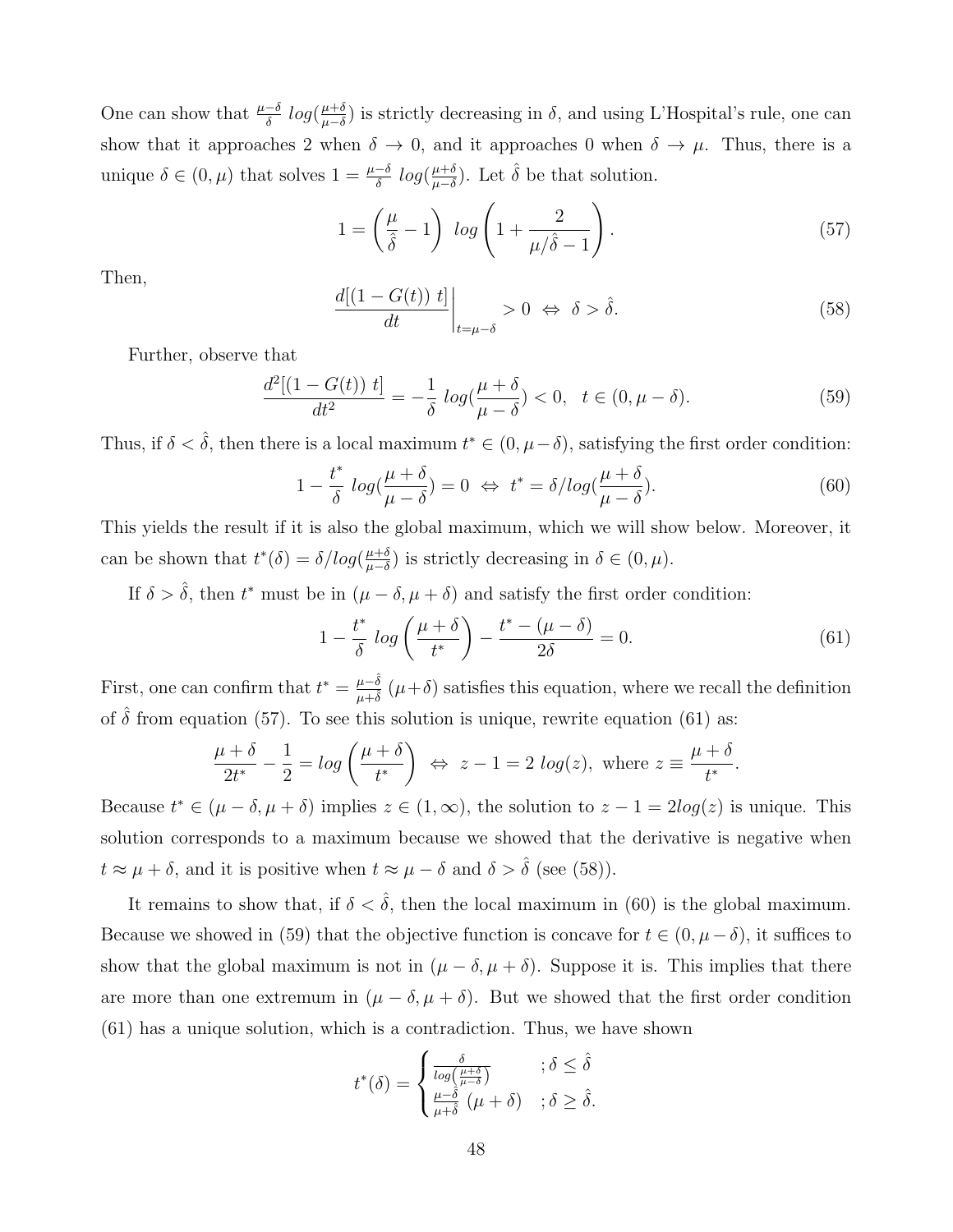Substituting this into (56) yields  $\theta^*(\delta)$ .

$$
\theta^*(\delta) = \left[1 - G(t^*(\delta), \delta)\right] t^*(\delta) = \begin{cases} \frac{1}{2} t^*(\delta) & ; \delta \leq \hat{\delta} \\ \frac{(t^*)^2}{2\delta} \log\left(\frac{\mu + \delta}{t^*}\right) = \frac{\mu - \hat{\delta}}{\mu + \hat{\delta}} \log\left(\frac{\mu + \hat{\delta}}{\mu - \hat{\delta}}\right) & \frac{(\mu + \delta)^2}{2\delta} \\ \frac{(t^*)^2}{2\delta} \log\left(\frac{\mu + \delta}{t^*}\right) = \frac{\mu - \hat{\delta}}{\mu + \hat{\delta}} \log\left(\frac{\mu + \hat{\delta}}{\mu - \hat{\delta}}\right) & \frac{(\mu + \delta)^2}{2\delta} \\ \frac{(t^*)^2}{2\delta} \log\left(\frac{\mu + \delta}{t^*}\right) = \frac{\mu - \hat{\delta}}{\mu + \hat{\delta}} \log\left(\frac{\mu + \hat{\delta}}{\mu - \hat{\delta}}\right) & \frac{(\mu + \delta)^2}{2\delta} \log\left(\frac{\mu + \delta}{\mu - \hat{\delta}}\right) & \frac{(\mu + \delta)^2}{2\delta} \log\left(\frac{\mu + \delta}{\mu - \hat{\delta}}\right) \end{cases}
$$

For  $\delta \geq \hat{\delta}$ ,  $t^*(\delta)$  is strictly increasing, and it is easy to confirm that  $\theta^*(\delta)$  is strictly decreasing in  $\delta \in [\hat{\delta}, \mu)$ . Finally, we show that  $t^*(\delta)$  is strictly decreasing in  $\delta \in (0, \hat{\delta})$ . Differentiating δ  $\frac{\delta}{\log(\frac{\mu+\delta}{\mu-\delta})}$  with respect to  $\delta$ , and substituting for  $y=\frac{\mu+\delta}{\mu-\delta}$  $\frac{\mu+o}{\mu-\delta}$  yields

$$
\frac{d}{d\delta}\left(\delta/\log\left(\frac{\mu+\delta}{\mu-\delta}\right)\right) < 0, \text{ for } \delta \in (0,\mu) \quad \Leftrightarrow \quad 2\log(y)-y+\frac{1}{y} < 0, \text{ for } y > 1.
$$

The latter inequality is true because its derivative is  $-(1-1/y)^2 < 0$ .

The comparative statics with respect to  $M$  is immediate. We next, show the comparative statics with respect to  $\mu$ . From (56), the leader's objective function is increasing in  $\mu$ . Thus, by the Envelop Theorem,  $\theta^*$  is also increasing in  $\mu$ . Further, from (62),

$$
1 - G(t^*(\delta, \mu), \delta, \mu) = \begin{cases} \frac{1}{2} & ; \delta \leq \hat{\delta} \\ \frac{\mu/\hat{\delta}-1}{\mu/\hat{\delta}+1} \log \left(\frac{\mu/\hat{\delta}+1}{\mu/\hat{\delta}-1}\right) \frac{(\mu+\delta)^2}{2\delta} & ; \delta \geq \hat{\delta}. \end{cases}
$$

From (57),  $\hat{\delta}/\mu$  is constant and  $\hat{\delta}$  is strictly increasing in  $\mu$ . From our earlier argument,  $1 - G(t^*(\delta), \delta)$  is strictly decreasing in  $\delta$  for  $\delta > \hat{\delta}$ , and hence it is strictly less than 1/2 for  $\delta > \hat{\delta}$ . Thus,  $1 - G(t^*(\delta, \mu), \delta, \mu)$  is increasing in  $\mu$ .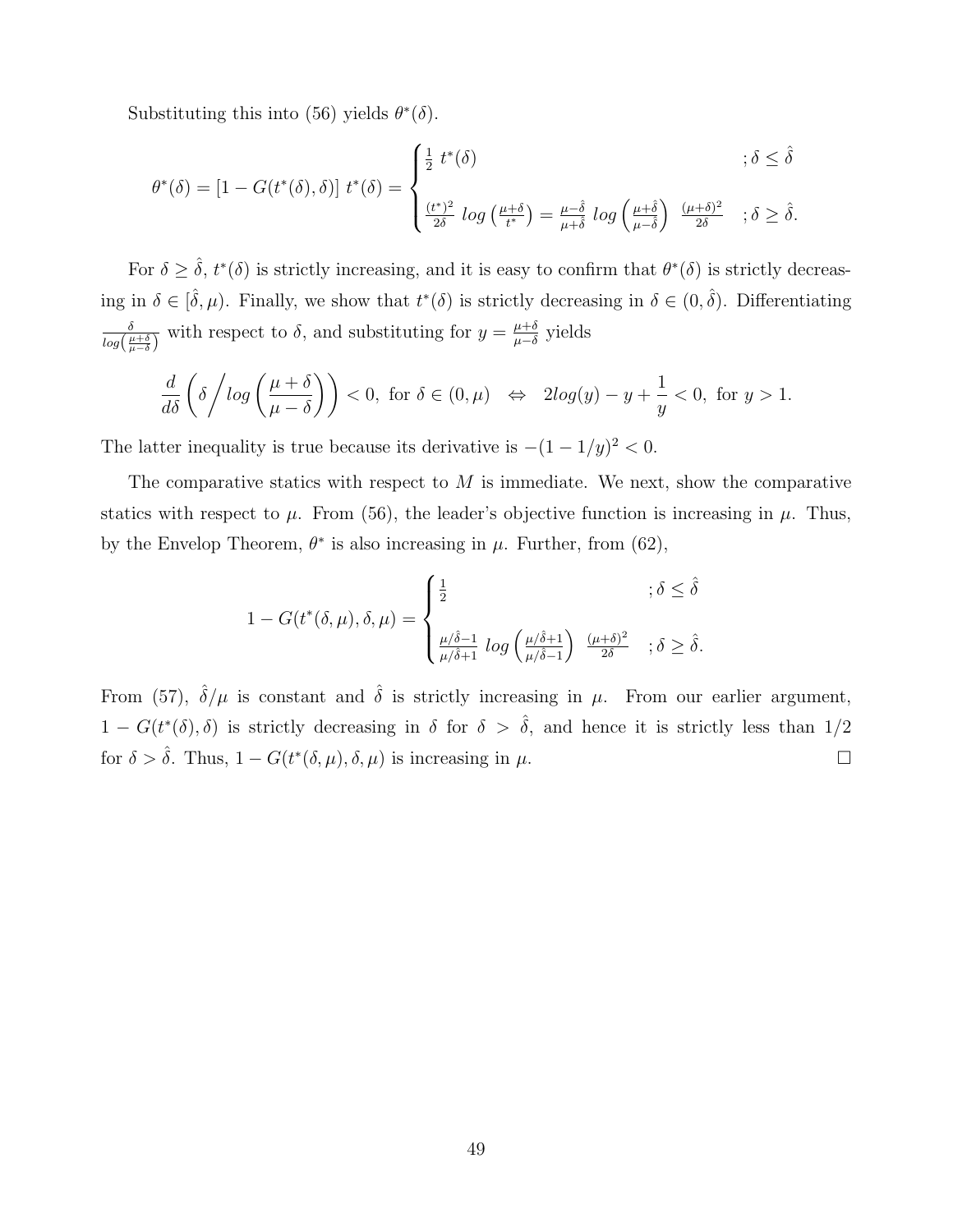### 7 References

Acemoglu, Daron, and Matthew O. Jackson. 2015. "History, Expectations, and Leadership in the Evolution of Social Norms." Review of Economic Studies 82: 1-34.

Acemoglu, Daron, and James A. Robinson. 2001. "A Theory of Political Transition." American Economic Review 91: 938-63.

Acemoglu, Daron, and James A. Robinson. 2006. Economic Origins of Democracy and Dictatorship. New York: Cambridge University Press.

Ahlquist, John, and Margaret Levi. 2011. "Leadership: What It Means, What It Does, and What We Want to Know About It." Annual Review of Political Science 14: 1-24.

Amanat, Abbas. 2017. Iran: A Modern History. New Haven: Yale University Press.

Andreoni, James. 1998. "Toward a Theory of Charitable Fund-Raising." Journal of Political Economy 106: 1186-1213.

Arrow, Kenneth. 1966. "Optimal Capital Policy with Irreversible Investment." Institute for Mathematical Studies in Social Science, Stanford University.

Aytaç, Erdem, and Susan Stokes. 2019. Why Bother?: Rethinking Participation in Elections and Protests. New York, NY: Cambridge University Press.

Barany, Zoltan. 2011. "Comparing the Arab Revolts: The Role of the Military." *Journal of* Democracy 22: 28-39.

Barbera, Salvador, and Matthew Jackson. 2020. "A Model of Protests, Revolution, and Information." Quarterly Journal of Political Science. Forthcoming.

Baron, David, and Roger Myerson. 1982. "Regulating a Monopolist with Unknown Costs." Econometrica 50 (4): 911-30.

Bass, Bernard. 1985. Leadership and Performance Beyond Expectations. NY: Free Press.

Blattman, Christopher, and Edward Miguel. 2010. "Civil War." Journal of Economic Literature 48: 3-57.

Börgers, Tilman. 2015. An Introduction to the Theory of Mechanism Design. New York: Oxford University Press.

Breen, Timothy. 2010. American Insurgents, American Patriots: The Revolution of the People. New York: Hill and Wang.

Boix, Carles. 2003. Democracy and Redistribution. New York: Cambridge University Press.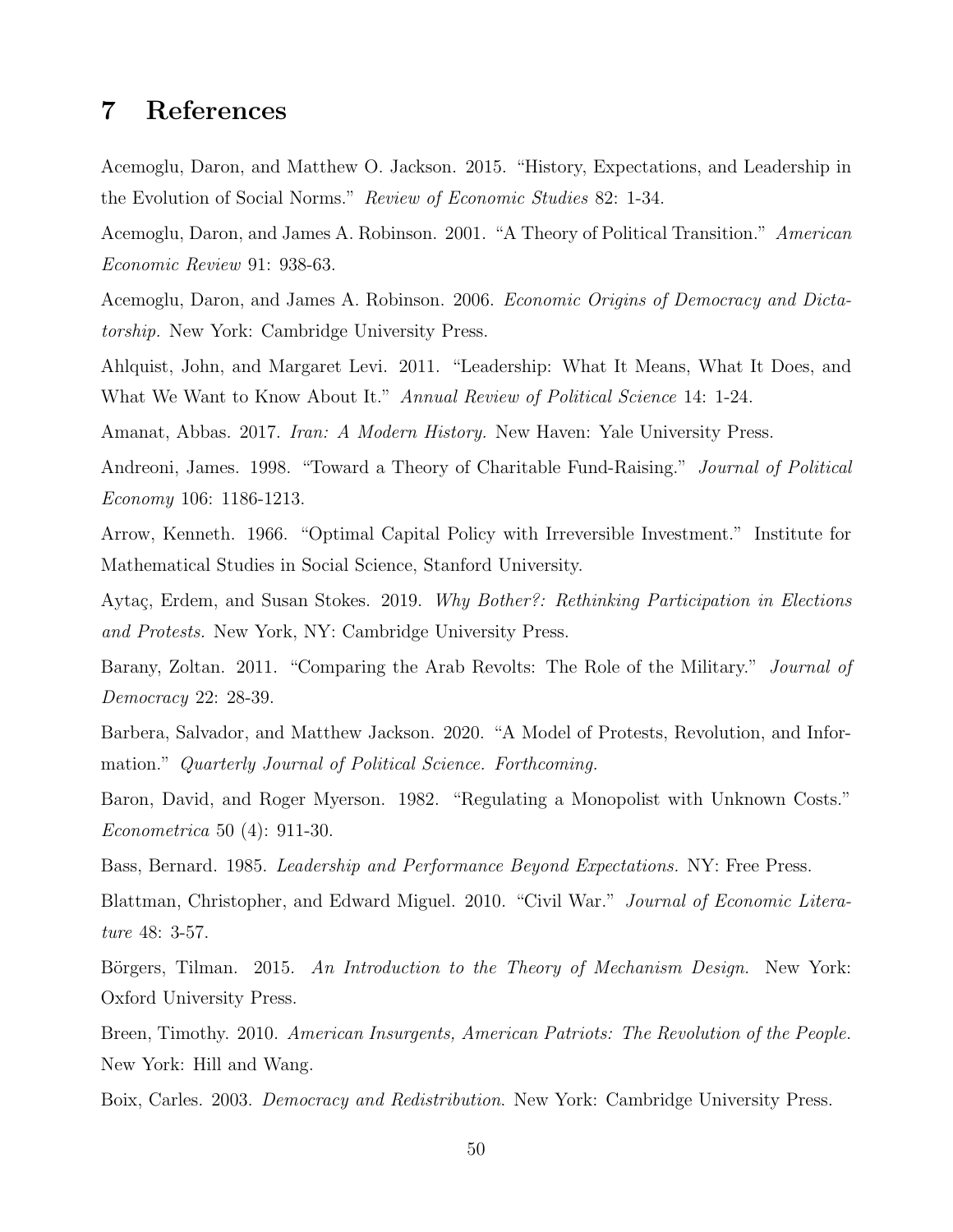Boix, Carles, and Milan Svolik. 2013. "The Foundations of Limited Authoritarian Government: Institutions and Power-Sharing in Dictatorships." Journal of Politics 75: 300-16.

Boleslavsky, Raphael, Mehdi Shadmehr, and Konstantin Sonin. 2020. "Media Freedom in the Shadow of a Coup." Journal of the European Economic Association. Forthcoming.

Bueno de Mesquita, Ethan. 2010. "Regime Change and Revolutionary Entrepreneurs." American Political Science Review 104 (3): 446-66.

Bueno de Mesquita, Ethan. 2013. "Rebel Tactics." *Journal of Political Economy* 121: 323-57. Burns, James MacGregor. 1978. Leadership. New York: Harper & Row Publishers.

Burns, James MacGregor. 2003. Transforming Leadership: A New Pursuit of Happiness. New York: Grove Press.

Carlsson, Hans, and Eric van Damme. 1993. "Global Games and Equilibrium Selection." Econometrica 61: 989-1018.

Casper, Brett, and Scott Tyson. 2014. "Popular Protest and Elite Coordination in a Coup d'etat." Journal of Politics 76: 548–64.

Chen, Heng, and Wing Suen. 2016. "Falling Dominoes: A Theory of Rare Events and Crisis Contagion." American Economic Journal: Microeconomics 8: 1-29.

Chen, Heng, and Wing Suen. 2020. "Radicalism in Mass Movements: Asymmetric Information and Agenda Escalation." American Political Science Review. Forthcoming.

Chenoweth, Erica, and Maria J. Stephan. 2013. Why Civil Resistance Works: The Strategic Logic of Nonviolent Conflict. New York: Columbia University Press.

Corazzini, Luca, Christopher Cotton, and Paola Valbonesi. 2015. "Donor Coordination in Project Funding: Evidence from a Threshold Public Goods Experiment." Journal of Public Economics 128: 16-29.

Dabashi, Hamid. 1993. Theology of Discontent: The Ideological Foundation of the Islamic Revolution in Iran. New York: New York University Press.

Davies, James C. 1962. "Toward a Theory of Revolution." *American Sociological Review* 27: 5–19.

DeNardo, James. 1985. Power in Numbers: The Political Strategy of Protest and Rebellion. Princeton, NJ: Princeton University Press.

Dewan, Torun, and David P. Myatt. 2007. "Leading the Party: Coordination, Direction, and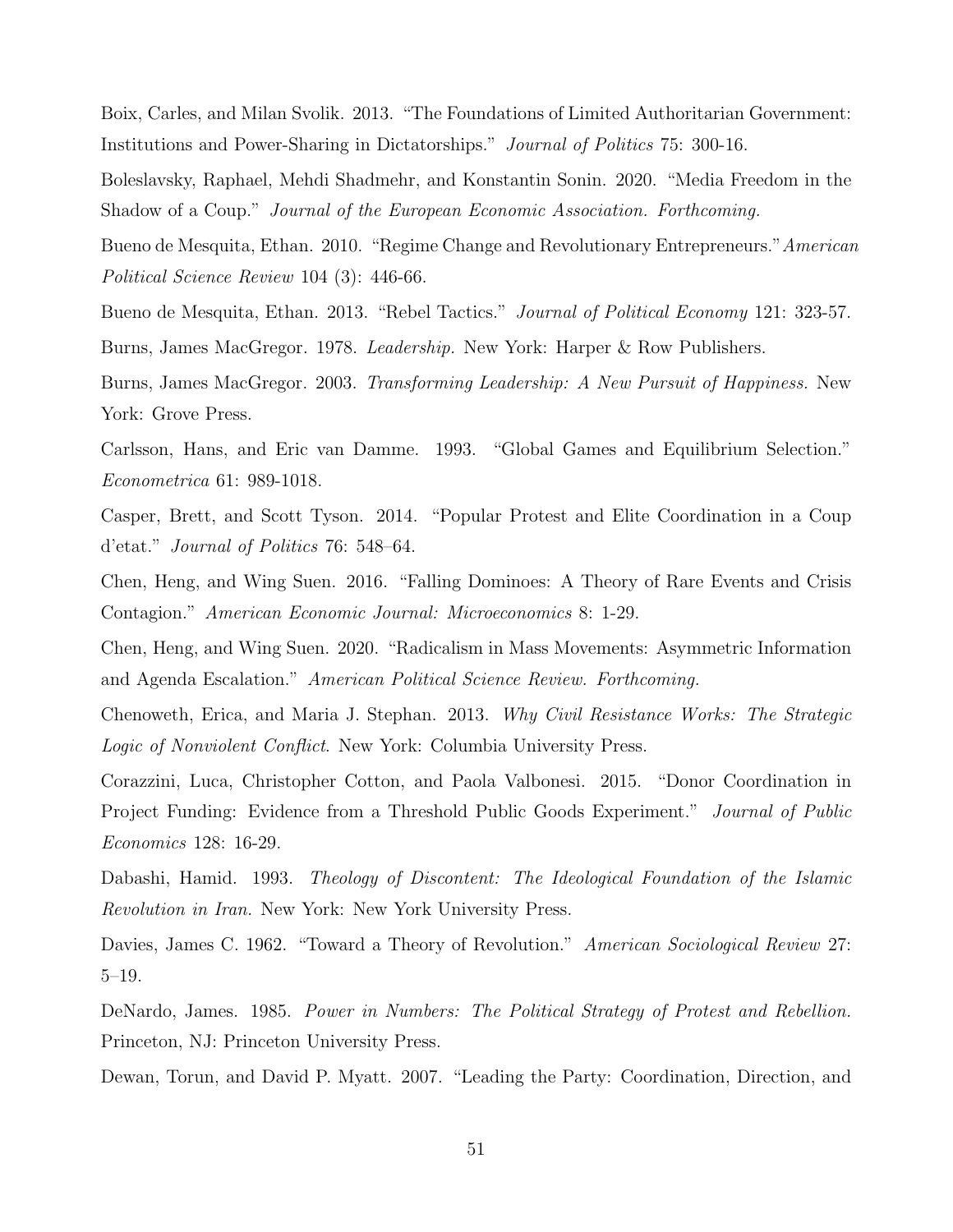Communication." American Political Science Review 101: 827-45.

Dewan T, Myatt David P. 2008. "The Qualities of Leadership: Direction, Communication, and Obfuscation." American Political Science Review 102: 351-68.

Dewan, Torun, and Francesco Squintani. 2018 "Leadership with Trustworthy Associates." American Political Science Review 112: 844-59.

Dorfman, Robert. 1979. "A Formula for the Gini Coefficient." Review of Economics and Statistics 61: 146-49.

Edmond, Chris. 2013. "Information Manipulation, Coordination and Regime Change." Review of Economic Studies 80: 1422-58.

Frankel, David, Ady Pauzner and Stephen Morris. 2003. "Equilibrium Selection in Global Games with Strategic Complementarities." Journal of Economic Theory 108: 1-44.

Gecas, Viktor. 2000. "Value Identities, Self-motives, and Social Movements." In Social Movements, Protest, and Contention, v. 13. Eds. S. Stryker, T. J. Owens, & R. W. White, p. 93-109. University of Minnesota Press.

Geschwender, James. 1967. "Continuities in Theories of Status Consistency and Cognitive Dissonance." Social Forces 46: 165-7.

Goldstone, Jack A. 2001. "Toward a Forth Generation of Revolutionary Theory." Annual Review of Political Science 4: 139-87.

Guesnerie, Roger, and Jean-Jacques Laffont. 1984. "A Complete Solution to a Class of Principal-Agent Problems with an Application in the Control of a Self-Managed Firm." Journal of Public Economics 25: 329-69.

Guimaraes, Bernardo, and Stephen Morris. 2007. "Risk and Wealth in a Model of Self-fulfilling Currency Attack." Journal of Monetary Economics 54: 2205-30.

Gurr, Ted. 1970. Why Men Rebel? Princeton, NJ: Princeton University Press

Hardin, Russell. 1982. Collective Action. Baltimore, MD: Johns Hopkins University Press.

Hartline, Jason D. 2016. Mechanism Design and Approximation. Online Manuscript.

Humphreys, Macartan, and Jeremy Weinstein. 2008. "Who Fights? The Determinants of Participation in Civil War." American Journal of Political Science 52(2): 436-55.

Kadivar, Mohammad Ali. 2018. "Mass Mobilization and the Durability of New Democracies." American Sociological Review 83(2): 390-417.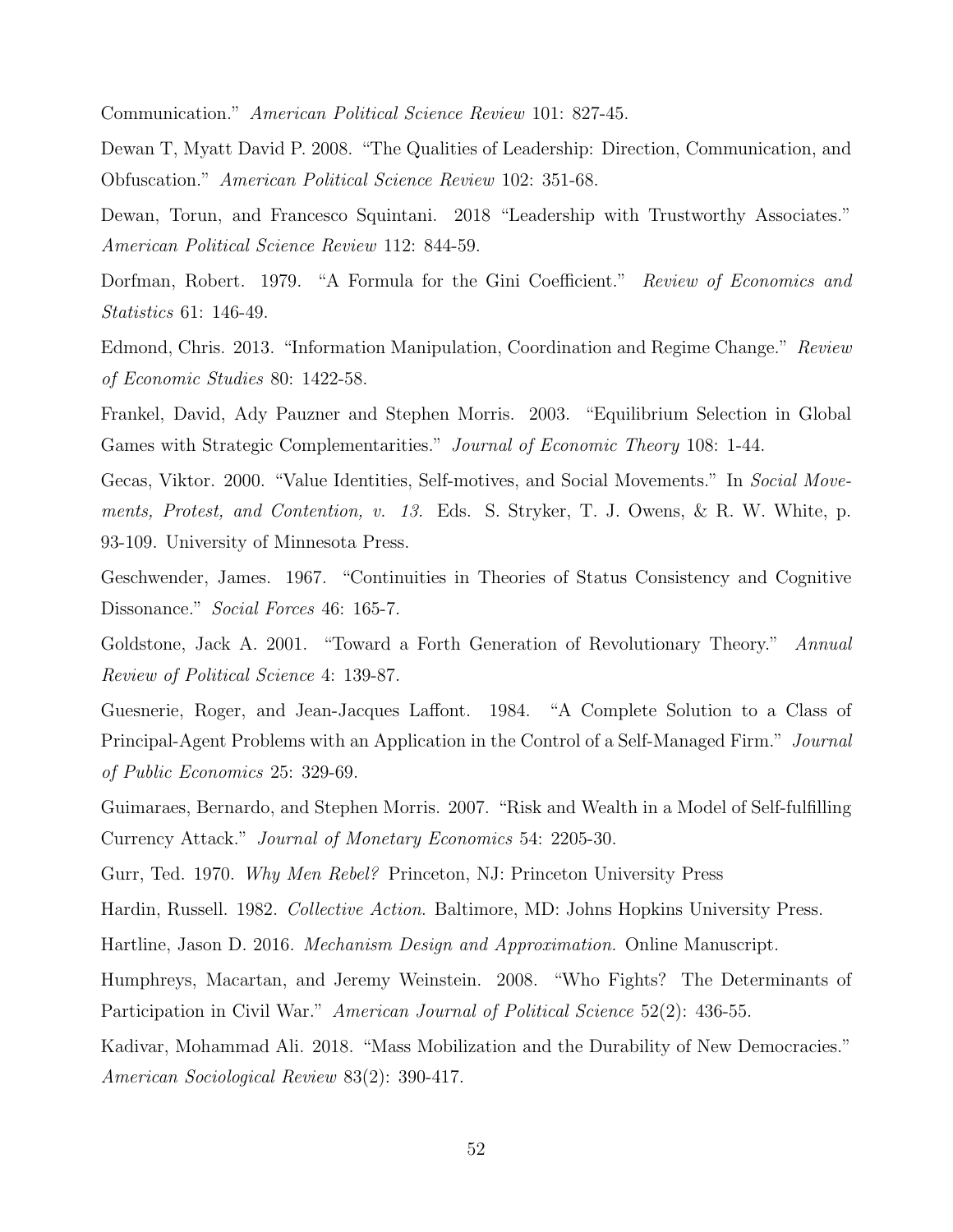Johnson, Justin, and David Myatt. 2006. "On the Simple Economics of Advertising, Marketing, and Product Design." American Economic Review 96: 756-84.

Kamien, Morton, and Nancy Schwartz. 2012. Dynamic Optimization: The Calculus of Variations and Optimal Control in Economics and Management (2nd Edition). Dover.

Laffont, Jean-Jacques, and Jacques Robert. 1996. "Optimal Auction with Financially Constrained Buyers." Economics Letters 52: 181-86.

Lawrence, Adria. 2017. "Repression and Activism among the Arab Spring's First Movers: Evidence from Morocco's February 20th Movement." *British Journal of Political Science* 47(3): 699-718.

Loeper, Antoine, Jakub Steiner, and Colin Stewart. 2014. "Influential Opinion Leaders." Economic Journal 124: 1147-67.

Maier, Pauline. 1972. From Resistance to Revolution: Colonial Radicals and the Development of American Opposition to Britain, 1765-1776. New York: Vintage Books.

Maskin, Eric, and John Riley. 1984. "Monopoly with Incomplete Information." RAND Journal of Economics 15 (2): 171-96.

McAdam, Doug. 1999. Political Process and the Development of Black Insurgency, 1930-1970. 2nd Ed. Chicago: University of Chicago Press.

McCullough, David. 2005. 1776. New York: Simon & Schuster.

Middlekauff, Robert. 2005. The Glorious Cause: The American Revolution, 1763-1789. New York, NY: Oxford University Press.

Mookherjee, Dilip, and I. P. L. Png. 1994. "Marginal Deterrence in Enforcement of Law." Journal of Political Economy 102 (5): 1039-66.

Morris, Stephen, and Mehdi Shadmehr. 2018. "Repression and Repertoires." Mimeo.

Morris, Stephen, and Hyun Song Shin. 1998. "Unique Equilibrium in a Model of Self-Fulfilling Currency Attacks." American Economic Review 88 (3): 587-597.

Morris, Stephen, and Hyun Song Shin. 2003. "Global Games: Theory and Application." In Advances in Economics and Econometrics, Theory and Applications, Eighth World Congress, Volume I, Ed. M. Dewatripont, L. Hansen, and S. Turnovsky. NY: Cambridge University Press. Mussa, Michael, and Sherwin Rosen. 1978. "Monopoly and Product Quality." *Journal of* 

Economic Theory 18: 301-17.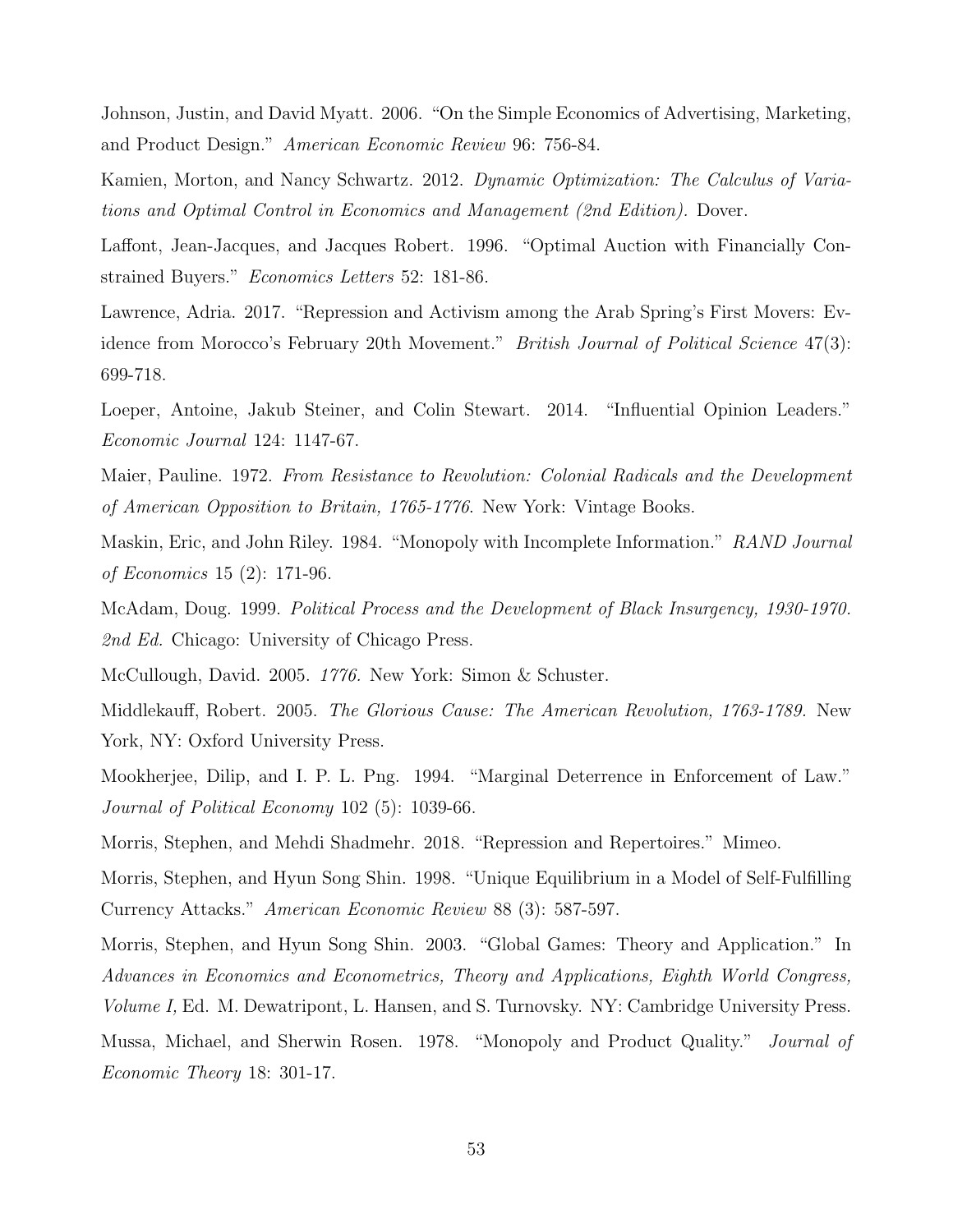Nepstad, Sharon Erickson. 2011. Nonviolent Revolutions: Civil Resistance in the Late 20th Century. New York: Oxford University Press.

Olson, Mancur. 1965. The Logic of Collective Action: Public Goods and the Theory of Groups. Cambridge, MA: Harvard University Press.

Palfrey, Thomas, and Howard Rosenthal. 1984. "Participation and the Provision of Discrete Public Goods: A Strategic Analysis." Journal of Public Economics 24: 171-93.

Pearlman, Wendy. 2018. "Moral Identity and Protest Cascades in Syria." British Journal of Political Science 48: 877-901.

Persson, Torsten, and Guido Tabellini. 2009. "Democratic Capital: The Nexus of Political and Economic Change." American Economic Journal: Macroeconomics 1 (2): 88-126.

Petersen, Roger D. 2001. *Resistance and Rebellion: Lessons from Eastern Europe.* New York: Cambridge University Press.

Popkin, Samuel. 1979. The Rational Peasant: The Political Economy of Rural Society in Vietnam. Berkeley, CA: University of California Press.

Rhodehamel, John. 2001. The American Revolution: Writings from the War of Independence 1775-1783. New York, NY: The Library of America.

Ross, Michael. 2006. "A Closer Look at Oil, Diamonds, and Civil War." Annual Review of Political Science 9: 265-300.

Sambanis, Nicholas, and Moses Shayo. 2013. "Social Identification and Ethnic Conflict." American Political Science Review 107: 294-325.

Sandoz, Ellis. 1998. Political Sermons of the American Founding Era: 1730-1805. 2nd Ed. Vol 1. Indianapolis, IN: Liberty Fund.

Schelling, Thomas C. 1978. *Micromotives and Macrobehavior*. New York: Norton.

Seierstad, Atle, and Knut Sydsæter. 1993. Optimal Control Theory with Economic Applications. Amsterdam, The Netherlands: Elsevier.

Shadmehr, Mehdi. 2015. "Extremism in Revolutionary Movements." Games and Economic Behavior 94: 97-121.

Shadmehr, Mehdi. 2017. "Khomeini's Theory of Islamic State and the Making of the Iranian Revolution." Mimeo.

Shadmehr, Mehdi. 2019. Investment in the Shadow of Conflict: Globalization, Capital Control,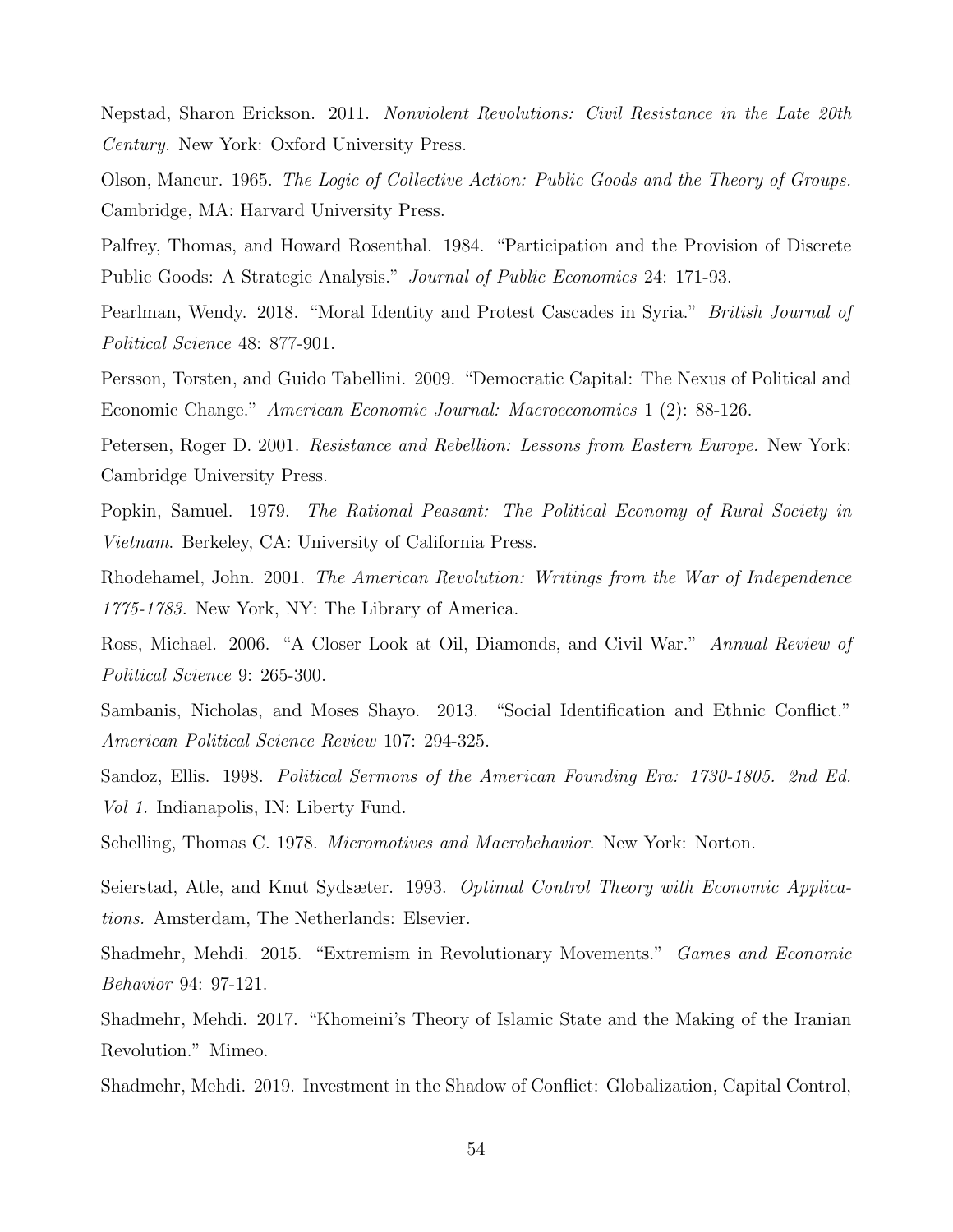and State Repression. American Political Science Review 113: 997-1011.

Shadmehr, Mehdi, and Dan Bernhardt. 2019. "Vanguards in Revolution." Games and Economic Behavior 115: 146-66.

Shadmehr, Mehdi. 2019. "Protest Puzzles: Tullock's Paradox, Hong Kong Experiment, and the Strength of Weak States." Quarterly Journal of Political Science. Forthcoming.

Shayo, Moses. 2009. "A Model of Social Identity with an Application to Political Economy: Nation, Class and Redistribution." American Political Science Review 103: 147-74.

Shen, Lin, and Junyuan Zou. 2016. "Intervention with Voluntary Participation in Global Games." Mimeo.

Skocpol, Theda. 1997. "Cultural Idioms and Political Ideologies in the Revolutionary Reconstruction of State Power: A Rejoinder to Sewell." In Social Revolutions in the Modern World. Ed. by Theda Skocpol. New York: Cambridge University Press.

Smelser, Neil. 1962. *Theory of Collective Behavior*. New York: The Free Press.

Snow, David, Burke Rochford, Jr., Steven Worden, and Robert Benford. 1986. "Belief Alignment Processes, Micromobilization, and Movement Participation." American Sociological Review 51: 464-81.

Siegel, David. 2011. "When Does Repression Work? Collective Action in Social Networks." Journal of Politics 73: 993-1010.

Stokes, Gale. 2012. The Walls Came Tumbling Down: Collapse and Rebirth in Eastern Europe, Second Edition. New York: Oxford University Press.

Tarrow, Sidney G. 2011. Power in Movement: Social Movements and Contentious Politics. 3rd Ed. New York: Cambridge University Press.

Tilly, Charles. 1978. From Mobilization to Revolution. Reading, MA: Addison-Wesley.

Tilly, Charles. 2006. Regimes and Repertoires. Chicago, IL: University of Chicago Press.

Tilly, Charles. 2008. Contentious Performances. New York: Cambridge University Press.

Tullock, Gordon. 1971. "The Paradox of Revolution." Public Choice 11: 89-99.

Tyson, Scott, and Alastair Smith. 2018. "Dual-Layered Coordination and Political Instability." Journal of Politics 80: 44-58.

Wantchékon, Léonard, and Omar García-Ponce. 2017. "Critical Junctures: Independence Movements and Democracy in Africa." Mimeo.